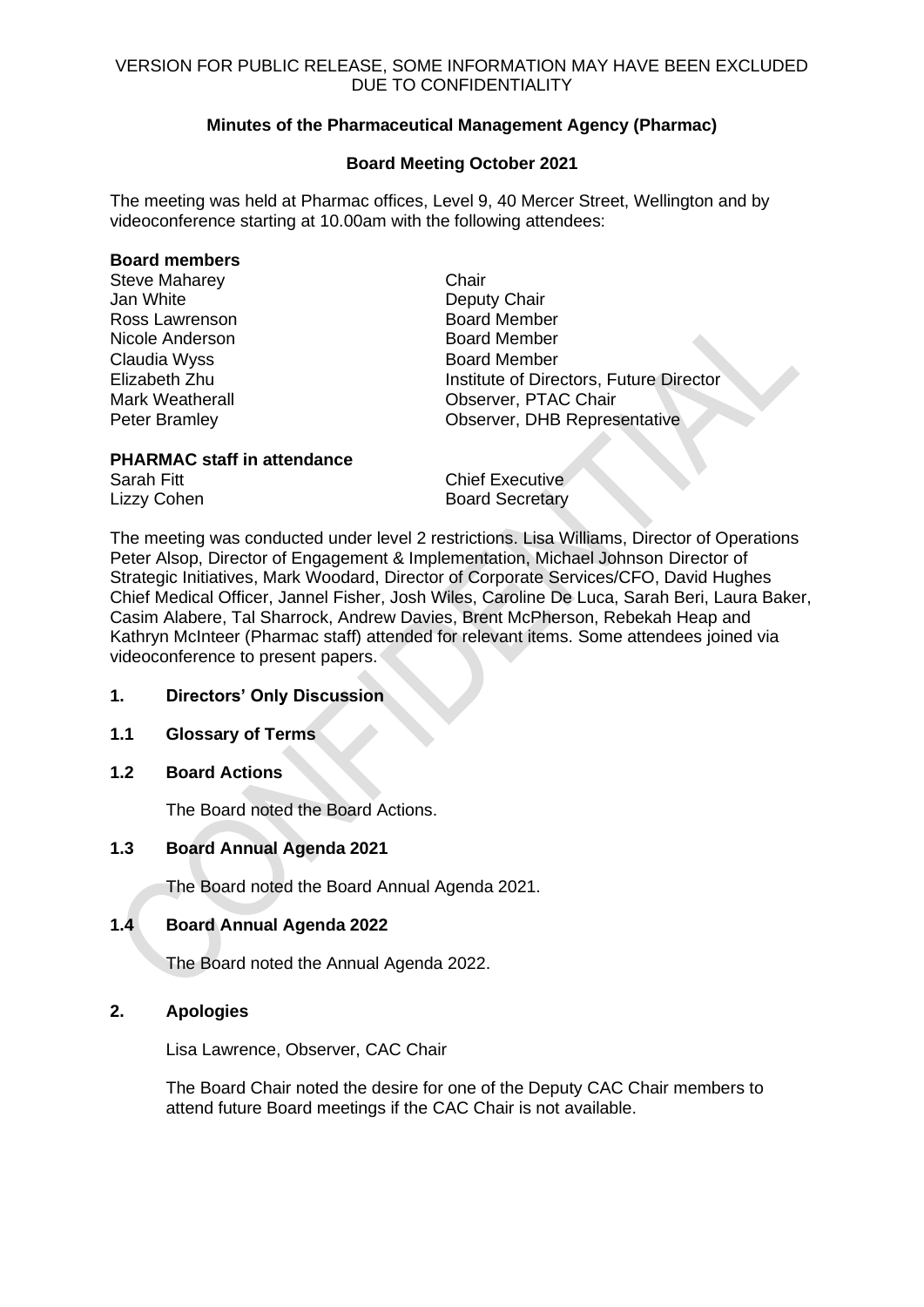# **3. Record of Previous Board and Committee Meetings**

# **3.1 Minutes of September 2021 Board Meeting**

**resolved** to adopt the minutes of the September 2021 meeting as being a true and correct record.

Jan White and Claudia Wyss **(carried)**

# **3.2 Minutes of September 2021 Audit and Risk Committee meeting**

The Board **noted** the minutes from the September 2021 Board Audit and Risk Committee meeting.

# **3.3 Board Health and Safety Committee Recommendations**

A verbal update was provided by the Committee Chair on the October Committee meeting. The Board:

**noted** that the Committee reviewed the draft 2022 annual agenda and acknowledged that changes may have to be made in the future (with the review of the Health and Safety framework). The 2022 annual agenda will be recommended for Board approval at the next Board meeting.

**noted** that Working Wise completed an independent audit of Health and Safety (H&S) and presented findings to the Committee. As part of these findings staff will be supporting the Committee to review the role and responsibilities of H&S which will include the role of the Board and the Committee which was highlighted in the due diligence findings in the report. The Committee Chair noted that the Committee and Board may like to consider the functions of the Committee versus the Board in 2022 once some of the findings have been implemented by staff.

**noted** that staff will be considering how the Board and staff best interreact in relation to H&S check-ins.

**noted** that the Committee discussed the H&S responsibilities of Pharmac for the Committee and sub-committee members and has questioned if there is benefit in having a consumer representative on the Board H&S Committee. Staff agreed to consider this as part of the roles and responsibilities of H&S and H&S reporting to the Board.

**noted** that the Committee Chair raised an H&S issue which was deferred to Board discussion regarding COVID-19 vaccination of Pharmac staff from a H&S perspective. It was noted that while vaccination is a strong control measure, it does not eliminate the risk of staff contracting and transmitting COVID-19, even if they are fully vaccinated, but it has been proven to reduce the transmission in conjunction with following public health measures.

It was the Board's view that Pharmac staff should be encouraged to get vaccinated and that they are aware that the Public Service Commission (PSC) has been asked by public sector Chief Executives for clear guidelines and next steps on vaccination of state sector staff. The Chief Executive noted the steps being undertaken to look at possible mitigations on H&S risks to staff. The Board agreed to discuss this again at the next Board meeting in the hope that we will by then have advice from PSC. To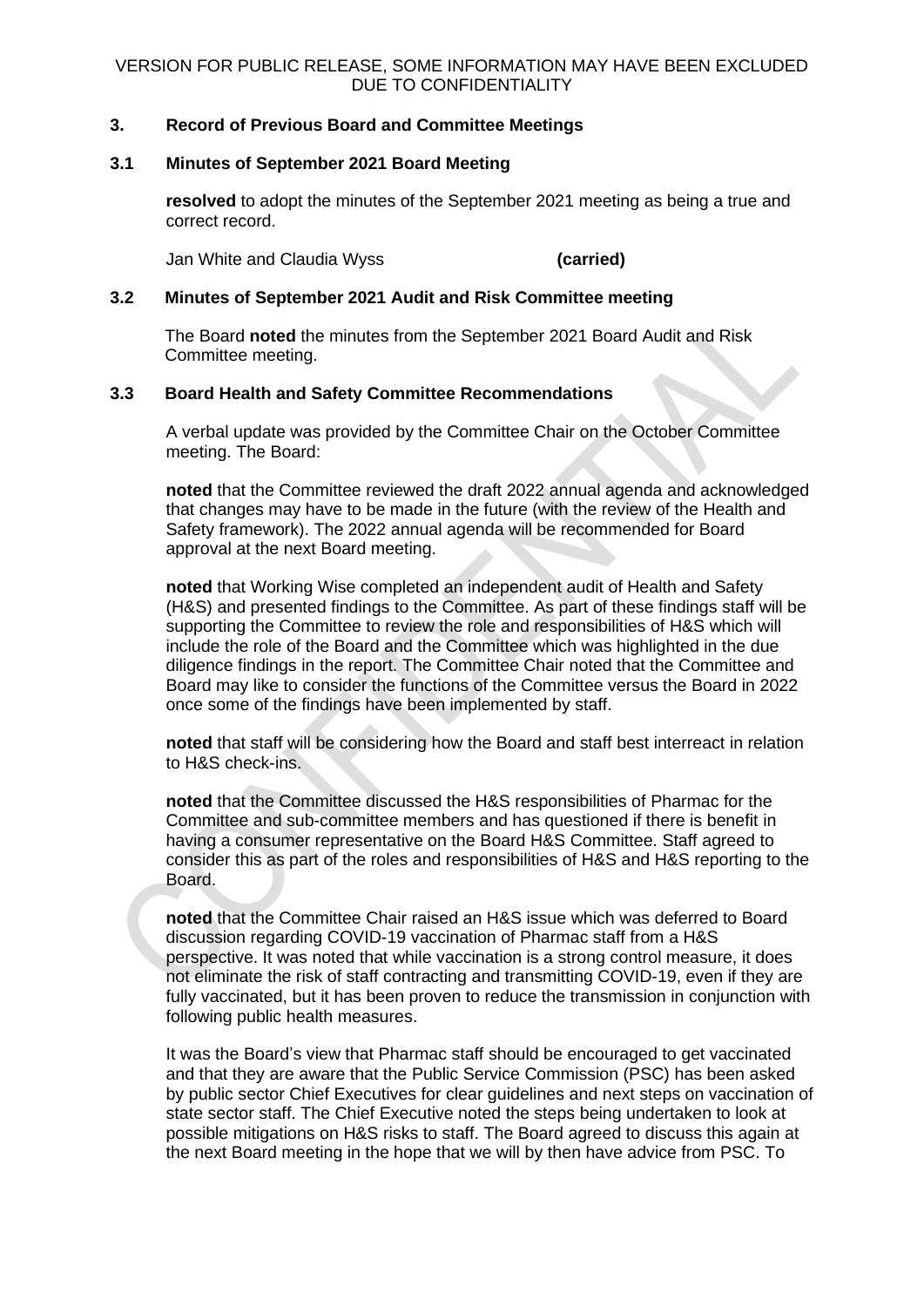support this staff will prepare further information on the actions Pharmac is undertaking to mitigate any H&S risks.

# **4. Interests Register**

**noted** the interests register; and

**noted** any decisions by the Chair to manage actual or potential conflicts of interest, as follows:

*[None required]*

# **5. Matters Arising**

**noted** the matters arising and actions progressed.

# **6. Chair's Report**

# **6.1 Verbal Report**

A verbal update was provided by the Board Chair. The Board:

**noted** that Pharmac has been designated as the lead agency for securing COVID-19 treatments

**noted** that the Board met via videoconference to discuss the Pharmac review interim report, a copy was provided by the Minister of Health.

**noted** that the Board Chair and Chief Executive's regular meeting with Medicines NZ has moved from 29 October to 12 November.

# **6.2 Correspondence**

**noted** the correspondence report

# **7. CE Report**

# **7.1 Chief Executive's Report**

**noted** the Chief Executive's Report

The Board **noted** that Cabinet has agreed to a new progressive procurement policy with a focus on Māori businesses (announced in December 2020). Pharmac staff are focussing on how to increase access for New Zealand businesses, including Māori, Pasifika businesses, as well as social enterprises and will be reporting on our progress towards a target of 5% of total operational contracts being awarded to Māori businesses to MBIE/TPK. The Chief Executive noted that staff do not see the 5% target as a cap, however acknowledged that Pharmac is quite limited in what we can do. The Chief Executive agreed to report back to the Board on Pharmac's current percentage of contracts in relation to our target and also identify if these contracts include H&S.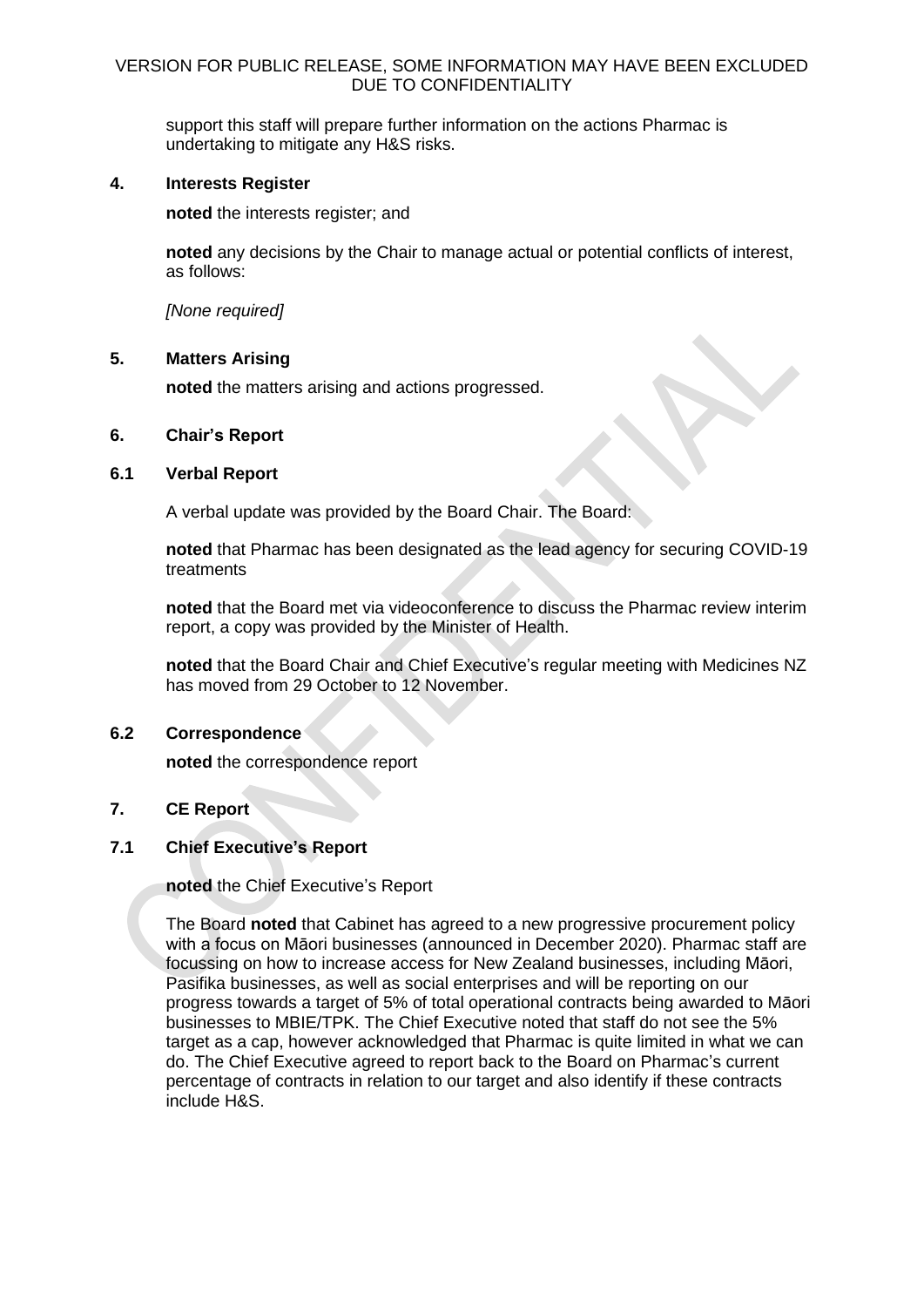# **7.2 Monthly Communications Report**

The purpose of this paper was to summarise the communications activity for September. The Board:

**noted** that our media impact score for July to September was 0.8 and it is the first time we have had a positive score

**noted** that our quarterly media impact score provides insights on our progress between the annual Colmar Brunton public sector reputation index reports

**noted** that since the launch of the new website, traffic has been trending up with the biggest increases to the news and consultation pages

**noted** that while the media impact score is positive, staff still agree that the reputation score target is still ambitious for Pharmac.

# **8. Key Items**

# **8.1 Covid-19 Treatments Purchasing Arrangements**

The purpose of this paper was to outline our approach to securing COVID-19 treatments and our advice to Ministers on the roles of Pharmac and the Ministry of Health for future COVID-19 treatments purchasing arrangements. The Board:

**noted** that Pharmac has been designated as the lead agency for COVID-19 treatments to secure pharmaceutical treatments for patients with an active COVID-19 infection or at high risk of infection

**noted** that Pharmac is taking a portfolio approach to secure access to a range of COVID-19 treatments

**noted** that the funding for COVID-19 treatments will be managed separately from the Combined Pharmaceutical Budget

**noted** there are currently funds available in 2021/22 from the additional funding the Government provided from the COVID Relief Fund to meet CPB related COVID-19 expenditure and meet the immediate needs for securing COVID-19 treatments

**noted** that the Government has indicated additional funding will be made available if required, and that there is some work to be done to align existing funding arrangements for future purchasing of COVID-19 treatments with the expectations outlined in this paper

**noted** that staff consider this approach to secure a range of COVID-19 treatments would support and contribute to more equitable outcomes as the funding of these treatments will be directed to where they are needed most, including populations that are most effected by COVID-19 such as people living with disabilities and multiple health conditions and Māori, Pacific peoples, and older people who are likely to derive greater health benefits than are other population groups

**noted** that the process and approach Pharmac is undertaking to secure COVID-19 treatments is unique given the urgency and the early stage of development for many treatments. The Board acknowledged that this meant the approach could not be compared with Pharmac's rigorous assessment process for funding medicines from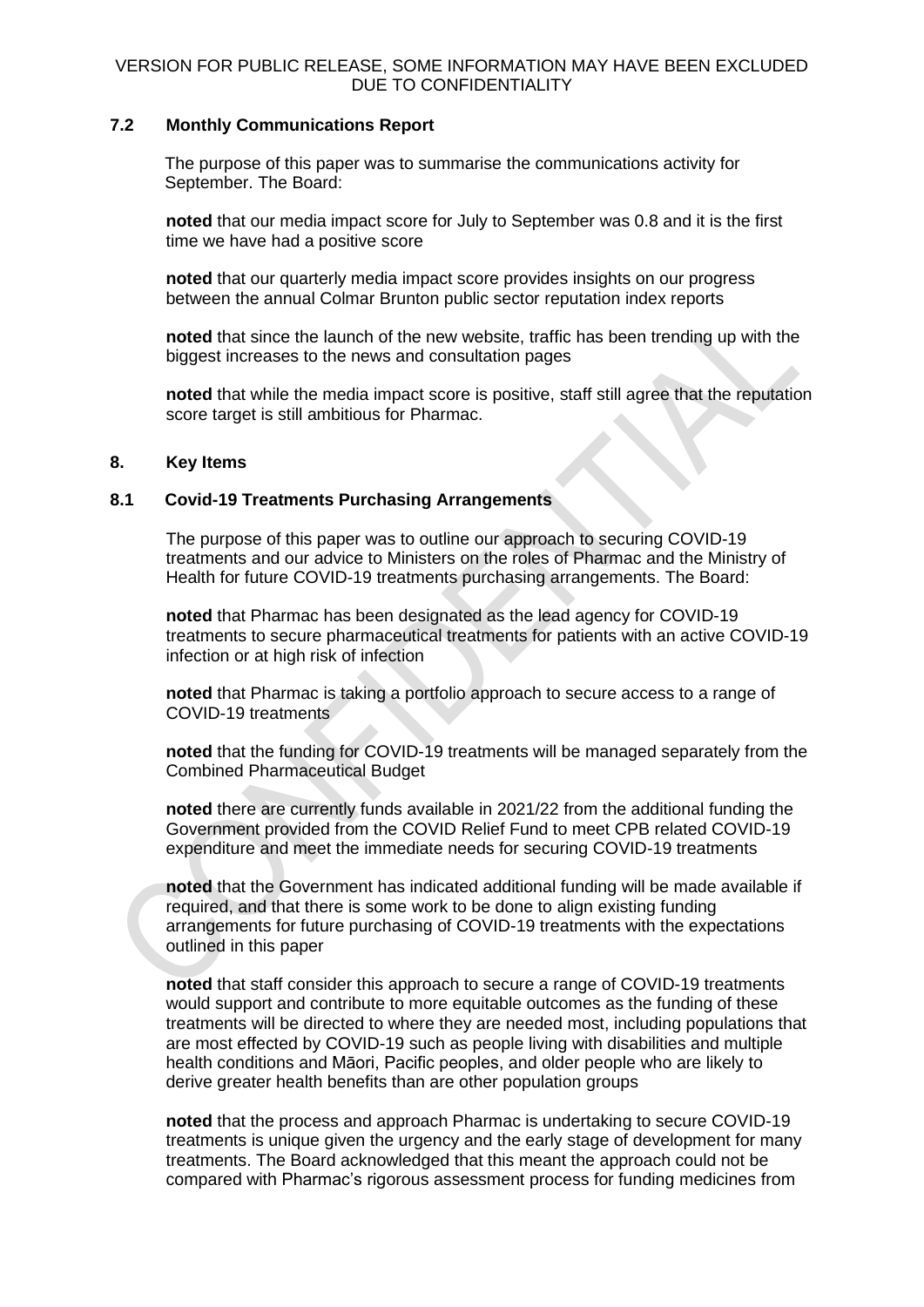within the Combined Pharmaceutical Budget, as the same level of information is not available to be presented to the advisory committee to support the assessment and approval of these treatments

**noted** the comments from the PTAC Chair that there is some risk with this approach due to the uncertainty of the numbers of people needing access to these treatments, with hospitalisation rates currently being low

**noted** that a Pharmac COVID-19 Treatments Advisory Group has been established to support the evaluation of and advise on commercial arrangements for potential new treatments. This formalises the merger of several temporary advisory groups Pharmac has used for specific COVID-19 related issues over the last 18 months into a permanent group that can support our ongoing work. The Board noted that the membership of the Advisory Group does not currently include a consumer representative and that staff are considering how to include consumer input into this process

**noted** that Pharmac staff will continue ongoing engagement with the Ministry of Health and Treasury

# **8.2 Proposal to secure supply of Casirivimab and Imdevimab for Treatment of Covid-19**

This proposal was recommended to the Board for decision as the process and approach Pharmac is undertaking to secure COVID-19 treatments is unique given the urgency and the early stage of development for many treatments. The proposal was to enter an advanced purchase agreement (APA) with Roche to secure supply of casirivimab and imdevimab (Ronapreve) for the treatment of patients with COVID-19 in New Zealand. The Board:

**resolved** to approve the Advanced Purchase Agreement with Roche Products (New Zealand) Limited (Roche) to secure supply of casirivimab and imdevimab for the treatment of New Zealand patients with mild to moderate COVID-19

**noted** that the Advanced Purchase Agreement would commit Pharmac to the purchase of 5,300 treatment courses of casirivimab and imdevimab and would be conditional upon Medsafe approval

**noted** that, following approval of this proposal by the Pharmac Board, the Chief Executive would sign the Advanced Purchase Agreement on behalf of Pharmac

**noted** that the costs associated with this decision would be met from available COVID-19 funds

**noted** that clinical advice has been sought from Pharmac's recently established COVID-19 Treatments Advisory Group to ensure the treatment is targeted to the patients most likely to benefit

**noted** if secured, supply of casirivimab and imdevimab could be available to New Zealand patients from November 2021

**noted** that public consultation on this proposal is not possible prior to making any decision due to the urgency required to secure supply for New Zealand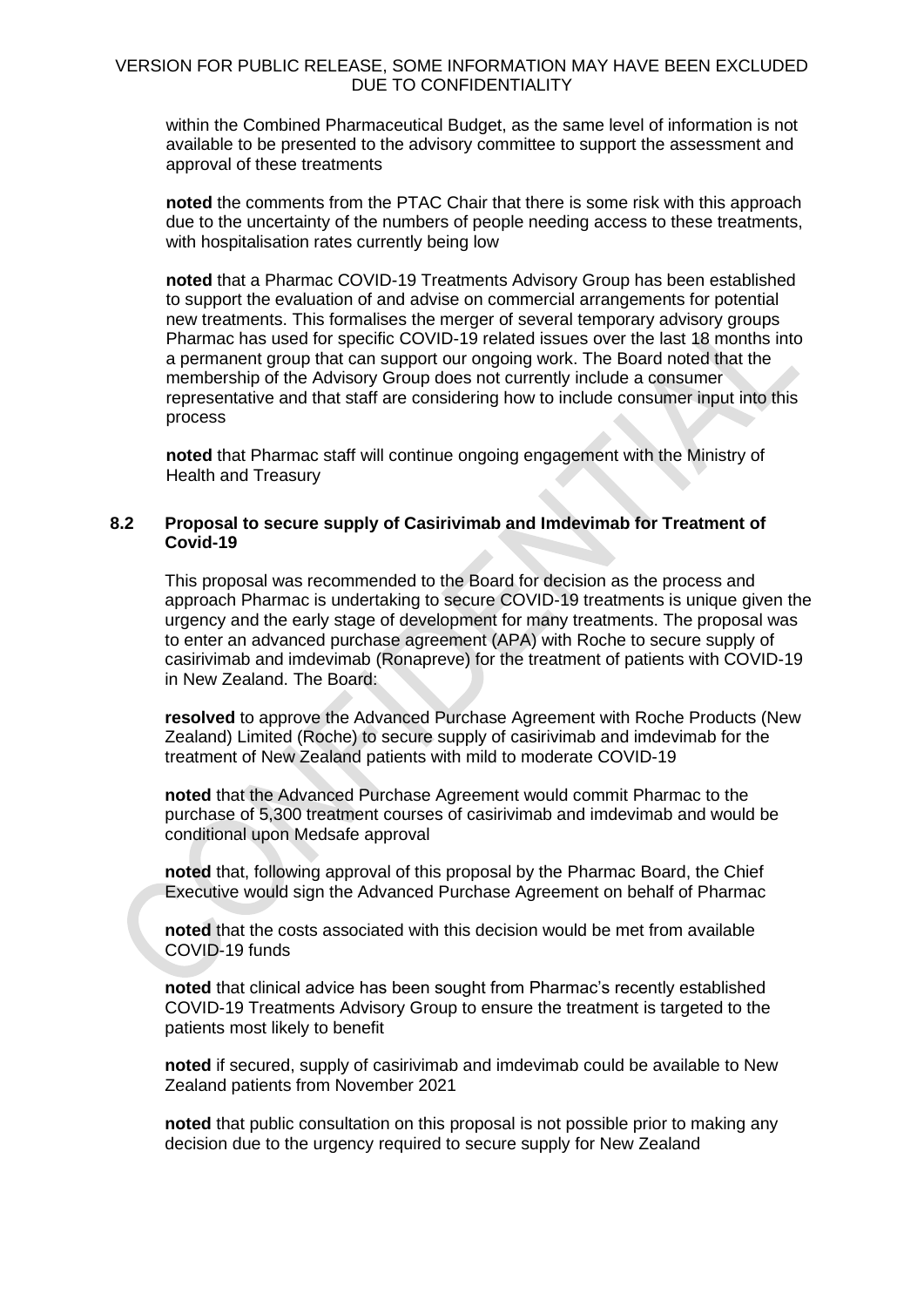**noted** that the target population for treatment with casirivimab and imdevimab, and eligibility criteria are yet to be proposed. This paper seeks approval of an advance purchase agreement only. Any proposal relating to eligibility criteria would be subject to a separate decision paper and would likely involve targeted consultation with the health sector

**noted** that there are no explicit terms with regards to continuity of supply in these contracts and due to supply constraints the use of contract terms in this setting would be challenging. The Board noted that the APAs for different COVID19-treatments are not the same as each other and that there would likely be some negotiations on indemnities as the fulsome supply agreement is progressed.

*Peter Bramley, Observer, DHB Representative left the meeting.*

Jan White and Nicole Anderson (carried)

# **9. Schedule and Funding**

# **9.1 Pharmaceutical Transactions and Expenditure Report**

This paper provided an update on the current Combined Pharmaceutical Budget (CPB) expenditure position and our approach to managing the CPB. It also aims to give the Board an advance overview of the contentious, large or significant pharmaceutical transactions and investments that staff are currently progressing. The Board:

**noted** the CPB forecast is being presented to the Board in November, rather than October to enable the impact of the most recent COVID-19 alert level changes to be incorporated

**noted** the update from Pharmac staff on the large and/or significant medicines transactions that are currently planned or in progress.

# **9.2 Proposal to widen access and award principal supply status for adalimumab**

This proposal was to list Amgevita, a citrate free biosimilar adalimumab supplied by Amgen, on the Pharmaceutical Schedule from 1 March 2022 for all currently funded uses and for a range of widened access and new uses, and award Principal Supply Status from 1 October 2022 for all funded adalimumab patients (excluding existing Crohn's disease and ocular inflammation patients). The availability of adalimumab biosimilars provided Pharmac with an opportunity to compete this market in a Request for Proposal (RFP) process issued 9 March 2021, with an aim to reduce costs, secure ongoing supply and consider wider access for more New Zealanders. Having regard to the decision-making framework set out in Pharmac's Operating Policies and Procedures, the Board:

**resolved** to approve the 14 October 2021 provisional agreement with Amgen (New Zealand) Limited

**noted** that the acceptance of this proposal would result in a change to a biosimilar adalimumab for the majority of patients currently receiving funded adalimumab

**noted** the planned implementation activities should the proposal be approved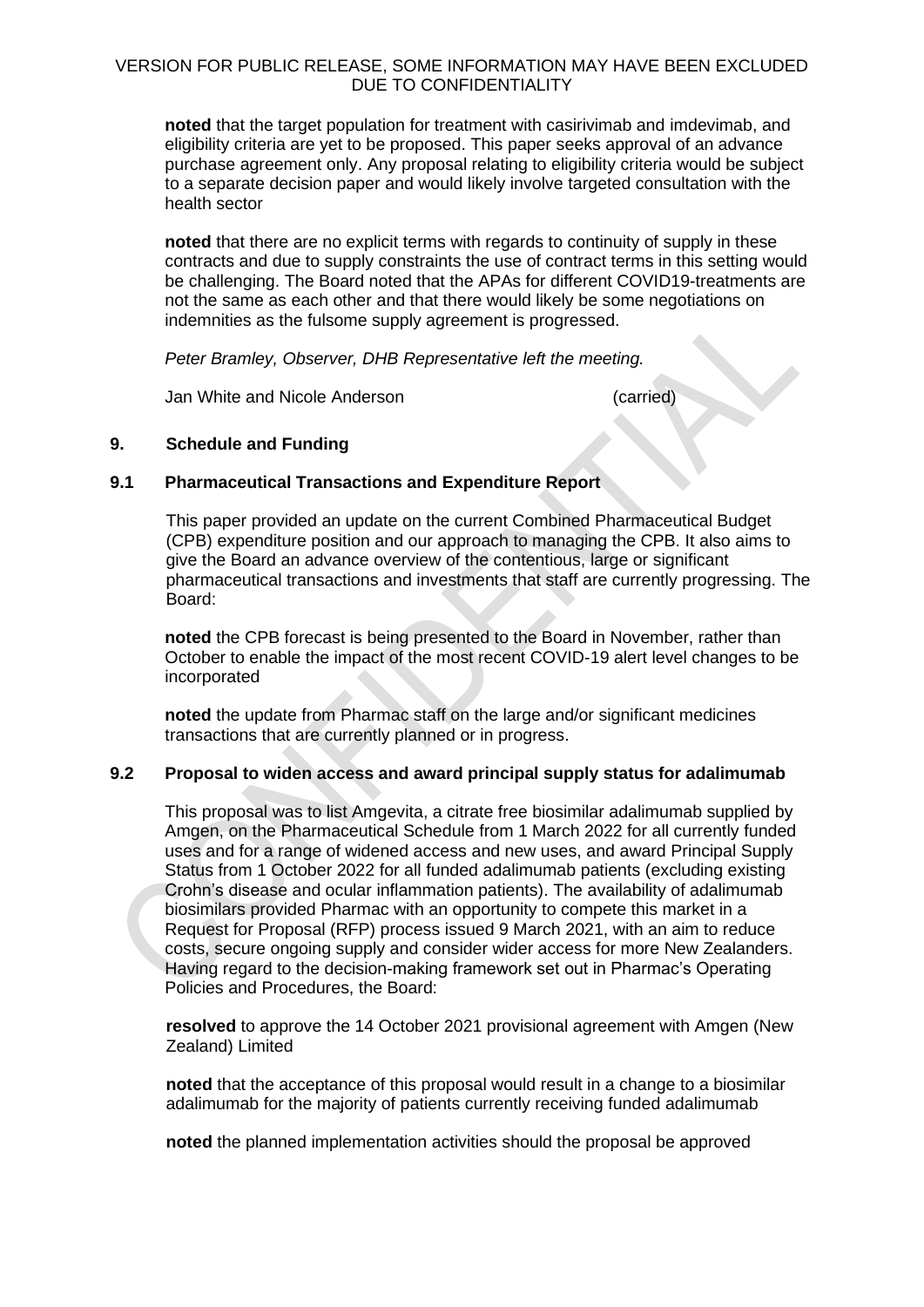**noted** the risk identified by Pharmac staff that the proposed list date (1 March 2022) occurs at a time where the health sector could be under pressure from the ongoing impact of the COVID-19 pandemic and that this could impact both primary and secondary care, limiting patient access to clinicians due to movement restrictions or limited capacity. The Board noted that Pharmac staff have considered the possible scenarios that could occur as a result of COVID-19 and identified options to mitigate this risk, including the possibility of extending the proposed list date and transition period. The Board noted that Pharmac staff have determined that it is within Pharmac's role, and control, to use the actions identified in the implementation plan, such as the development of appropriate resources for patients and clinicians to facilitate telehealth and to work with the supplier to enable increased uptake of nursing support, to reduce the impact on clinicians and ensure appropriate engagement with patients

**noted** the subcommittee members who were not able to attend the meetings to discuss the proposal were able to contribute to the advice outside of this process. The Board noted that PTAC reviewed all of the advice from the different subcommittees.

**noted** the summary of consultation feedback and full consultation responses

**resolved** that the consultation on this proposal was appropriate, and that no further consultation is required. The Board noted that Pharmac staff amended the implementation plan and support for patients based on the consultation feedback. Staff agreed to add a section in future funding decision Board papers to specifically identify what, if any, changes were made to the proposal and/or implementation approach based on consultation feedback

**resolved** to approve the changes to the Pharmaceutical Schedule outlined below:

**resolved** to accept the proposal from Amgen for its brand Amgevita to be the principal supply brand of the Community Pharmaceutical of adalimumab inj 20 mg per 0.4 ml prefilled syringe, inj 40 mg per 0.8 ml, prefilled syringe and inj 40 mg per 0.8 ml, prefilled pen from 1 October 2022 until 31 July 2026 for all indications excluding existing Crohn's disease and ocular inflammation

**resolved** to accept the proposal from Amgen for its brand Amgevita to be the Principal Supply brand of the Hospital Pharmaceutical of adalimumab inj 20 mg per 0.4 ml prefilled syringe, inj 40 mg per 0.8 ml, prefilled syringe and inj 40 mg per 0.8 ml, prefilled pen with a DV limit of 5% from 1 October 2022 until 31 June 2026 for all indications excluding existing Crohn's disease and ocular inflammation

**resolved** to list adalimumab (Amgevita) prefilled syringe 20 mg per 0.4 ml, prefilled syringe 40 mg per 0.8 ml and prefilled pen 40 mg per 0.8 ml in the Oncology agents and Immunosuppressants therapeutic group, Immunosuppressants TG2 and Monoclonal Antibodies TG3 in Section B and Part II of Section H of the Pharmaceutical Schedule from 1 March 2022 as follows:

| Chemical                 | Presentation                              | <b>Brand</b> | Pack Size | Price and subsidy<br>(ex-man., ex. GST) |
|--------------------------|-------------------------------------------|--------------|-----------|-----------------------------------------|
| Adalimumab<br>(Amgevita) | Inj 20 mg per 0.4 ml<br>prefilled syringe | Amgevita     |           | \$190.00                                |
| Adalimumab<br>(Amgevita) | Inj 40 mg per 0.8 ml<br>prefilled syringe | Amgevita     |           | \$375.00                                |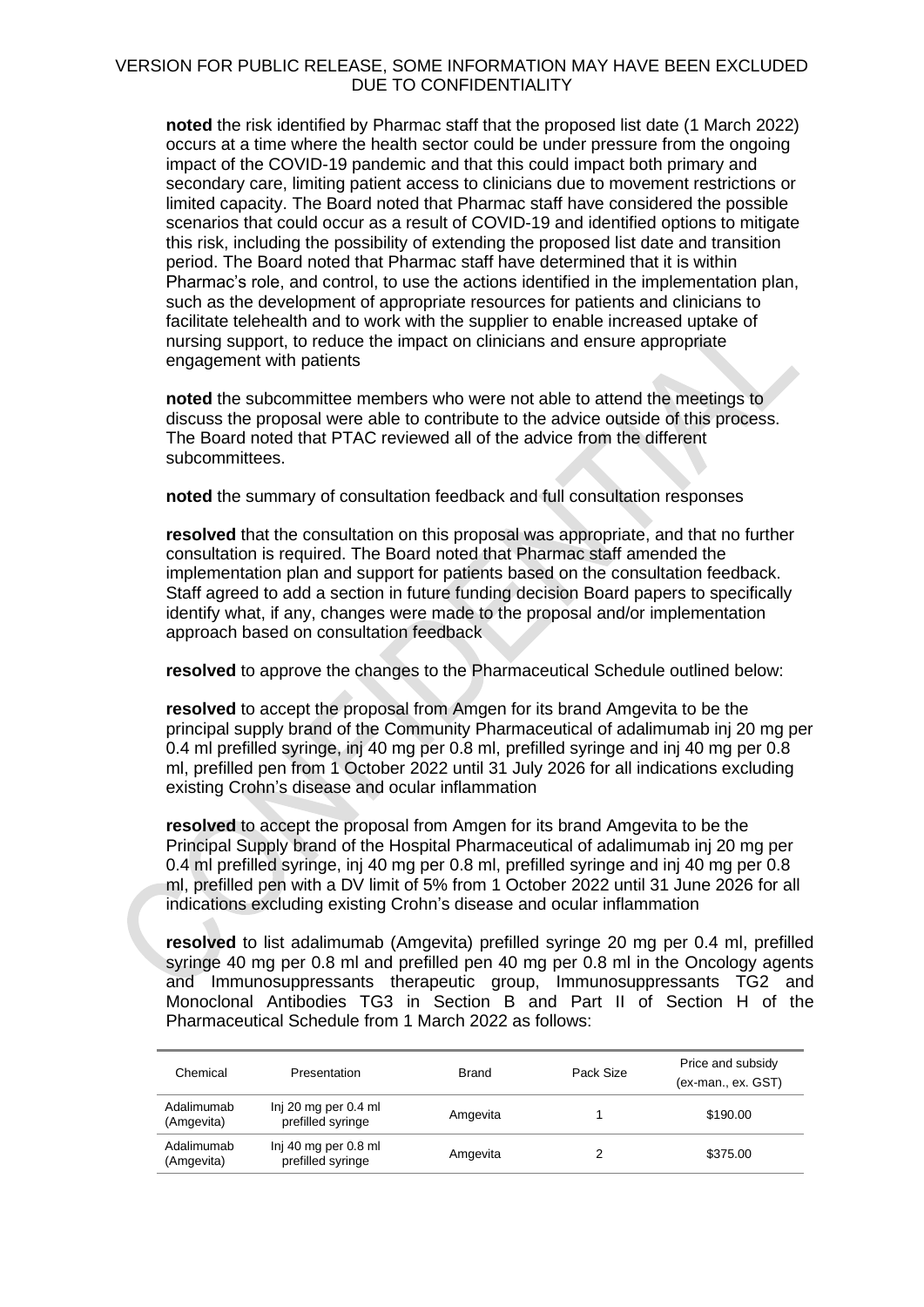| Adalimumab<br>Inj 40 mg per 0.8 ml<br>(Amgevita)<br>prefilled pen | Amgevita |  | \$375.00 |
|-------------------------------------------------------------------|----------|--|----------|
|-------------------------------------------------------------------|----------|--|----------|

**resolved** to amend the chemical name for adalimumab to adalimumab (Humira) in the Oncology agents and Immunosuppressants therapeutic group in Section B and Part II of Section H of the Pharmaceutical Schedule from 1 March 2022

**resolved** to add a note to adalimumab (Amgevita) as listed in Section B of the Pharmaceutical Schedule from 1 October 2022 until 1 January 2023 as follows ADALIMUMAB (Amgevita)**– Brand Switch Fee payable** 

**resolved** to apply the following Special Authority criteria to adalimumab (Amgevita) in Section B of the Pharmaceutical Schedule from 1 March 2022:

### Behçet's disease – severe

### **ADALIMUMAB (AMGEVITA)**

**Initial application — (Behcet's disease - severe)** from any relevant practitioner. Approvals valid without further renewal unless notified for applications meeting the following criteria:

Both:

- 1. The patient has severe Behcet's disease\* that is significantly impacting the patient's quality of life; and
- 2. Either:
	- 2.1 The patient has severe ocular, neurological, and/or vasculitic symptoms and has not responded adequately to one or more treatment(s) appropriate for the particular symptom(s); or
	- 2.2 The patient has severe gastrointestinal, rheumatological, and/or mucocutaneous symptoms and has not responded adequately to two or more treatments appropriate for the particular symptom(s).

Note: Indications marked with \* are unapproved indications.

### Hidradenitis suppurativa

### **ADALIMUMAB (AMGEVITA)**

**Initial application — (Hidradenitis suppurativa)** only from a dermatologist. Approvals valid for 4 months for applications meeting the following criteria: All of the following:

- - 1. Patient has hidradenitis suppurativa Hurley Stage II or Hurley Stage III lesions in distinct anatomic areas; and
	- 2. Patient has tried, but had an inadequate response to at least a 90 day trial of systemic antibiotics or patient has demonstrated intolerance to or has contraindications for systemic antibiotics; and
	- 3. Patient has 3 or more active lesions; and
	- 4. The patient has a DLQI of 10 or more and the assessment is no more than 1 month old at time of application.

# **ADALIMUMAB (AMGEVITA)**

**Renewal — (Hidradenitis suppurativa)** from any relevant practitioner

Approvals valid for 2 years for applications meeting the following criteria: All of the following:

- 1. The patient has a reduction in active lesions (e.g. inflammatory nodules, abscesses, draining fistulae) of 25% or more from baseline; and
- 2. The patient has a DLQI improvement of 4 or more from baseline.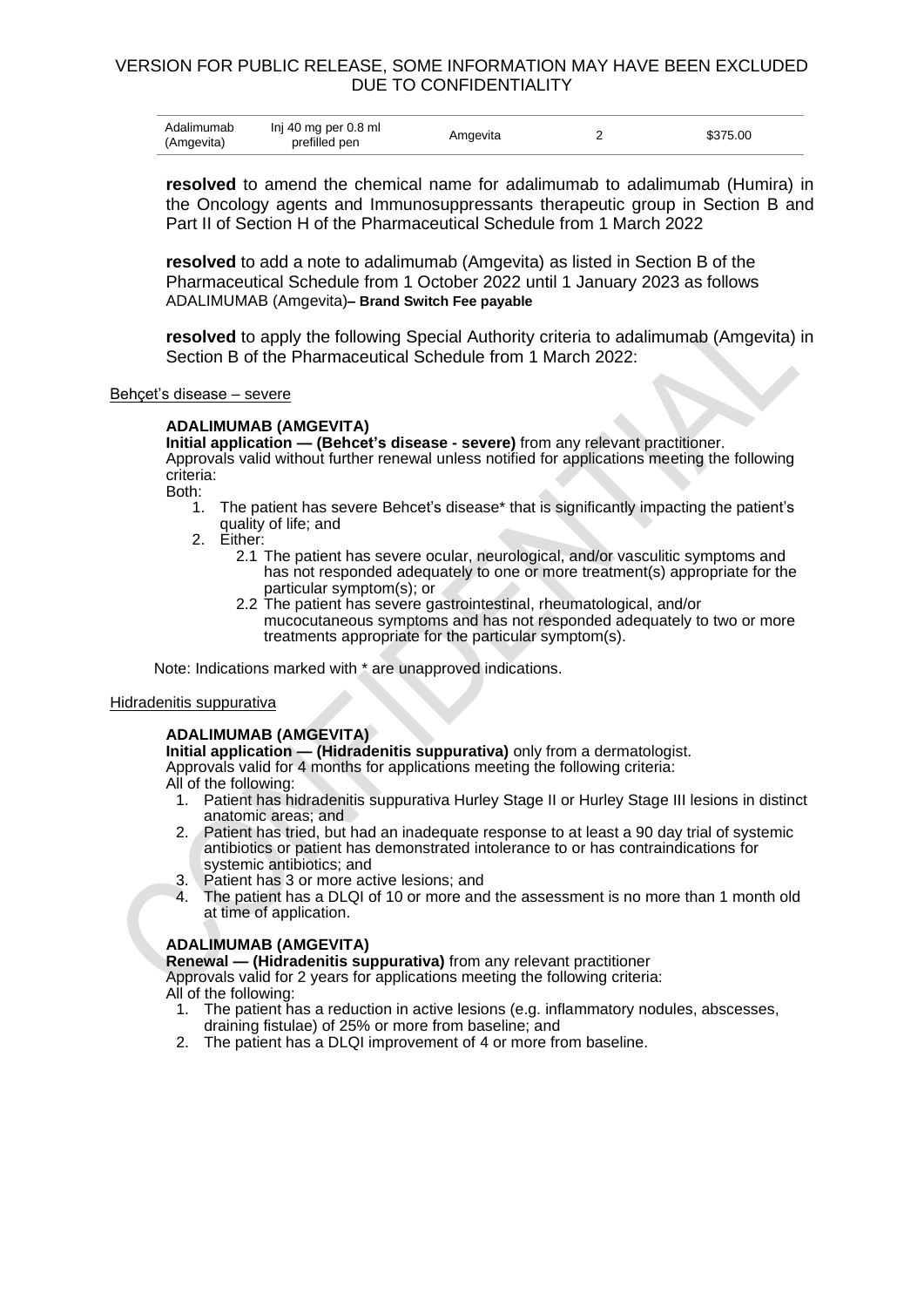### Plaque psoriasis – severe chronic

### **ADALIMUMAB (AMGEVITA)**

**Initial application — (Plaque psoriasis - severe chronic)** only from a dermatologist. Approvals valid for 4 months for applications meeting the following criteria: Either:

1. Both:

1.1 Patient has had an initial Special Authority approval for etanercept for severe chronic plaque psoriasis; and

1.2 Either:

- 1.2.1 Patient has experienced intolerable side effects; or
	- Patient has received insufficient benefit to meet the renewal criteria for etanercept for severe chronic plaque psoriasis; or
- 2. All of the following:

2.1 Either:<br>2.1.1

- Patient has "whole body" severe chronic plaque psoriasis with a PASI score of greater than 10, where lesions have been present for at least 6 months from the time of initial diagnosis; or<br>2.1.2 Patient has severe chi
- Patient has severe chronic plaque psoriasis of the face, or palm of a hand or sole of a foot, where the plaque or plaques have been present for at least 6 months from the time of initial diagnosis; and
- 2.2Patient has tried, but had an inadequate response to, or has experienced intolerable side effects from at least three of the following (at maximum tolerated doses unless contraindicated): phototherapy, methotrexate, ciclosporin, or acitretin; and
- 2.3A PASI assessment or DLQI assessment has been completed for at least the most recent prior treatment course but no longer than 1 month following cessation of each prior treatment course and is no more than 1 month old at the time of application.

# **ADALIMUMAB (AMGEVITA)**

**Renewal — (Plaque psoriasis - severe chronic)** from any relevant practitioner. Approvals valid for 2 years for applications meeting the following criteria: Either:

- 1. Both:
	- 1.1Patient had "whole body" severe chronic plaque psoriasis at the start of treatment; and

1.2Either:

- 1.2.1The patient has a PASI score which is reduced by 75% or more, or is sustained at this level, when compared with the pre-adalimumab treatment baseline value; or
- 1.2.2The patient has a DLQI improvement of 5 or more, when compared with the pre-treatment baseline value; or
- 2. Both:
	- 2.1 Patient had severe chronic plaque psoriasis of the face, or palm of a hand or sole of a foot at the start of treatment; and
	- 2.2 Either:
		- 2.2.1The patient has a reduction in the PASI symptom subscores for all 3 of erythema, thickness and scaling, to slight or better, or sustained at this level, as compared to the treatment course baseline values; or
		- 2.2.2The patient has a reduction of 75% or more in the skin area affected, or sustained at this level, as compared to the pre-adalimumab treatment baseline value.

### Pyoderma gangrenosum

# **ADALIMUMAB (AMGEVITA)**

**Initial application — (pyoderma gangrenosum)** only from a dermatologist. Approvals valid without renewal unless notified for applications meeting the following criteria: Both:

- 1. Patient has pyoderma gangrenosum\*; and
- 2. Patient has received three months of conventional therapy including a minimum of three pharmaceuticals (e.g. prednisone, ciclosporin, azathioprine, or methotrexate) and not received an adequate response.

Note: Indications marked with \* are unapproved indications.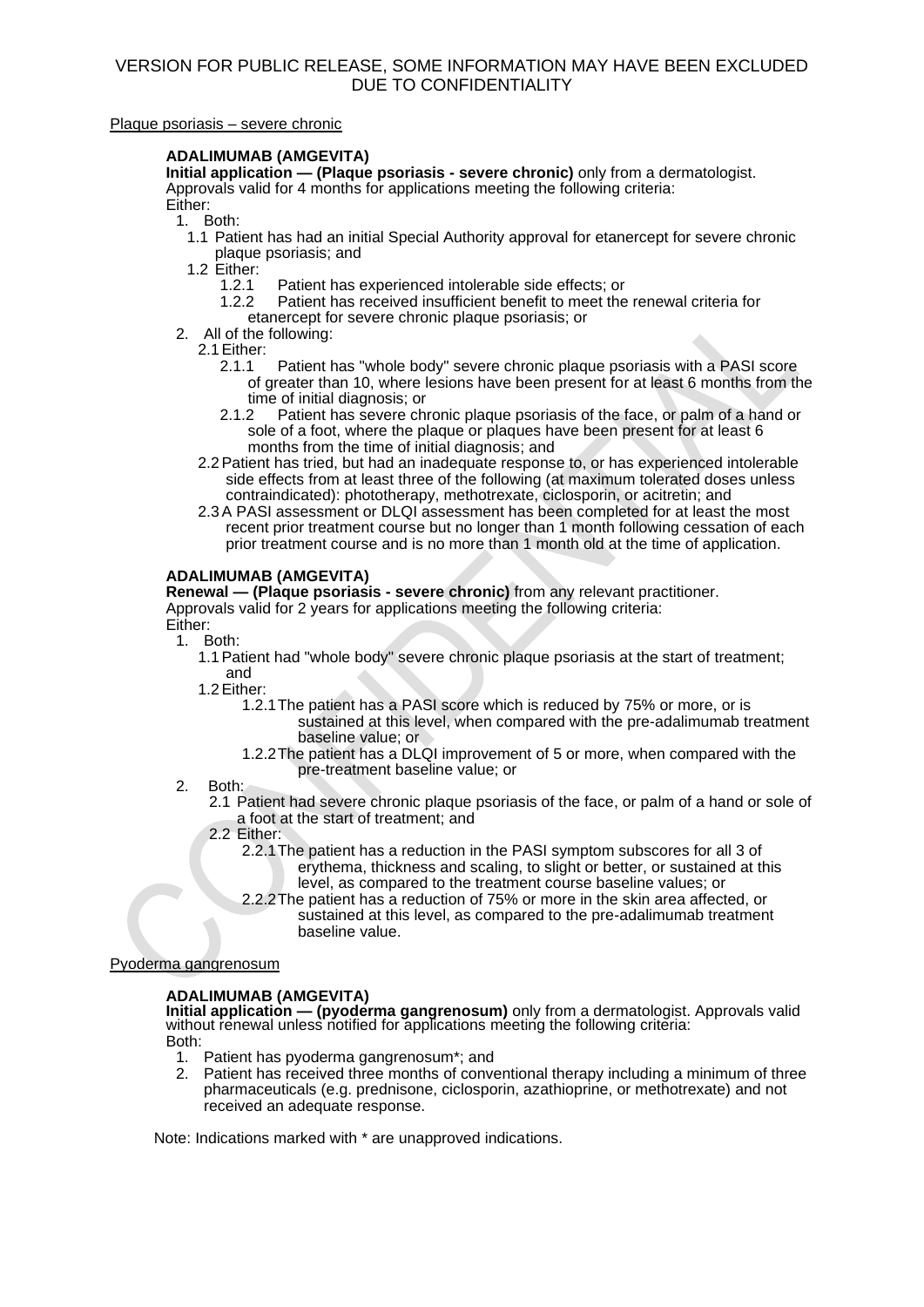### Crohn's disease – adults

# **ADALIMUMAB (AMGEVITA)**

**Initial application — (Crohn's disease - adults)** only from a gastroenterologist. Approvals valid for 3 months for applications meeting the following criteria: All of the following:

- 1. Patient has active Crohn's disease; and
- 2. Any of the following:
	- 2.1Patient has a CDAI score of greater than or equal to 300, or HBI score of greater than or equal to 10; or
	- 2.2Patient has extensive small intestine disease affecting more than 50 cm of the small intestine; or
	- 2.3Patient has evidence of short gut syndrome or would be at risk of short gut syndrome with further bowel resection; or
- 2.4Patient has an ileostomy or colostomy and has intestinal inflammation; and
- 3. Patient has tried but had an inadequate response to, or has experienced intolerable side effects from, prior therapy with immunomodulators and corticosteroids; and
- 4. Surgery (or further surgery) is considered to be clinically inappropriate.

# **ADALIMUMAB (AMGEVITA)**

**Renewal — (Crohn's disease - adults)** from any relevant practitioner. Approvals valid for 2 years for applications meeting the following criteria:

Any of the following:

- 1. CDAI score has reduced by 100 points from the CDAI score, or HBI score has reduced by 3 points, from when the patient was initiated on adalimumab; or
- 2. CDAI score is 150 or less, or HBI is 4 or less; or
- 3. The patient has demonstrated an adequate response to treatment, but CDAI score and/or HBI score cannot be assessed.

### Crohn's disease – children

### **ADALIMUMAB (AMGEVITA)**

**Initial application — (Crohn's disease - children)** only from a gastroenterologist. Approvals valid for 3 months for applications meeting the following criteria: All of the following:

- 1. Paediatric patient has active Crohn's disease; and
- 2. Either:
	- 2.1 Patient has a PCDAI score of greater than or equal to 30; or
	- 2.2 Patient has extensive small intestine disease; and
- 3. Patient has tried but had an inadequate response to, or has experienced intolerable side effects from, prior therapy with immunomodulators and corticosteroids; and
- 4. Surgery (or further surgery) is considered to be clinically inappropriate.

# **ADALIMUMAB (AMGEVITA)**

**Renewal — (Crohn's disease - children)** from any relevant practitioner.

Approvals valid for 2 years for applications meeting the following criteria: Any of the following:

- 1. PCDAI score has reduced by 10 points from the PCDAI score when the patient was initiated on adalimumab; or
- 2. PCDAI score is 15 or less; or
- 3. The patient has demonstrated an adequate response to treatment but PCDAI score cannot be assessed.

### Crohn's disease – fistulising

# **ADALIMUMAB (AMGEVITA)**

**Initial application — (Crohn's disease - fistulising)** only from a gastroenterologist. Approvals valid for 6 months for applications meeting the following criteria:

All of the following:

- 1. Patient has confirmed Crohn's disease; and
- 2. Any of the following:
	- 2.1 Patient has one or more complex externally draining enterocutaneous fistula(e); or
	- 2.2 Patient has one or more rectovaginal fistula(e); or
	- 2.3 Patient has complex peri-anal fistula; and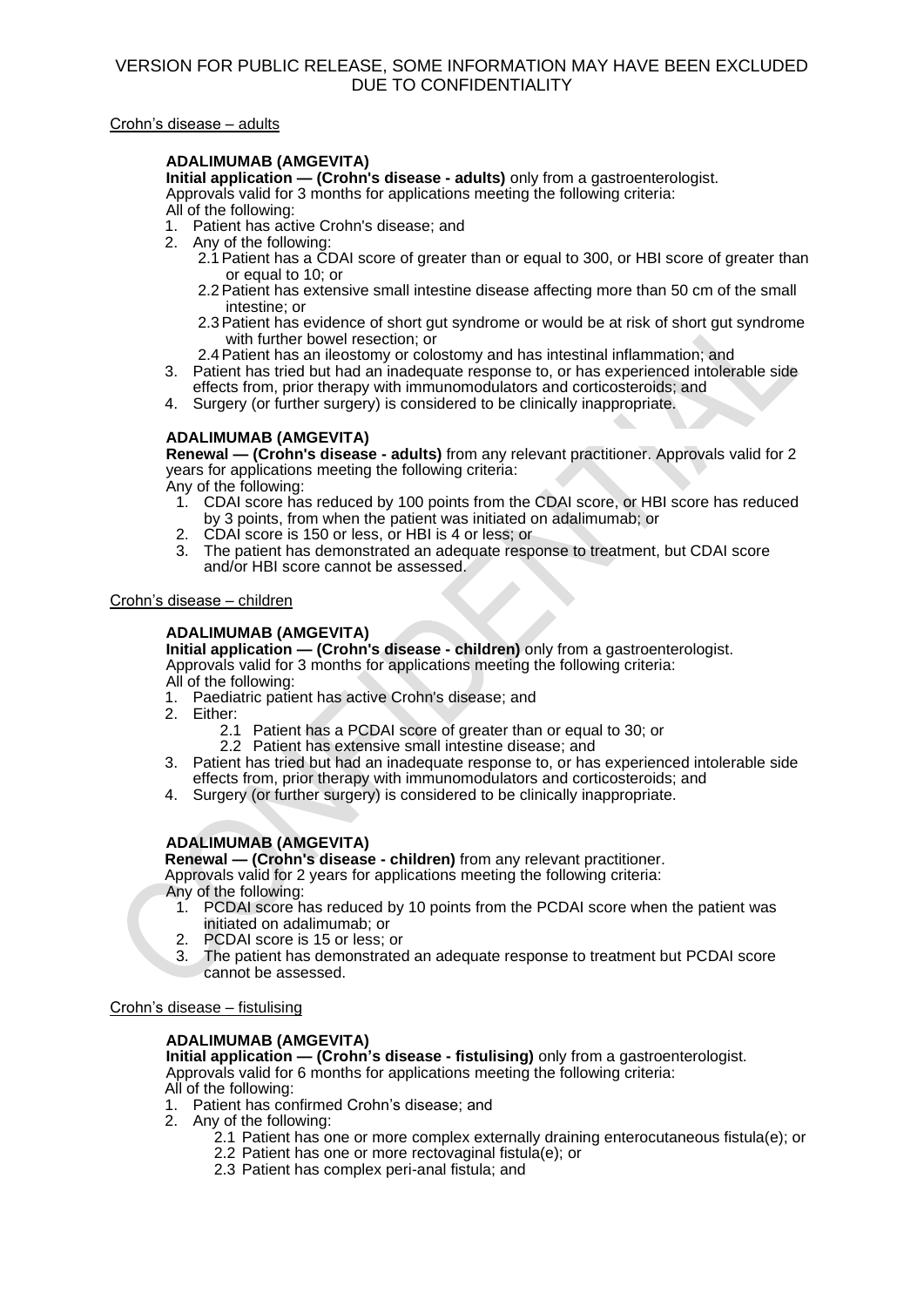3. A Baseline Fistula Assessment has been completed and is no more than 1 month old at the time of application.

### **ADALIMUMAB (AMGEVITA)**

**Renewal — (Crohn's disease - fistulising)** from any relevant practitioner. Approvals valid for 2 years for applications meeting the following criteria: Either:

- 1. The number of open draining fistulae have decreased from baseline by at least 50%; or
- 2. There has been a marked reduction in drainage of all fistula(e) from baseline as demonstrated by a reduction in the Fistula Assessment score, together with less induration and patient-reported pain.

### Ocular inflammation – chronic

### **ADALIMUMAB (AMGEVITA)**

**Initial application – (Ocular inflammation - chronic)** from any relevant practitioner. Approvals valid for 4 months for applications meeting the following criteria: Either:

- 1. Patient has had an initial Special Authority approval for infliximab for chronic ocular inflammation; or
- 2. Both:
	- 2.1Patient has severe uveitis uncontrolled with treatment of steroids and other immunosuppressants with a severe risk of vision loss; and
	- 2.2Any of the following:
		- 2.2.1Patient is 18 years or older and treatment with at least two other immunomodulatory agents has proven ineffective; or
		- 2.2.2Patient is under 18 years and treatment with methotrexate has proven ineffective or is not tolerated at a therapeutic dose; or
		- 2.2.3Patient is under 8 years and treatment with steroids or methotrexate has proven ineffective or is not tolerated at a therapeutic dose; or disease requires control to prevent irreversible vision loss prior to achieving a therapeutic dose of methotrexate.

### **ADALIMUMAB (AMGEVITA)**

**Renewal — (Ocular inflammation - chronic)** from any relevant practitioner. Approvals valid for 2 years for applications meeting the following criteria: Any of the following:

- 1. The patient has had a good clinical response following 12 weeks' initial treatment; or
- 2. Following each 2 year treatment period, the patient has had a sustained reduction in inflammation (Standardisation of Uveitis Nomenclature (SUN) criteria < ½+ anterior chamber or vitreous cells, absence of active vitreous or retinal lesions, or resolution of uveitic cystoid macular oedema); or
- 3. Following each 2 year treatment period, the patient has a sustained steroid sparing effect, allowing reduction in prednisone to < 10mg daily, or steroid drops less than twice daily if under 18 years old.

### Ocular inflammation – severe

# **ADALIMUMAB (AMGEVITA)**

**Initial application — (Ocular inflammation - severe)** from any relevant practitioner. Approvals valid for 4 months for applications meeting the following criteria: Either:

- 1. Patient has had an initial Special Authority approval for infliximab for severe ocular inflammation; or
- 2. Both:
	- 2.1 Patient has severe, vision-threatening ocular inflammation requiring rapid control; and 2.2 Any of the following:<br>2.2.1 Treatment w
		- 2.2.1 Treatment with high-dose steroids (intravenous methylprednisolone) followed by high dose oral steroids has proven ineffective at controlling symptoms; or
		- 2.2.2 Patient developed new inflammatory symptoms while receiving high dose steroids; or
		- 2.2.3 Patient is aged under 8 years and treatment with high dose oral steroids and other immunosuppressants has proven ineffective at controlling symptoms.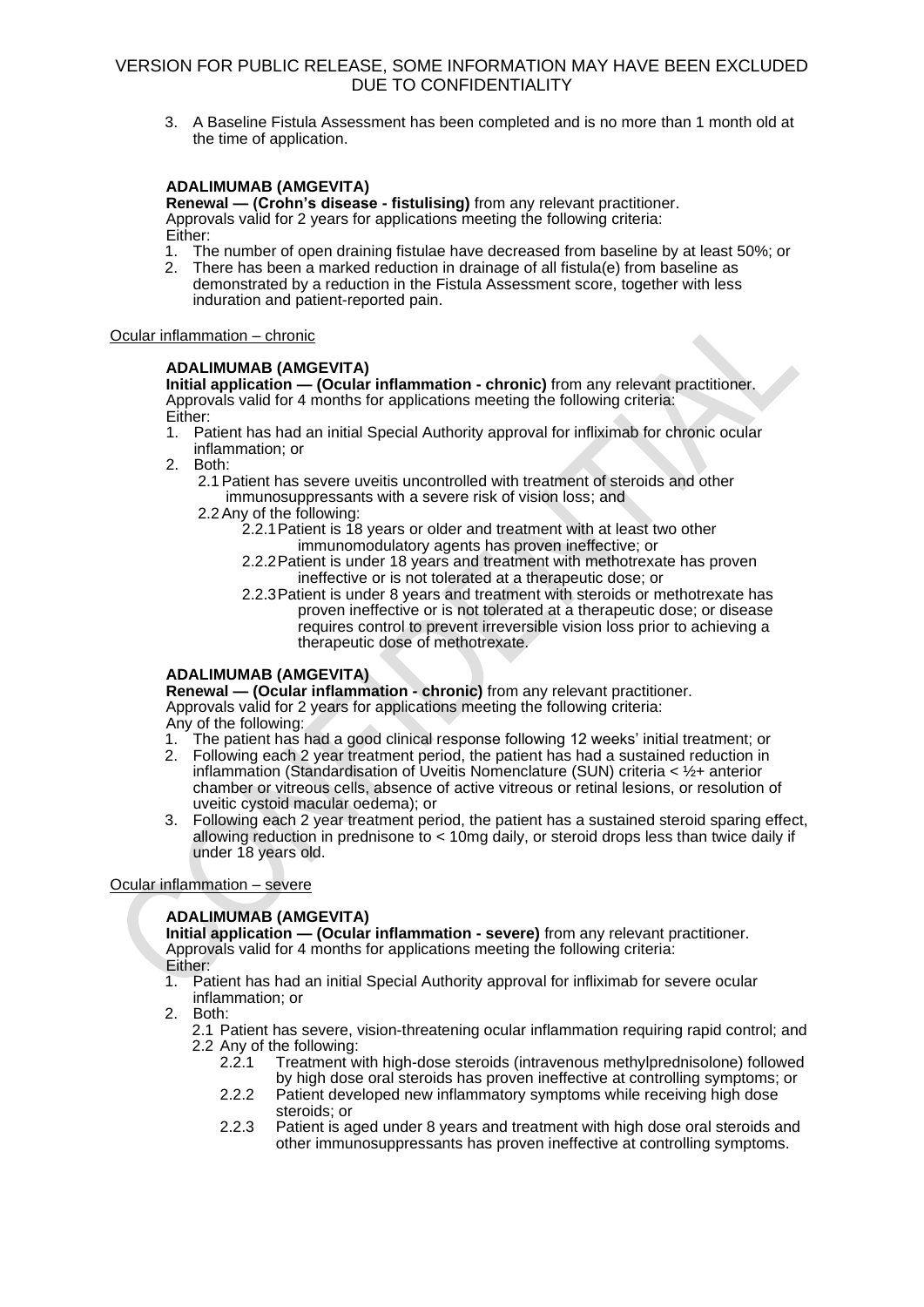# **ADALIMUMAB (AMGEVITA)**

**Renewal — (Ocular inflammation - severe)** from any relevant practitioner. Approvals valid for 2 years for applications meeting the following criteria: Any of the following:

- 1. The patient has had a good clinical response following 3 initial doses; or
- 2. Following each 2 year treatment period, the patient has had a sustained reduction in inflammation (Standardisation of Uveitis Nomenclature (SUN) criteria < ½+ anterior chamber or vitreous cells, absence of active vitreous or retinal lesions, or resolution of uveitic cystoid macular oedema); or
- 3. Following each 2 year treatment period, the patient has a sustained steroid sparing effect, allowing reduction in prednisone to < 10mg daily, or steroid drops less than twice daily if under 18 years old.

### Ankylosing spondylitis

# **ADALIMUMAB (AMGEVITA)**

**Initial application — (ankylosing spondylitis)** only from a rheumatologist. Approvals valid for 6 months for applications meeting the following criteria: Either:

- 1. Both:
	- 1.1 Patient has had an initial Special Authority approval for etanercept for ankylosing spondylitis; and
	- 1.2 Either:
		- 1.2.1 The patient has experienced intolerable side effects; or
		- 1.2.2 The patient has received insufficient benefit to meet the renewal criteria for ankylosing spondylitis; or
- 2. All of the following:
	- 2.1 Patient has a confirmed diagnosis of ankylosing spondylitis for more than six months; and
	- 2.2 Patient has low back pain and stiffness that is relieved by exercise but not by rest; and
	- 2.3 Patient has bilateral sacroiliitis demonstrated by radiology imaging; and
	- 2.4 Patient has not responded adequately to treatment with two or more NSAIDs, while patient was undergoing at least 3 months of a regular exercise regimen for ankylosing spondylitis; and
	- 2.5 Either:
		- 2.5.1 Patient has limitation of motion of the lumbar spine in the sagittal and the frontal planes as determined by the following BASMI measures: a modified Schober's test of less than or equal to 4 cm and lumbar side flexion measurement of less than or equal to 10 cm (mean of left and right); or
		- 2.5.2 Patient has limitation of chest expansion by at least 2.5 cm below the following average normal values corrected for age and gender; and
- 3. A BASDAI of at least 6 on a 0-10 scale completed after the 3 month exercise trial, but prior to ceasing any previous pharmacological treatment and is no more than 1 month old at the time of application.

# **ADALIMUMAB (AMGEVITA)**

**Renewal — (ankylosing spondylitis)** from any relevant practitioner. Approvals valid for 2 years for applications where treatment has resulted in an improvement in BASDAI of 4 or more points from pre-treatment baseline on a 10 point scale, or an improvement in BASDAI of 50%, whichever is less.

# Arthritis – oligoarticular course juvenile idiopathic

# **ADALIMUMAB (AMGEVITA)**

**Initial application — (Arthritis - oligoarticular course juvenile idiopathic)** only from a named specialist or rheumatologist. Approvals valid for 6 months for applications meeting the following criteria:

Either:

- 1. Both:
	- 1.1 The patient has had an initial Special Authority approval for etanercept for oligoarticular course juvenile idiopathic arthritis (JIA); and
	- 1.2 Either:
		- 1.2.1Patient has experienced intolerable side effects; or
		- 1.2.2Patient has received insufficient benefit to meet the renewal criteria for oligoarticular course JIA; or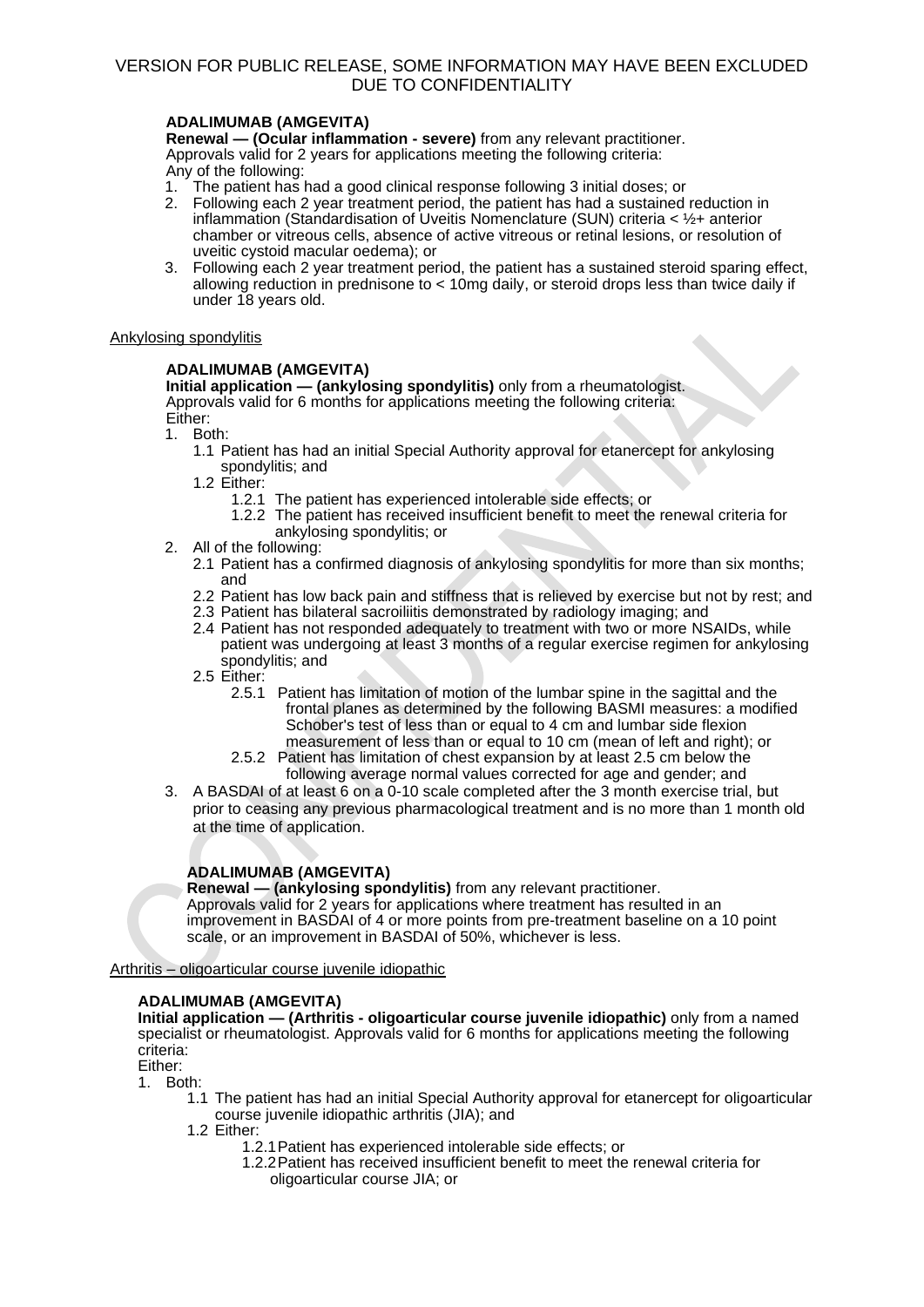- 2. All of the following:
	- 2.1 To be used as an adjunct to methotrexate therapy or monotherapy where use of methotrexate is limited by toxicity or intolerance; and
	- 2.2 Patient has had oligoarticular course JIA for 6 months duration or longer; and 2.3 Either:
		- 2.3.1At least 2 active joints with limited range of motion, pain or tenderness after a 3-month trial of methotrexate (at the maximum tolerated dose); or
			- 2.3.2Moderate or high disease activity (cJADAS10 score greater than 1.5) with poor prognostic features after a 3-month trial of methotrexate (at the maximum tolerated dose).

### **ADALIMUMAB (AMGEVITA)**

**Renewal — (Arthritis - oligoarticular course juvenile idiopathic)** from any relevant practitioner. Approvals valid for 2 years for applications meeting the following criteria: Either:

- 1. Following initial treatment, the patient has at least a 50% decrease in active joint count and an improvement in physician's global assessment from baseline; or
- 2. On subsequent reapplications, the patient demonstrates at least a continuing 30% improvement in active joint count and continued improvement in physician's global assessment from baseline.

### Arthritis – polyarticular course juvenile idiopathic

# **ADALIMUMAB (AMGEVITA)**

**Initial application — (Arthritis - polyarticular course juvenile idiopathic)** only from a named specialist or rheumatologist. Approvals valid for 6 months for applications meeting the following criteria: Either:

1. Both:

- 1.1 Patient has had an initial Special Authority approval for etanercept for polyarticular course juvenile idiopathic arthritis (JIA); and
- 1.2 Either:
	- 1.2.1Patient has experienced intolerable side effects; or
		- 1.2.2Patient has received insufficient benefit to meet the renewal criteria for polyarticular course JIA; or
- 2. All of the following:
	- 2.1 To be used as an adjunct to methotrexate therapy or monotherapy where use of methotrexate is limited by toxicity or intolerance; and
	- 2.2 Patient has had polyarticular course JIA for 6 months duration or longer; and
	- 2.3 Any of the following:
		- 2.3.1At least 5 active joints and at least 3 joints with limited range of motion, pain or tenderness after a 3-month trial of methotrexate (at the maximum tolerated dose); or
		- 2.3.2Moderate or high disease activity (cJADAS10 score of at least 2.5) after a 3 month trial of methotrexate (at the maximum tolerated dose); or
		- 2.3.3Low disease activity (cJADAS10 score between 1.1 and 2.5) after a 6-month trial of methotrexate.

# **ADALIMUMAB (AMGEVITA)**

**Renewal — (Arthritis - polyarticular course juvenile idiopathic)** from any relevant practitioner. Approvals valid for 2 years for applications meeting the following criteria: Either:

- 1. Following initial treatment, the patient has at least a 50% decrease in active joint count and an improvement in physician's global assessment from baseline; or
- 2. On subsequent reapplications, the patient demonstrates at least a continuing 30% improvement in active joint count and continued improvement in physician's global assessment from baseline.

### Arthritis – psoriatic

# **ADALIMUMAB (AMGEVITA)**

**Initial application — (Arthritis - psoriatic)** only from a rheumatologist. Approvals valid for 6 months for applications meeting the following criteria: Either:

1. Both: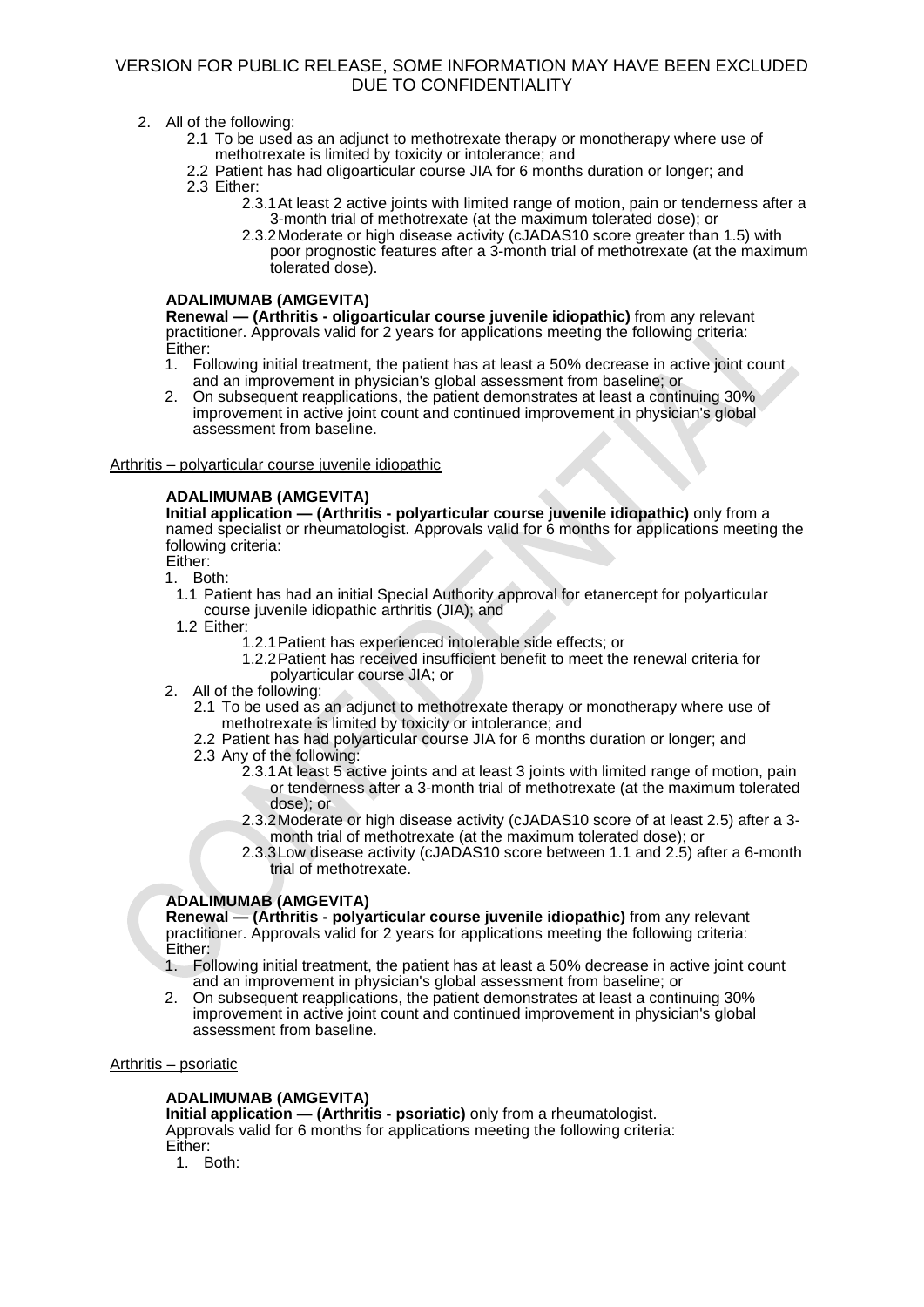- 1.1 Patient has had an initial Special Authority approval for etanercept or secukinumab for psoriatic arthritis; and
- 1.2 Either:
	- 1.2.1Patient has experienced intolerable side effects; or
	- 1.2.2Patient has received insufficient benefit to meet the renewal criteria for psoriatic arthritis; or
- 2. All of the following:
	- 2.1 Patient has had active psoriatic arthritis for six months duration or longer; and
	- 2.2 Patient has tried and not responded to at least three months of methotrexate at a maximum tolerated dose (unless contraindicated); and
	- 2.3 Patient has tried and not responded to at least three months of sulfasalazine or leflunomide at maximum tolerated doses (unless contraindicated); and
	- 2.4 Either:<br>2.4.1
		- Patient has persistent symptoms of poorly controlled and active disease in at least 15 swollen joints; or<br>2.4.2 Patient has persistent symptoms o
		- Patient has persistent symptoms of poorly controlled and active disease in at least four joints from the following: wrist, elbow, knee, ankle, and either shoulder or hip; and
	- 2.5 Any of the following:
		- 2.5.1 Patient has CRP level greater than 15 mg/L measured no more than one month prior to the date of this application; or 2.5.2 Patient has an ESR greater than 25 mm per
			- Patient has an ESR greater than 25 mm per hour; or
			- 2.5.3 ESR and CRP not measured as patient is currently receiving prednisone therapy at a dose of greater than 5 mg per day and has done so for more than three months.

### **ADALIMUMAB (AMGEVITA)**

**Renewal — (Arthritis - psoriatic)** from any relevant practitioner. Approvals valid for 2 years for applications meeting the following criteria:

- Either:
	- 1. Following initial treatment, the patient has at least a 50% decrease in swollen joint count from baseline and a clinically significant response in the opinion of the physician; or
	- 2. Patient demonstrates at least a continuing 30% improvement in swollen joint count from baseline and a clinically significant response in the opinion of the treating physician.

### Arthritis – rheumatoid

### **ADALIMUMAB (AMGEVITA)**

**Initial application — (Arthritis - rheumatoid)** only from a rheumatologist. Approvals valid for 6 months for applications meeting the following criteria:

- Either:<br>1. Both:
	- 1.1 The patient has had an initial Special Authority approval for etanercept for rheumatoid arthritis; and
	- 1.2 Either:<br>1.2.1
		- The patient has experienced intolerable side effects; or
		- 1.2.2 The patient has received insufficient benefit from etanercept to meet the renewal criteria for rheumatoid arthritis; or
	- 2. All of the following:
		- 2.1 Patient has had rheumatoid arthritis (either confirmed by radiology imaging, or the patient is cyclic citrullinated peptide (CCP) antibody positive) for six months duration or longer; and
		- 2.2 Treatment is to be used as an adjunct to methotrexate therapy or monotherapy where use of methotrexate is limited by toxicity or intolerance; and
		- 2.3 Patient has tried and not responded to at least three months of methotrexate at a maximum tolerated dose (unless contraindicated); and
		- 2.4 Patient has tried and not responded to at least three months of methotrexate in combination with sulfasalazine and hydroxychloroquine sulphate at maximum tolerated doses (unless contraindicated); and
		- 2.5 Either:
			- 2.5.1 Patient has tried and not responded to at least three months of
				- methotrexate in combination with the maximum tolerated dose of ciclosporin; or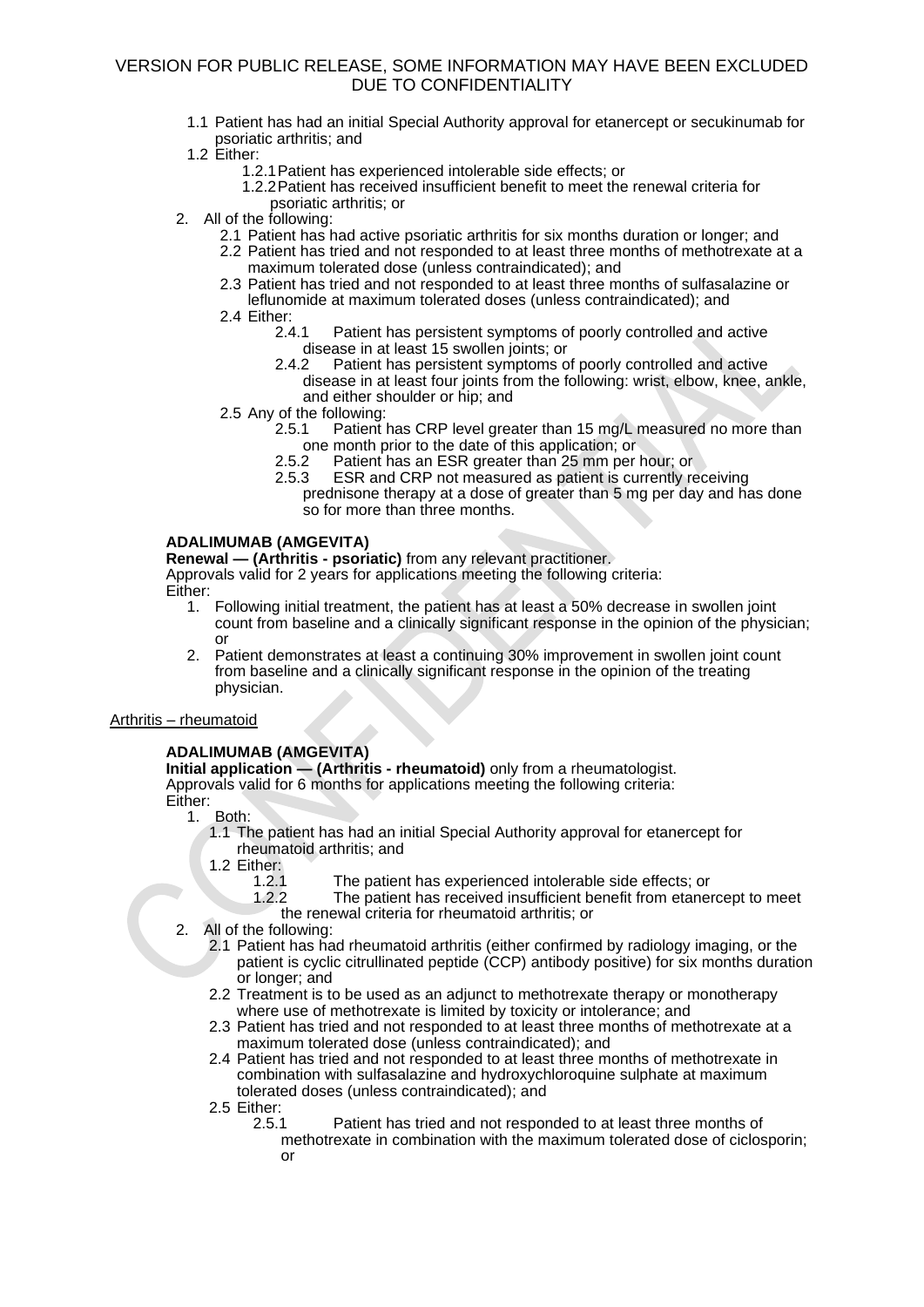2.5.2 Patient has tried and not responded to at least three months of therapy at the maximum tolerated dose of leflunomide alone or in combination with methotrexate; and

### 2.6 Either:

- 2.6.1 Patient has persistent symptoms of poorly controlled and active disease in at least 15 swollen joints; or<br>2.6.2 Patient has persistent symptom
- Patient has persistent symptoms of poorly controlled and active disease in at least four joints from the following: wrist, elbow, knee, ankle, and either shoulder or hip.

### **ADALIMUMAB (AMGEVITA)**

**Renewal — (Arthritis - rheumatoid)** from any relevant practitioner.

Approvals valid for 2 years for applications meeting the following criteria:

- Either:
- 1 Following initial treatment, the patient has at least a 50% decrease in active joint count from baseline and a clinically significant response to treatment in the opinion of the physician; or
- 2 On subsequent reapplications, the patient demonstrates at least a continuing 30% improvement in active joint count from baseline and a clinically significant response to treatment in the opinion of the physician.

### Stills disease – adult onset

# **ADALIMUMAB (AMGEVITA)**

**Initial application - (Still's disease - adult-onset (AOSD))** only from a rheumatologist. Approvals valid without renewal unless notified for applications meeting the following criteria: Either:

- 1. Both:
	- 1.1 The patient has had an initial Special Authority approval for etanercept and/or tocilizumab for AOSD; and
	- 1.2Either:
		- 1.2.1 Patient has experienced intolerable side effects from etanercept and/or tocilizumab; or
		- 1.2.2 Patient has received insufficient benefit from at least a three-month trial of etanercept and/or tocilizumab; or
- 2. All of the following:

2.1Patient diagnosed with AOSD according to the Yamaguchi criteria; and

2.2Patient has tried and not responded to at least 6 months of glucocorticosteroids at a dose of at least 0.5 mg/kg, NSAIDs and methotrexate; and

2.3Patient has persistent symptoms of disabling poorly controlled and active disease.

# Ulcerative colitis

# **ADALIMUMAB (AMGEVITA)**

**Initial application – (ulcerative colitis)** only from a gastroenterologist. Approvals valid for 3 months for applications meeting the following criteria:

- All of the following:
- 1. Patient has histologically confirmed active ulcerative colitis; and
- 2. Either:

2.1 Patient's SCCAI score is greater than or equal to 4; or

2.2 Patient's PUCAI score is greater than or equal to 65; and

- 3. Patient has tried but had an inadequate response to, or has experienced intolerable side effects from prior therapy with immunomodulators and systemic corticosteroids; and
- 4. Surgery (or further surgery) is considered to be clinically inappropriate.

# **ADALIMUMAB (AMGEVITA)**

**Renewal – (ulcerative colitis)** from any relevant Practitioner. Approvals valid for 2 years for applications meeting the following criteria: Either:

1. The SCCAI score has reduced by 2 points or more from the SCCAI score since initiation on adalimumab; or

2. The PUCAI score has reduced by 30 points or more from the PUCAI score since initiation on adalimumab.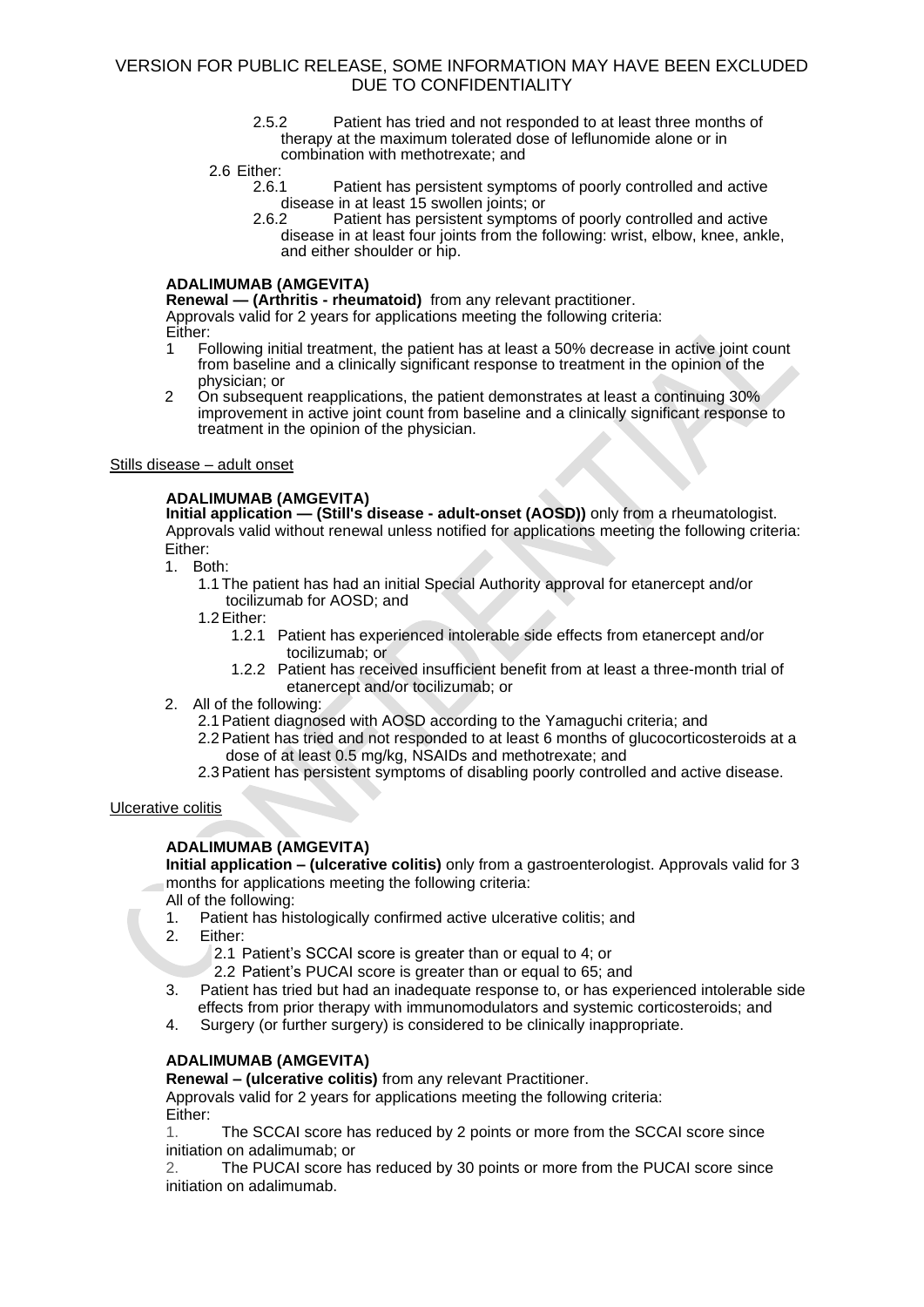Undifferentiated spondyloarthritis:

# **ADALIMUMAB (AMGEVITA)**

**Initial application — (undifferentiated spondyloarthritis)** only from a rheumatologist. Approvals valid for 6 months for applications meeting the following criteria: All of the following:

- 1. Patient has undifferentiated peripheral spondyloarthritis\* with active peripheral joint arthritis in at least four joints from the following: wrist, elbow, knee, ankle, and either shoulder or hip; and
- 2. Patient has tried and not responded to at least three months of each of methotrexate, sulfasalazine and leflunomide, at maximum tolerated doses (unless contraindicated); and
- 3. Any of the following:
	- 3.1 Patient has a CRP level greater than 15 mg/L measured no more than one month prior to the date of this application; or
	- 3.2 Patient has an ESR greater than 25 mm per hour measured no more than one month prior to the date of this application; or
	- 3.3 ESR and CRP not measured as patient is currently receiving prednisone therapy at a dose of greater than 5 mg per day and has done so for more than three months.

Note: Indications marked with \* are unapproved indications

# **ADALIMUMAB (AMGEVITA)**

**Renewal — (undifferentiated spondyloarthritis)** from any relevant practitioner. Approvals valid for 2 years for applications meeting the following criteria: Either:

- 1. Following initial treatment, the patient has at least a 50% decrease in active joint count from baseline and a clinically significant response to treatment in the opinion of the physician; or
- 2. The patient demonstrates at least a continuing 30% improvement in active joint count from baseline and a clinically significant response in the opinion of the treating physician.

### Inflammatory bowel arthritis – axial

# **ADALIMUMAB (AMGEVITA)**

**Initial application — (inflammatory bowel arthritis – axial)** only from a rheumatologist. Approvals valid for 6 months for applications meeting the following criteria: All of the following:

- 1. Patient has a diagnosis of active ulcerative colitis or active Crohn's disease; and
- 2. Patient has axial inflammatory pain for six months or more; and
- 3. Patient is unable to take NSAIDs; and
- 4. Patient has bilateral sacroiliitis demonstrated by radiological imaging; and
- 5. Patient has not responded adequately to prior treatment consisting of at least 3 months of an exercise regime supervised by a physiotherapist; and
- 6. A BASDAI of at least 6 on a 0-10 scale completed after the 3 month exercise trial, but prior to ceasing any previous pharmacological treatment.

# **ADALIMUMAB (AMGEVITA)**

**Renewal — (inflammatory bowel arthritis – axial)** from any relevant practitioner Approvals valid for 2 years for applications where treatment has resulted in an improvement in BASDAI of 4 or more points from pre-treatment baseline on a 10 point scale, or an improvement in BASDAI of 50%, whichever is less.

### Inflammatory bowel arthritis – peripheral

# **ADALIMUMAB (AMGEVITA)**

### **Initial application — (inflammatory bowel arthritis – peripheral)** only from a rheumatologist.

Approvals valid for 6 months for applications meeting the following criteria: All of the following:

1. Patient has a diagnosis of active ulcerative colitis or active Crohn's disease; and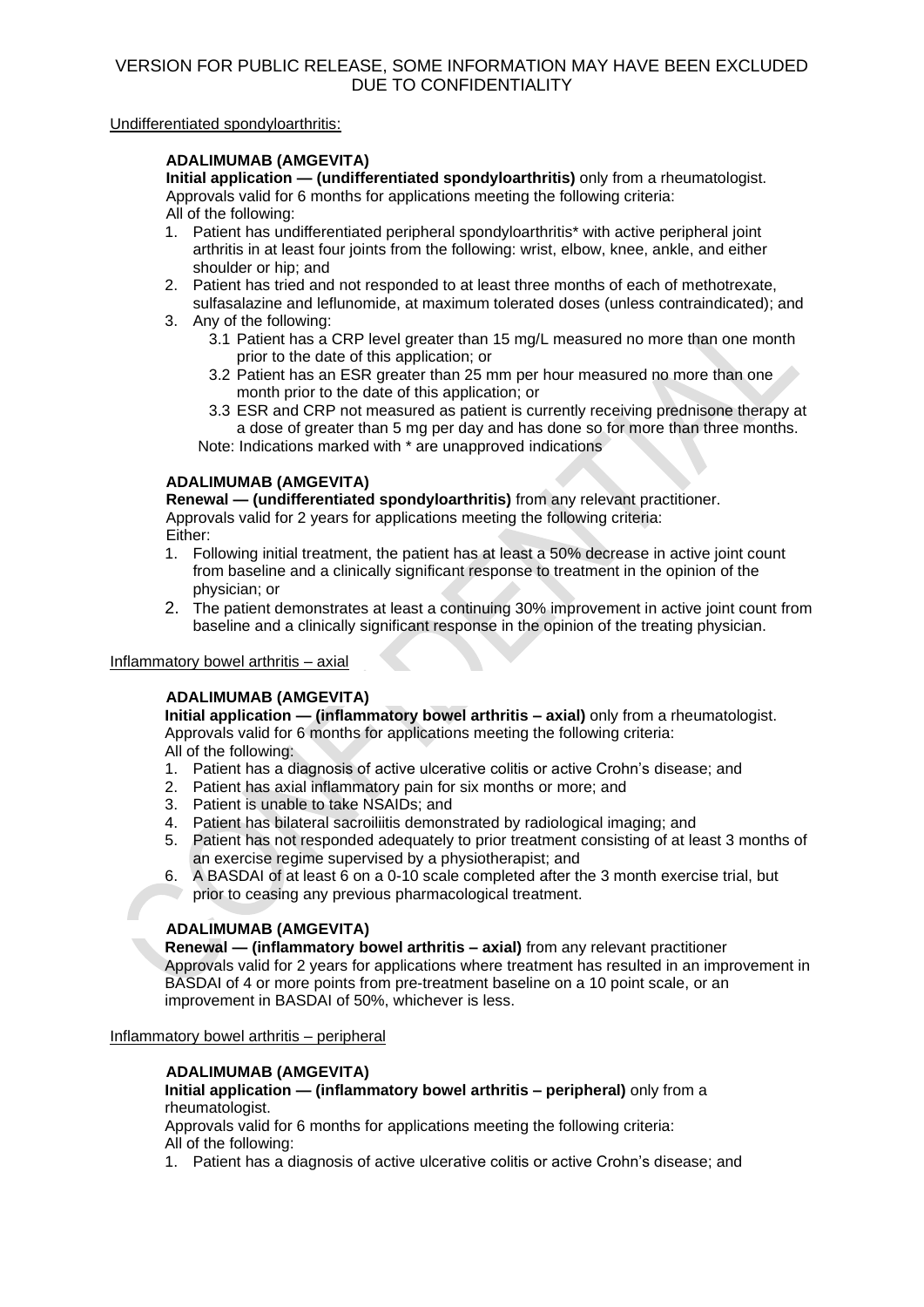- 2. Patient has active arthritis in at least four joints from the following: hip, knee, ankle, subtalar, tarsus, forefoot, wrist, elbow, shoulder, sternoclavicular; and
- 3. Patient has tried and not responded to at least three months of methotrexate or azathioprine at a maximum tolerated dose; and
- 4. Patient has tried and not responded to at least three months of sulfasalazine at a maximum tolerated dose; and
- 5. Any of the following:
	- 5.1 Patient has a CRP level greater than 15 mg/L measured no more than one month prior to the date of this application; or
	- 5.2 Patient has an ESR greater than 25 mm per hour measured no more than one month prior to the date of this application; or
	- 5.3 ESR and CRP not measured as patient is currently receiving prednisone therapy at a dose of greater than 5 mg per day and has done so for more than three months.

### **ADALIMUMAB (AMGEVITA)**

**Renewal — (inflammatory bowel arthritis – peripheral)** from any relevant practitioner. Approvals valid for 2 years for applications meeting the following criteria: Either:

- 1. Following initial treatment, patient has at least a 50% decrease in active joint count from baseline and a clinically significant response to treatment in the opinion of the physician; or
- 2. Patient demonstrates at least a continuing 30% improvement in active joint count from baseline in the opinion of the treating physician.

**resolve**d to amend the following subsidy restrictions for etanercept in Section B of the Pharmaceutical Schedule from 1 March 2022 (additions in bold, deletions in strikethrough):

# **ETANERCEPT**

**Initial application — (rheumatoid aArthritis - rheumatoid)** only from a rheumatologist. Approvals valid for 6 months for applications meeting the following criteria: Either:

1. Both:

1.1 The patient has had an initial Special Authority approval for adalimumab for rheumatoid arthritis; and

1.2 Either:<br>1.2.1

- 1.2.1 The patient has experienced intolerable side effects from adalimumab; or<br>1.2.2 The patient has received insufficient benefit from adalimumab to meet the
	- The patient has received insufficient benefit from adalimumab to meet the renewal criteria for adalimumab for rheumatoid arthritis; or
- 2. All of the following:
	- 2.1 Patient has had severe and active erosive rheumatoid arthritis (either confirmed by radiology imaging, or the patient is cyclic citrullinated peptide (CCP) antibody positive) for six months duration or longer; and
	- 2.2 Treatment is to be used as an adjunct to methotrexate therapy or monotherapy where use of methotrexate is limited by toxicity or intolerance; and
	- 2.3 Patient has tried and not responded to at least three months of oral or parenteral methotrexate at a dose of at least 20 mg weekly or a maximum tolerated dose **(unless contraindicated)**; and
	- 2.4 Patient has tried and not responded to at least three months of oral or parenteral methotrexate in combination with sulfasalazine and hydroxychloroquine sulphate (at maximum tolerated doses **unless contraindicated**); and

# 2.5 Any of the following **Either**:

Patient has tried and not responded to at least three months of oral or parenteral methotrexate in combination with the maximum tolerated dose of ciclosporin; or Patient has tried and not responded to at least three months of oral or parenteral methotrexate in combination with intramuscular gold; or

2.5.2 Patient has tried and not responded to at least three months of therapy at the maximum tolerated dose of leflunomide alone or in combination with oral or parenteral methotrexate; and

2.6 Either:<br>2.6.1

2.6.1 Patient has persistent symptoms of poorly controlled and active disease in at least 20 **15** swollen, tender joints; or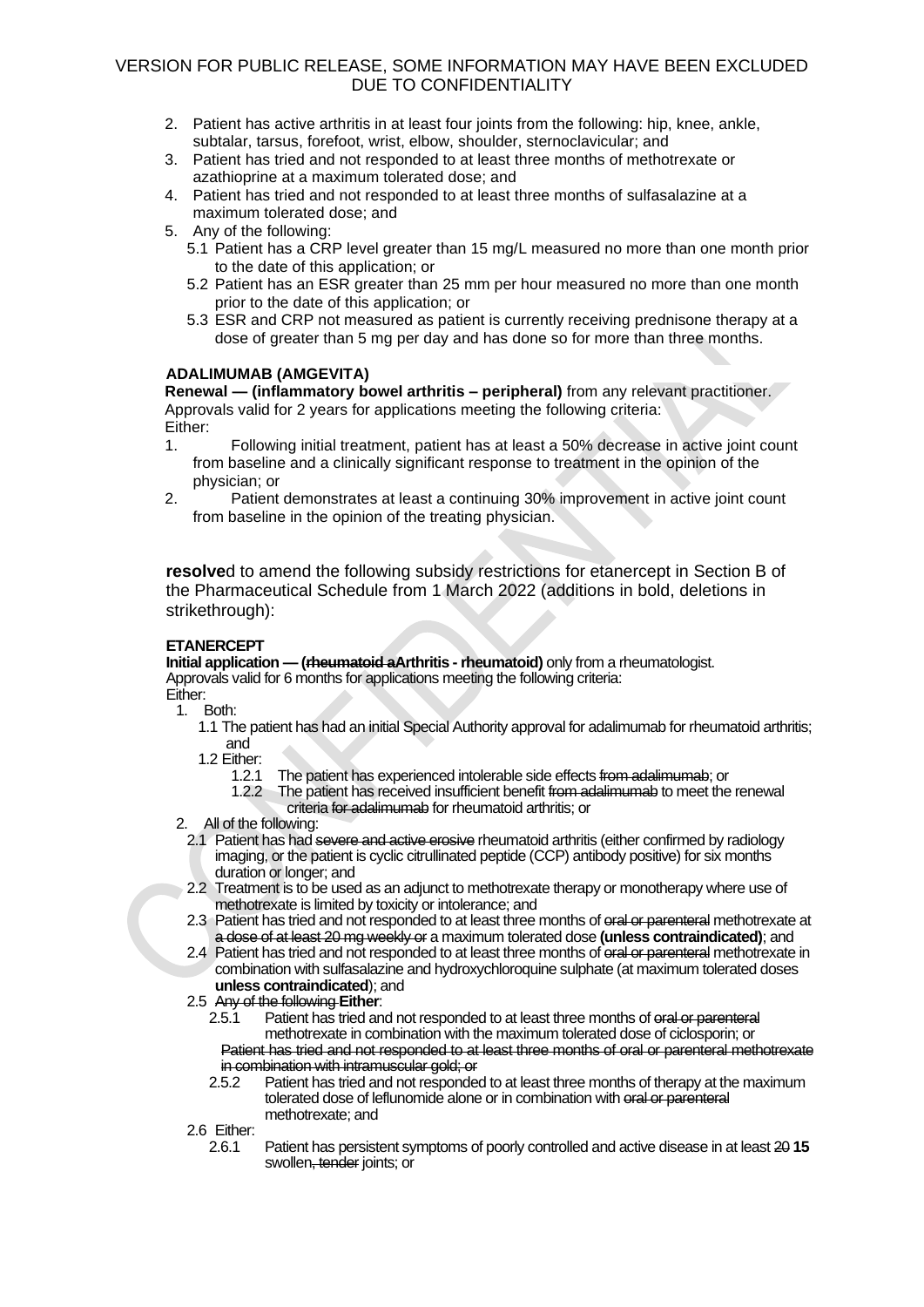2.6.2 Patient has persistent symptoms of poorly controlled and active disease in at least four joints from the following: wrist, elbow, knee, ankle, and either shoulder or hip. and

#### 2.7 Either:

- 2.7.1 Patient has a C-reactive protein level greater than 15 mg/L measured no more than one month prior to the date of this application; or
- 2.7.2C-reactive protein levels not measured as patient is currently receiving prednisone therapy at a dose of greater than 5 mg per day and has done so for more than three months.

### **ETANERCEPT**

**Renewal — (rheumatoid aArthritis - rheumatoid) from any relevant practitioner** only from a rheumatologist or Practitioner on the recommendation of a rheumatologist. Approvals valid for **2 years** 6 months for applications meeting the following criteria:

# All of the following:

# 1 Either:<br>4.1

Applicant is a rheumatologist; or

- 1.2 Applicant is a Practitioner and confirms that a rheumatologist has provided a letter, email or fax recommending that the patient continues with adalimumab treatment; and
- 1. Treatment is to be used as an adjunct to methotrexate therapy or monotherapy where use of methotrexate is limited by toxicity or intolerance; and
- 2. Either:
- 2.1 Following 3 to 4 months' initial treatment, the patient has at least a 50% decrease in active joint count from baseline and a clinically significant response to treatment in the opinion of the physician; or
- 2.2 On subsequent reapplications, the patient demonstrates at least a continuing 30% improvement in active joint count from baseline and a clinically significant response to treatment in the opinion of the physician; and
- 3. Etanercept to be administered at doses no greater than 50 mg every 7 days.

**resolved** to apply the following restrictions to adalimumab (Amgevita) in Part II of Section H of the Pharmaceutical Schedule from 1 March 2022:

### Behcet's disease – severe

### **RESTRICTED**

# **Initiation — Behcet's disease – severe**

Any relevant practitioner

Both:

- 1. The patient has severe Behçet's disease\* that is significantly impacting the patient's quality of life; and
- 2. Either:<br>3.1
	- The patient has severe ocular, neurological, and/or vasculitic symptoms and has not responded adequately to one or more treatment(s) appropriate for the particular symptom(s); or
	- 3.2 The patient has severe, gastrointestinal, rheumatological and/or mucocutaneous symptoms and has not responded adequately to two or more treatments appropriate for the particular symptom(s).

Note: Indications marked with \* are unapproved indications.

### Hidradenitis suppurativa

### **RESTRICTED**

### **Initiation — Hidradenitis suppurativa**

Dermatologist

*Re-assessment required after 4 months* All of the following:

- 1. Patient has hidradenitis suppurativa Hurley Stage II or Hurley Stage III lesions in distinct anatomic areas; and
- 2. Patient has tried, but had an inadequate response to at least a 90 day trial of systemic antibiotics or patient has demonstrated intolerance to or has contraindications for systemic antibiotics; and
- 3. Patient has 3 or more active lesions; and
- 4. The patient has a DLQI of 10 or more and the assessment is no more than 1 month old at time of application.

### **Continuation — Hidradenitis suppurativa**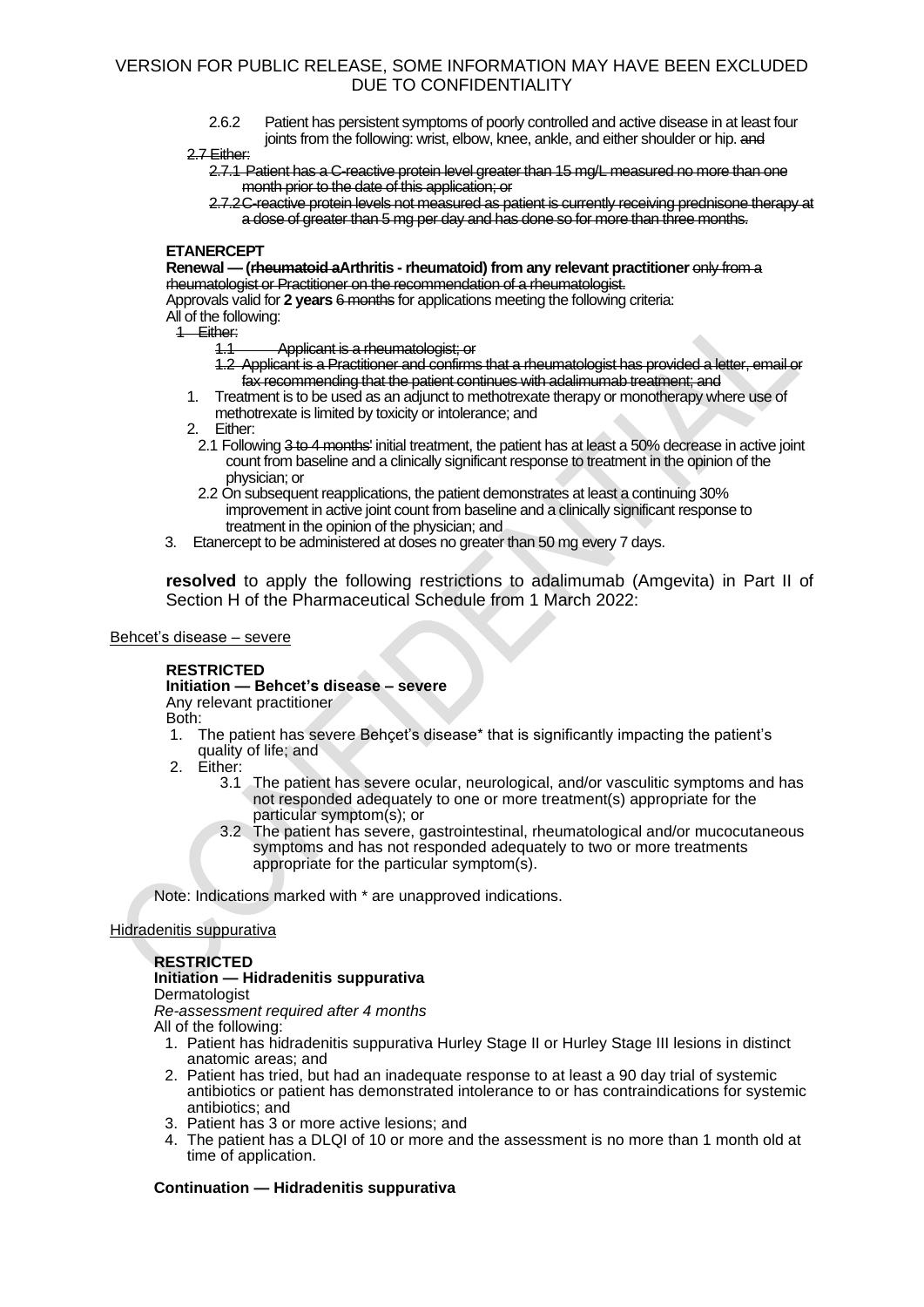Any relevant practitioner *Re-assessment required after 2 years*  Both:

- 1. The patient has a reduction in active lesions (e.g. inflammatory nodules, abscesses, draining fistulae) of 25% or more from baseline; and
- 2. The patient has a DLQI improvement of 4 or more from baseline.

Plaque psoriasis – severe chronic

# **RESTRICTED**

# **Initiation — Plaque psoriasis - severe chronic**

Dermatologist

*Re-assessment required after 4 months*

Either:

1. Both:

- 1.1 Patient has had an initial Special Authority approval for etanercept for severe chronic plaque psoriasis; and
- 1.2 Either:<br>1.2.1
	- 1.2.1 Patient has experienced intolerable side effects; or<br>1.2.2 Patient has received insufficient benefit to meet the
		- Patient has received insufficient benefit to meet the renewal criteria for etanercept for severe chronic plaque psoriasis; or
- 2. All of the following:
	- 2.1 Either:
		- 2.1.1 Patient has "whole body" severe chronic plaque psoriasis with a (PASI) score of greater than 10, where lesions have been present for at least 6 months from the time of initial diagnosis; or
		- 2.1.2 Patient has severe chronic plaque psoriasis of the face, or palm of a hand or sole of a foot, where the plaque or plaques have been present for at least 6 months from the time of initial diagnosis; and
		- 2.2 Patient has tried, but had an inadequate response to, or has experienced intolerable side effects from, at least three of the following (at maximum tolerated doses unless contraindicated): phototherapy, methotrexate, ciclosporin, or acitretin; and
		- 2.3 A PASI assessment or (DLQI) assessment has been completed for at least the most recent prior treatment course but no longer than 1 month following cessation of each prior treatment course and is no more than 1 month old at the time of application.

# **Continuation — Plaque psoriasis - severe chronic**

Any relevant practitioner

*Re-assessment required after 2 years* 

Either:

- 1. Both:
	- 1.1Patient had "whole body" severe chronic plaque psoriasis at the start of treatment; and

1.2Either:

- 1.2.1 The patient has a PASI score which is reduced by 75% or more, or is sustained at this level, when compared with the pre-adalimumab treatment baseline value; or
- 1.2.2 The patient has a DLQI improvement of 5 or more, when compared with the pre-treatment baseline value; or

2. Both:

2.1Patient had severe chronic plaque psoriasis of the face, or palm of a hand or sole of a foot at the start of treatment; and

2.2 Either:<br>2 2 1

- The patient has a reduction in the PASI symptom subscores for all 3 of erythema, thickness and scaling, to slight or better, or sustained at this level, as compared to the treatment course baseline values; or
- 2.2.2 The patient has a reduction of 75% or more in the skin area affected, or sustained at this level, as compared to the pre-adalimumab treatment baseline value.

Pyoderma gangrenosum

**RESTRICTED**

**Initiation — pyoderma gangrenosum** Dermatologist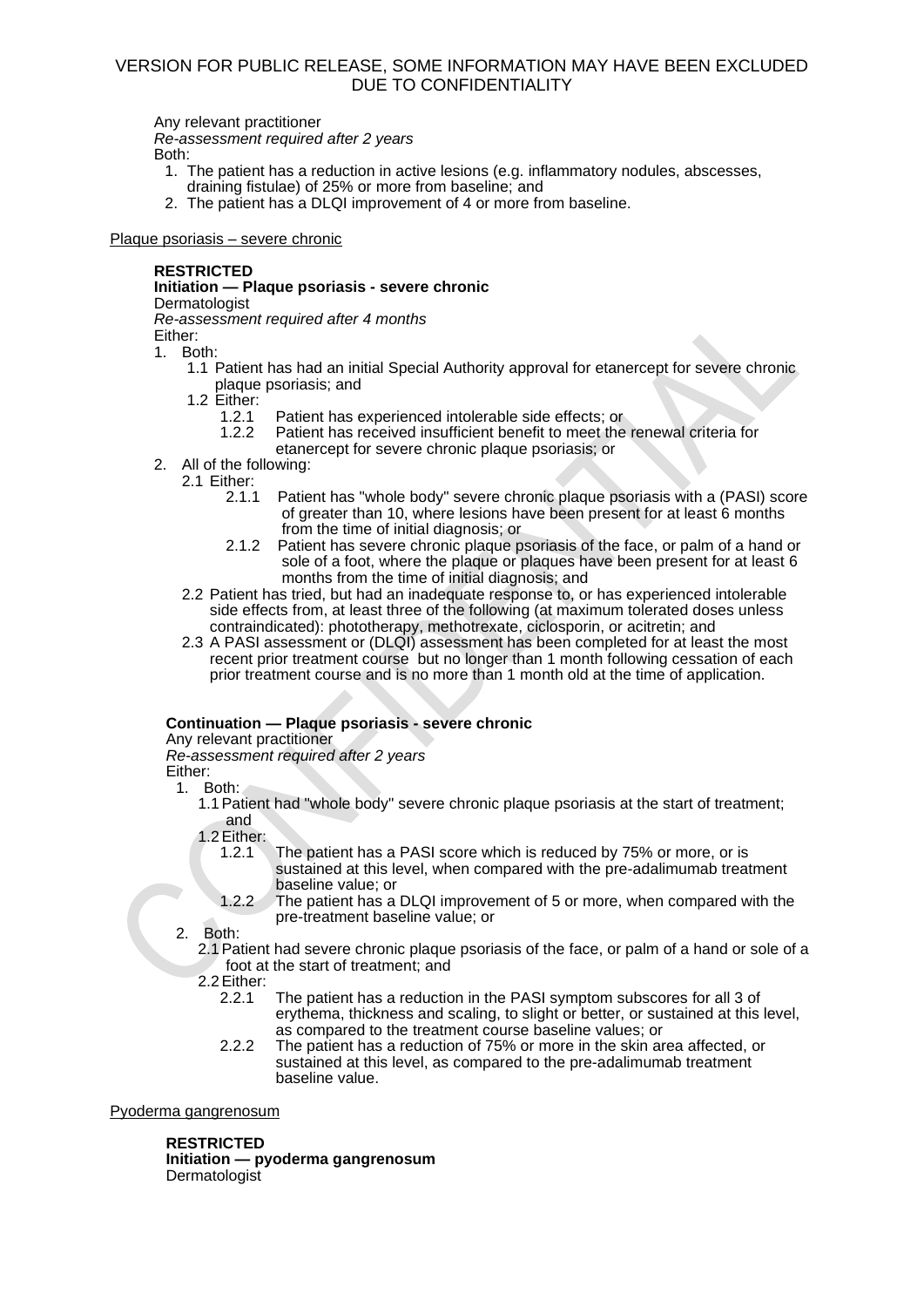Both:

- 1. Patient has pyoderma gangrenosum\*; and
- 2. Patient has received three months of conventional therapy including a minimum of three pharmaceuticals (e.g. prednisone, ciclosporin, azathioprine, or methotrexate) and not received an adequate response.

Note: Indications marked with \* are unapproved indications.

### Crohn's disease – adults

### **RESTRICTED**

**Initiation — Crohn's disease - adults Gastroenterologist** *Re-assessment required after 3 months* All of the following:

- 1. Patient has active Crohn's disease; and
- 2. Any of the following:
	- 2.1Patient has a CDAI score of greater than or equal to 300 or HBI score of greater than or equal to 10; or
	- 2.2Patient has extensive small intestine disease affecting more than 50 cm of the small intestine; or
	- 2.3Patient has evidence of short gut syndrome or would be at risk of short gut syndrome with further bowel resection; or
	- 2.4Patient has an ileostomy or colostomy and has intestinal inflammation; and
- 3. Patient has tried but had an inadequate response to, or has experienced intolerable side effects from, prior therapy with immunomodulators and corticosteroids; and
- 4. Surgery (or further surgery) is considered to be clinically inappropriate.

# **Continuation — Crohn's disease – adults**

Any relevant practitioner. *Re-assessment required after 2 years* 

Any of the following:

- 1. CDAI score has reduced by 100 points from the CDAI score, or HBI score has reduced 3 points, from when the patient was initiated on adalimumab; or
- 2. CDAI score is 150 or less, or HBI is 4 or less; or
- 3. The patient has demonstrated an adequate response to treatment, but CDAI score and/or HBI score cannot be assessed.

Crohn's disease – children

# **RESTRICTED**

### **Initiation — Crohn's disease - children**

**Gastroenterologist** 

*Re-assessment required after* 3 months

All of the following:

- 1. Paediatric patient has active Crohn's disease; and
- 2. Either:
	- 2.1 Patient has a (PCDAI) score of greater than or equal to 30; or
	- 2.2 Patient has extensive small intestine disease; and
- 3. Patient has tried but had an inadequate response to, or has experienced intolerable side effects from, prior therapy with immunomodulators and corticosteroids; and
- 4. Surgery (or further surgery) is considered to be clinically inappropriate.

### **Continuation — Crohn's disease - children**

Any relevant practitioner

*Re-assessment required after 2 years* 

Any of the following:

- 1. PCDAI score has reduced by 10 points from the PCDAI score when the patient was initiated on adalimumab; or
- 2. PCDAI score is 15 or less; or
- 3. The patient has demonstrated an adequate response to treatment but PCDAI score cannot be assessed.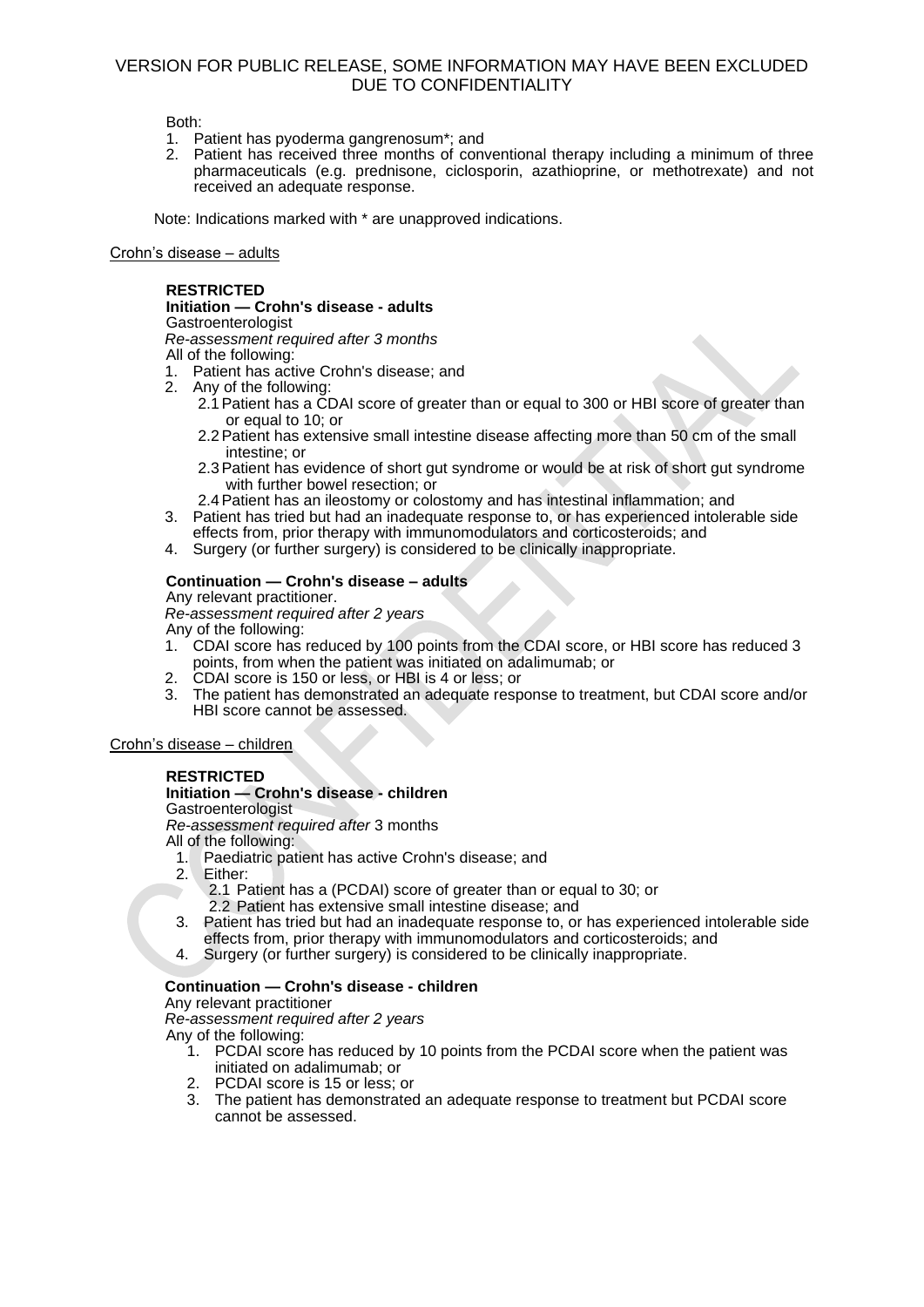Crohn's disease – fistulising

### **RESTRICTED**

**Initiation — Crohn's disease - fistulising Gastroenterologist** 

*Re-assessment required after* 6 months

All of the following:

1. Patient has confirmed Crohn's disease; and

- 2. Any of the following:
	- 2.1 Patient has one or more complex externally draining enterocutaneous fistula(e); or
	- 2.2 Patient has one or more rectovaginal fistula(e); and or
	- 2.3 Patient has complex peri-anal fistula; and
- 3. A Baseline Fistula Assessment has been completed and is no more than 1 month old at the time of application.

### **Continuation — Crohn's disease - fistulising**

Any relevant practitioner *Re-assessment required after 2 years* Either:

1 The number of open draining fistulae have decreased from baseline by at least 50%; or 2 There has been a marked reduction in drainage of all fistula(e) from baseline as 2 There has been a marked reduction in drainage of all fistula(e) from baseline as demonstrated by a reduction in the Fistula Assessment score, together with less induration and patient-reported pain.

Ocular inflammation – chronic

# **RESTRICTED**

### **Initiation — Ocular inflammation - chronic**

Any relevant practitioner

*Re-assessment required after 4 months*  Either:

- 1. Patient has had an initial Special Authority approval for infliximab for chronic ocular inflammation; or
- 2. Both:
	- 2.1 Patient has severe uveitis uncontrolled with treatment of steroids and other immunosuppressants with a severe risk of vision loss; and
	- 2.2 Any of the following:
		- 2.2.1Patient is 18 years or older and treatment with at least two other immunomodulatory agents has proven ineffective; or
		- 2.2.2Patient is under 18 years and treatment with methotrexate has proven ineffective or is not tolerated at a therapeutic dose; or
		- 2.2.3Patient is under 8 years and treatment with steroids or methotrexate has proven ineffective or is not tolerated at a therapeutic dose; or disease requires control to prevent irreversible vision loss prior to achieving a therapeutic dose of methotrexate.

# **Continuation — Ocular inflammation - chronic**

Any relevant practitioner

*Re-assessment required after 2 years* 

Any of the following:

- 1. The patient has had a good clinical response following 12 weeks' initial treatment; or
- 2. Following each 2 year treatment period, the patient has had a sustained reduction in inflammation (Standardisation of Uveitis Nomenclature (SUN) criteria  $<$  1/2+ anterior chamber or vitreous cells, absence of active vitreous or retinal lesions, or resolution of uveitic cystoid macular oedema); or
- 3. Following each 2 year treatment period, the patient has a sustained steroid sparing effect, allowing reduction in prednisone to < 10mg daily, or steroid drops less than twice daily if under 18 years old.

### Ocular inflammation – severe

**RESTRICTED**

**Initiation — Ocular inflammation - severe** Any relevant practitioner *Re-assessment required after 4 months* Either: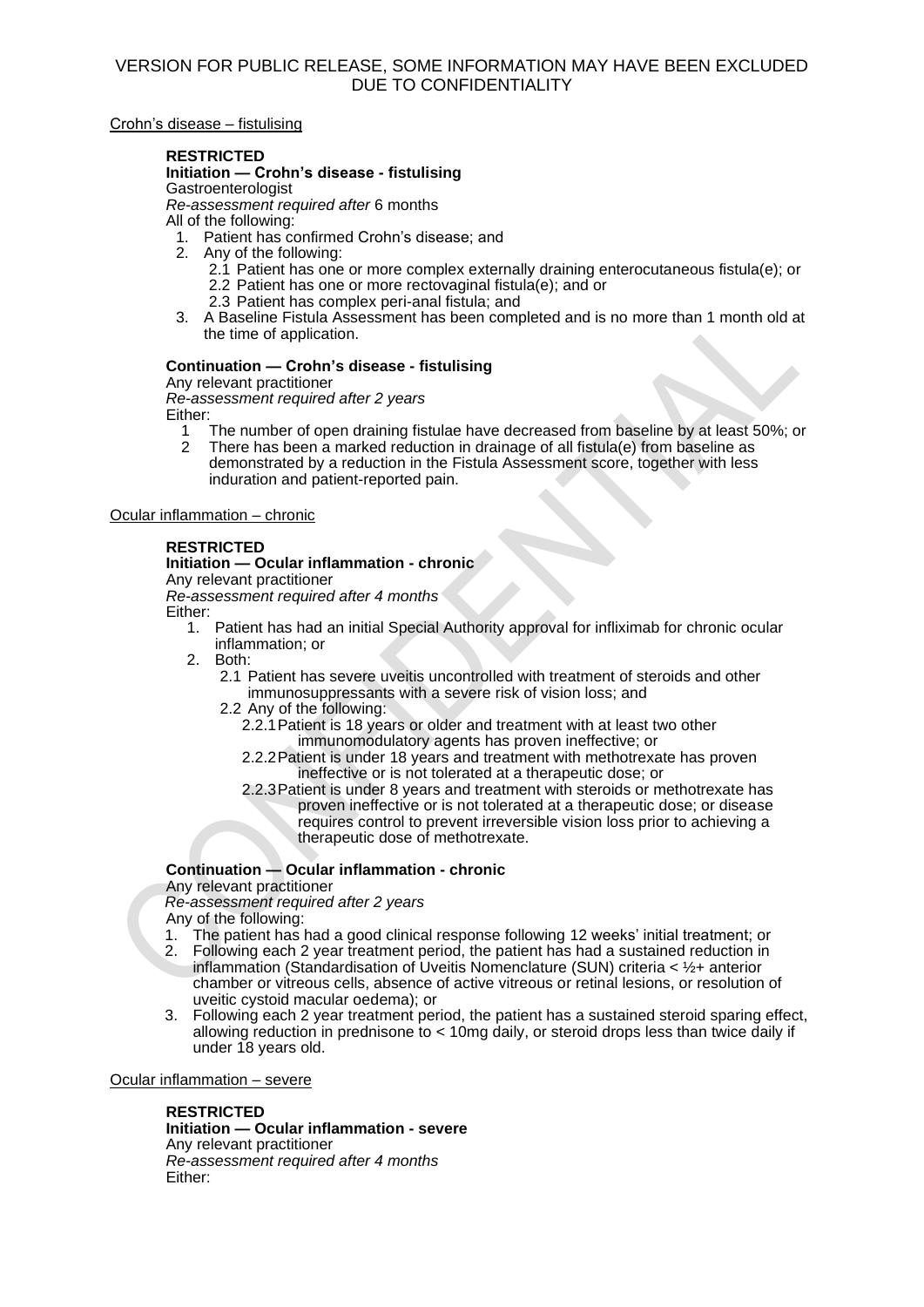- 1. Patient has had an initial Special Authority approval for infliximab for severe ocular inflammation; or
- 2. Both:
	- 2.1 Patient has severe, vision-threatening ocular inflammation requiring rapid control; and
		- 2.2 Any of the following:
			- 2.2.1Treatment with high-dose steroids (intravenous methylprednisolone) followed by high dose oral steroids has proven ineffective at controlling symptoms; or
			- 2.2.2Patient developed new inflammatory symptoms while receiving high dose steroids; or
			- 2.2.3Patient is aged under 8 years and treatment with high dose oral steroids and other immunosuppressants has proven ineffective at controlling symptoms.

### **Continuation — Ocular inflammation - severe**

Any relevant practitioner

*Re-assessment required after 2 years*  Any of the following:

- 1. The patient has had a good clinical response following 3 initial doses; or
- 2. Following each 2 year treatment period, the patient has had a sustained reduction in inflammation (Standardisation of Uveitis Nomenclature (SUN) criteria < ½+ anterior chamber or vitreous cells, absence of active vitreous or retinal lesions, or resolution of uveitic cystoid macular oedema); or
- 3. Following each 2 year treatment period, the patient has a sustained steroid sparing effect, allowing reduction in prednisone to < 10mg daily, or steroid drops less than twice daily if under 18 years old.

### Ankylosing spondylitis

# **RESTRICTED**

# **Initiation — ankylosing spondylitis**

Rheumatologist

*Re-assessment required after 6 months*

- Either: 1. Both:
	- 1.1Patient has had an initial Special Authority approval for etanercept for ankylosing spondylitis; and
	- 1.2Either:
		- 1.2.1 The patient has experienced intolerable side effects; or<br>1.2.2 The patient has received insufficient benefit to meet the
			- The patient has received insufficient benefit to meet the renewal criteria for ankylosing spondylitis; or
	- 2. All of the following:
		- 2.1 Patient has a confirmed diagnosis of ankylosing spondylitis for more than six months; and
		- 2.2 Patient has low back pain and stiffness that is relieved by exercise but not by rest; and
		- 2.3 Patient has bilateral sacroiliitis demonstrated by radiology imaging; and
		- 2.4 Patient has not responded adequately to treatment with two or more NSAIDs, while patient was undergoing at least 3 months of a regular exercise regimen for ankylosing spondylitis; and
		- 2.5 Either:
			- 2.5.1 Patient has limitation of motion of the lumbar spine in the sagittal and the frontal planes as determined by the following BASMI measures: a modified Schober's test of less than or equal to 4 cm and lumbar side flexion measurement of less than or equal to 10 cm (mean of left and right); or
			- 2.5.2 Patient has limitation of chest expansion by at least 2.5 cm below the following average normal values corrected for age and gender; and
	- 3. A BASDAI of at least 6 on a 0-10 scale completed after the 3 month exercise trial, but prior to ceasing any previous pharmacological treatment and is no more than 1 month old at the time of application.

### **Continuation — ankylosing spondylitis**

Any relevant practitioners *Re-assessment required after 2 years*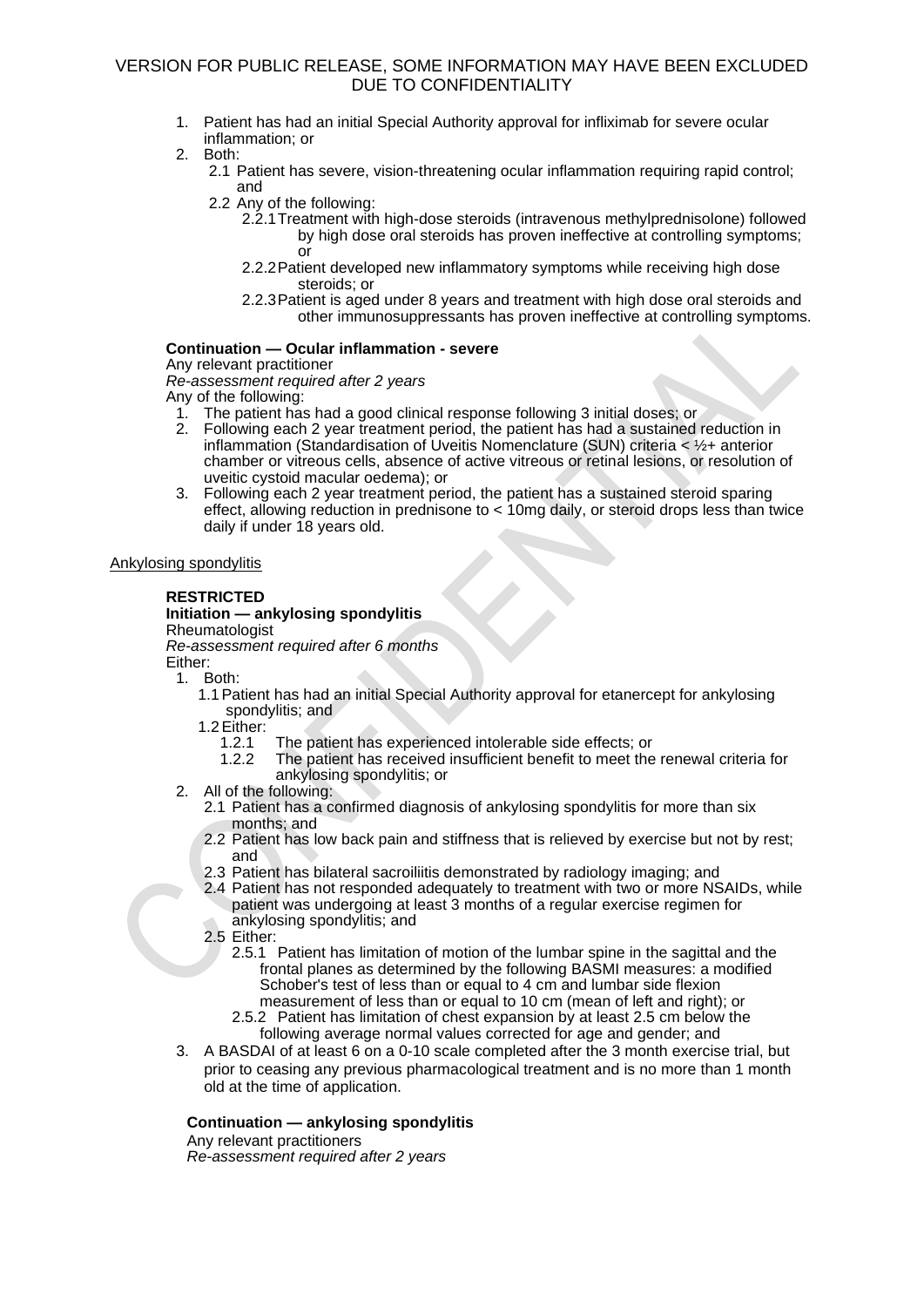For applications where treatment has resulted in an improvement in BASDAI of 4 or more points from pre-treatment baseline on a 10 point scale, or an improvement in BASDAI of 50%, whichever is less.

Arthritis – oligoarticular course juvenile idiopathic

### **RESTRICTED**

### **Initiation — Arthritis - oligoarticular course juvenile idiopathic**

Named specialist or rheumatologist

*Re-assessment required after* 6 months

Either:

1. Both:

- 1.1 The patient has had an initial Special Authority approval for etanercept for oligoarticular course juvenile idiopathic arthritis (JIA); and
- 1.2 Either:
	- 1.2.1 Patient has experienced intolerable side effects; or
	- 1.2.2 Patient has received insufficient benefit to meet the renewal criteria for oligoarticular course JIA; or
- 2. All of the following:
	- 2.1 To be used as an adjunct to methotrexate therapy or monotherapy where use of methotrexate is limited by toxicity or intolerance; and
	- 2.2 Patient has had oligoarticular course JIA for 6 months duration or longer; and
	- 2.3 Any of the following:
		- 2.3.1At least 2 active joints with limited range of motion, pain or tenderness after a 3-month trial of methotrexate (at the maximum tolerated dose); or
		- 2.3.2Moderate or high disease activity (cJADAS10 score greater than 1.5) with poor prognostic features after a 3-month trial of methotrexate (at the maximum tolerated dose).

### **Continuation — Arthritis - oligoarticular course juvenile idiopathic**

Any relevant practitioner *Re-assessment required after 2 years* 

Either:

- 1. Following initial treatment, the patient has at least a 50% decrease in active joint count and an improvement in physician's global assessment from baseline; or
- 2. On subsequent reapplications, the patient demonstrates at least a continuing 30% improvement in active joint count and continued improvement in physician's global assessment from baseline.

### Arthritis – polyarticular course juvenile idiopathic

### **RESTRICTED**

#### **Initiation — Arthritis - polyarticular course juvenile idiopathic** Named specialist or rheumatologist

*Re-assessment required after 6 months*

Either:

- 1. Both:
	- 1.1Patient has had an initial Special Authority approval for etanercept for polyarticular course juvenile idiopathic arthritis (JIA); and

1.2 Either:<br>1.2.1

- Patient has experienced intolerable side effects; or
- 1.2.2 Patient has received insufficient benefit to meet the renewal criteria for polyarticular course JIA; or
- 2. All of the following:
	- 2.1 To be used as an adjunct to methotrexate therapy or monotherapy where use of methotrexate is limited by toxicity or intolerance; and
	- 2.2 Patient has had polyarticular course JIA for 6 months duration or longer; and
	- 2.3 Any of the following:
		- 2.3.1 At least 5 active joints and at least 3 joints with limited range of motion, pain or tenderness after a 3-month trial of methotrexate (at the maximum tolerated dose); or
		- 2.3.2Moderate or high disease activity (cJADAS10 score of at least 2.5) after a 3 month trial of methotrexate (at the maximum tolerated dose); or
		- 2.3.3Low disease activity (cJADAS10 score between 1.1 and 2.5) after a 6-month trial of methotrexate.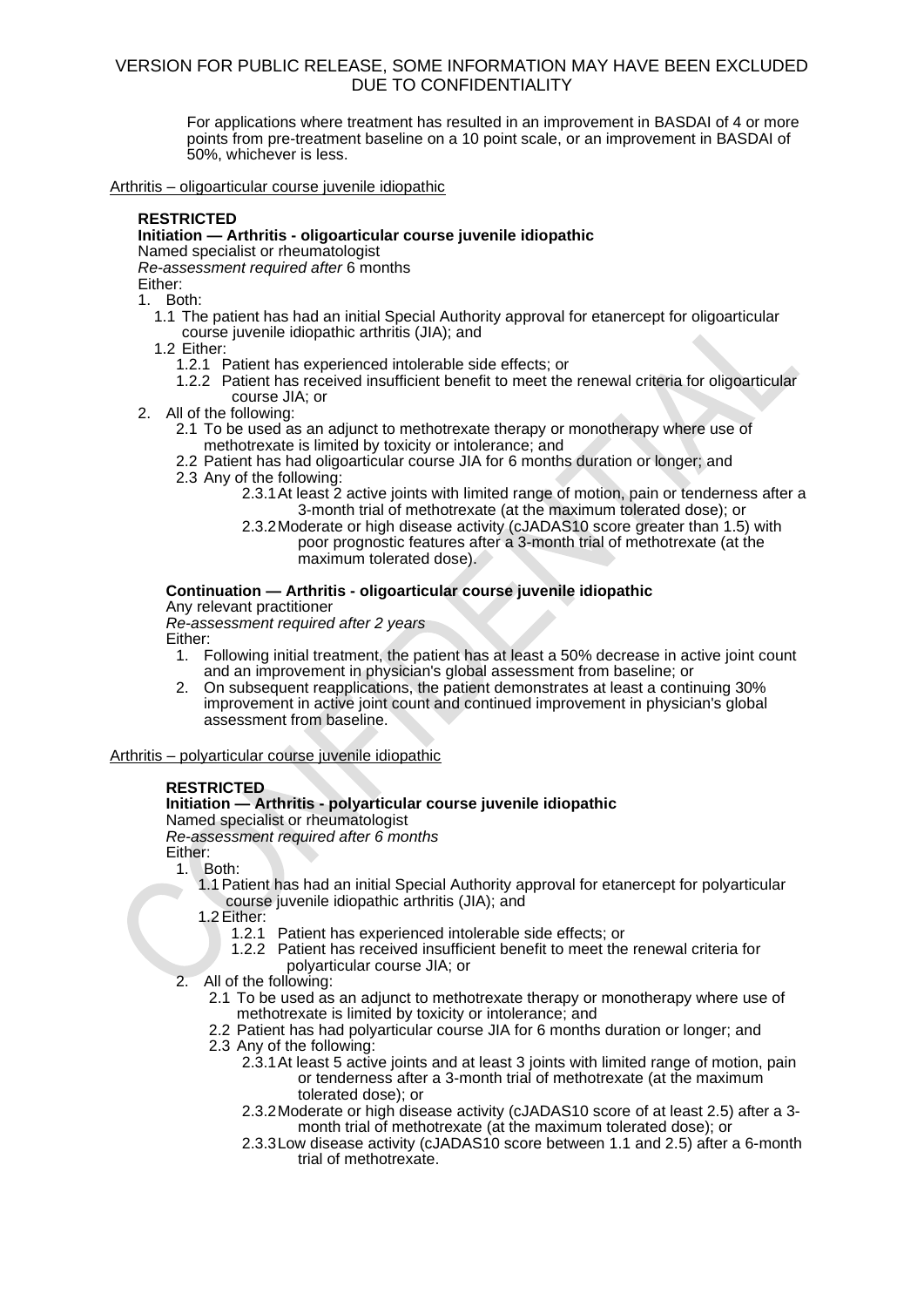### **Continuation — Arthritis - polyarticular course juvenile idiopathic**

Any relevant practitioner

*Re-assessment required after 2 years* 

Either:

- 1. Following initial treatment, the patient has at least a 50% decrease in active joint count and an improvement in physician's global assessment from baseline; or
- 2. On subsequent reapplications, the patient demonstrates at least a continuing 30% improvement in active joint count and continued improvement in physician's global assessment from baseline.

Arthritis – psoriatic

#### **RESTRICTED Initiation — Arthritis - psoriatic**

# **Rheumatologist**

*Re-assessment required after 6 months*

Either:

1. Both:

- 1.1 Patient has had an initial Special Authority approval for etanercept or secukinumab for psoriatic arthritis; and
- 1.2 Either:<br>1.2.1
	- Patient has experienced intolerable side effects; or
	- 1.2.2 Patient has received insufficient benefit to meet the renewal criteria for psoriatic arthritis; or
- 2. All of the following:
	- 2.1Patient has had active psoriatic arthritis for six months duration or longer; and
	- 2.2Patient has tried and not responded to at least three months of methotrexate at a maximum tolerated dose (unless contraindicated); and
	- 2.3Patient has tried and not responded to at least three months of sulfasalazine or leflunomide at maximum tolerated doses (unless contraindicated); and
	- 2.4Either:
		- 2.4.1 Patient has persistent symptoms of poorly controlled and active disease in at least 15 swollen joints; or
		- 2.4.2 Patient has persistent symptoms of poorly controlled and active disease in at least four joints from the following: wrist, elbow, knee, ankle, and either shoulder or hip; and

### 2.5Any of the following:

- 2.5.1 Patient has CRP level greater than 15 mg/L measured no more than one month prior to the date of this application; or
- 2.5.2 Patient has an elevated ESR greater than 25 mm per hour; or
- 2.5.3 ESR and CRP not measured as patient is currently receiving prednisone therapy at a dose of greater than 5 mg per day and has done so for more than three months.

# **Continuation — Arthritis - psoriatic**

Any relevant practitioner

*Re-assessment required after 2 years* 

Either:

- 1. Following initial treatment, the patient has at least a 50% decrease in swollen joint count from baseline and a clinically significant response in the opinion of the physician; or
- 2. Patient demonstrates at least a continuing 30% improvement in swollen joint count from baseline and a clinically significant response in the opinion of the treating physician.

# Arthritis – rheumatoid

# **RESTRICTED**

### **Initiation — Arthritis - rheumatoid**

Rheumatologist

*Re-assessment required after 6 months*

Either:

- 1. Both:
	- 1.1 The patient has had an initial Special Authority approval for etanercept for rheumatoid arthritis; and
	- 1.2Either:
		- 1.2.1 The patient has experienced intolerable side effects; or
		- 1.2.2 The patient has received insufficient benefit from etanercept to meet the renewal criteria for rheumatoid arthritis; or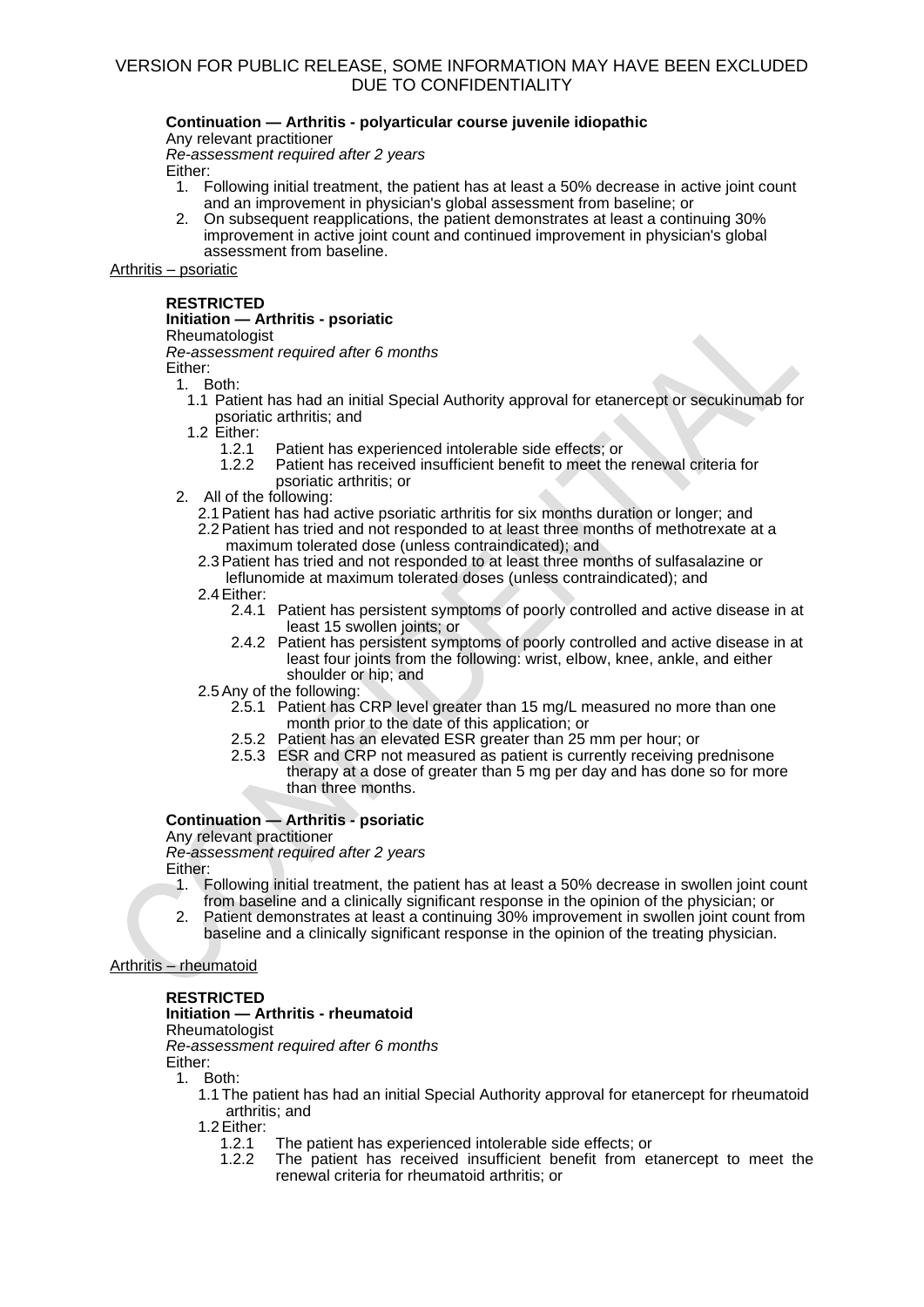- 2. All of the following:
	- 2.1 Patient has had rheumatoid arthritis (either confirmed by radiology imaging, or the patient is cyclic citrullinated peptide (CCP) antibody positive) for six months duration or longer; and
	- 2.2 Treatment is to be used as an adjunct to methotrexate therapy or monotherapy where use of methotrexate is limited by toxicity or intolerance; and
	- 2.3 Patient has tried and not responded to at least three months of methotrexate at a maximum tolerated dose (unless contraindicated); and
	- 2.4 Patient has tried and not responded to at least three months of methotrexate in combination with sulfasalazine and hydroxychloroquine sulphate at maximum tolerated doses (unless contraindicated); and
	- 2.5 Either:
		- 2.5.1Patient has tried and not responded to at least three months of methotrexate in combination with the maximum tolerated dose of ciclosporin; or
		- 2.5.2Patient has tried and not responded to at least three months of therapy at the maximum tolerated dose of leflunomide alone or in combination with methotrexate; and
	- 2.6 Either:
		- 2.6.1Patient has persistent symptoms of poorly controlled and active disease in at least 15 swollen joints; or
		- 2.6.2Patient has persistent symptoms of poorly controlled and active disease in at least four joints from the following: wrist, elbow, knee, ankle, and either shoulder or hip.

# **Continuation — Arthritis - rheumatoid**

Any relevant practitioner

*Re-assessment required after 2 years*  Either:

- 
- 1. Following initial treatment, the patient has at least a 50% decrease in active joint count from baseline and a clinically significant response to treatment in the opinion of the physician; or
- 2. On subsequent reapplications, the patient demonstrates at least a continuing 30% improvement in active joint count from baseline and a clinically significant response to treatment in the opinion of the physician.

# Stills disease – adult onset

# **RESTRICTED**

#### **Initiation — Still's disease - adult-onset (AOSD)** Rheumatologist

Either:

- 1. Both:
	- 1.1 The patient has had an initial Special Authority approval for etanercept and/or tocilizumab for (AOSD); and
	- 1.2 Either:
		- 1.2.1 Patient has experienced intolerable side effects from etanercept and/or tocilizumab; or
		- 1.2.2 Patient has received insufficient benefit from at least a three-month trial of etanercept and/or tocilizumab; or
- 2. All of the following:
	- 2.1 Patient diagnosed with AOSD according to the Yamaguchi criteria; and
	- 2.2 Patient has tried and not responded to at least 6 months of glucocorticosteroids at a dose of at least 0.5 mg/kg, NSAIDs and methotrexate; and
	- 2.3 Patient has persistent symptoms of disabling poorly controlled and active disease.

# Ulcerative colitis

# **RESTRICTED**

**Initiation — ulcerative colitis Gastroenterologist** *Re-assessment required after 3 months* All of the following:

- 1. Patient has histologically confirmed active ulcerative colitis; and
- 2. Either: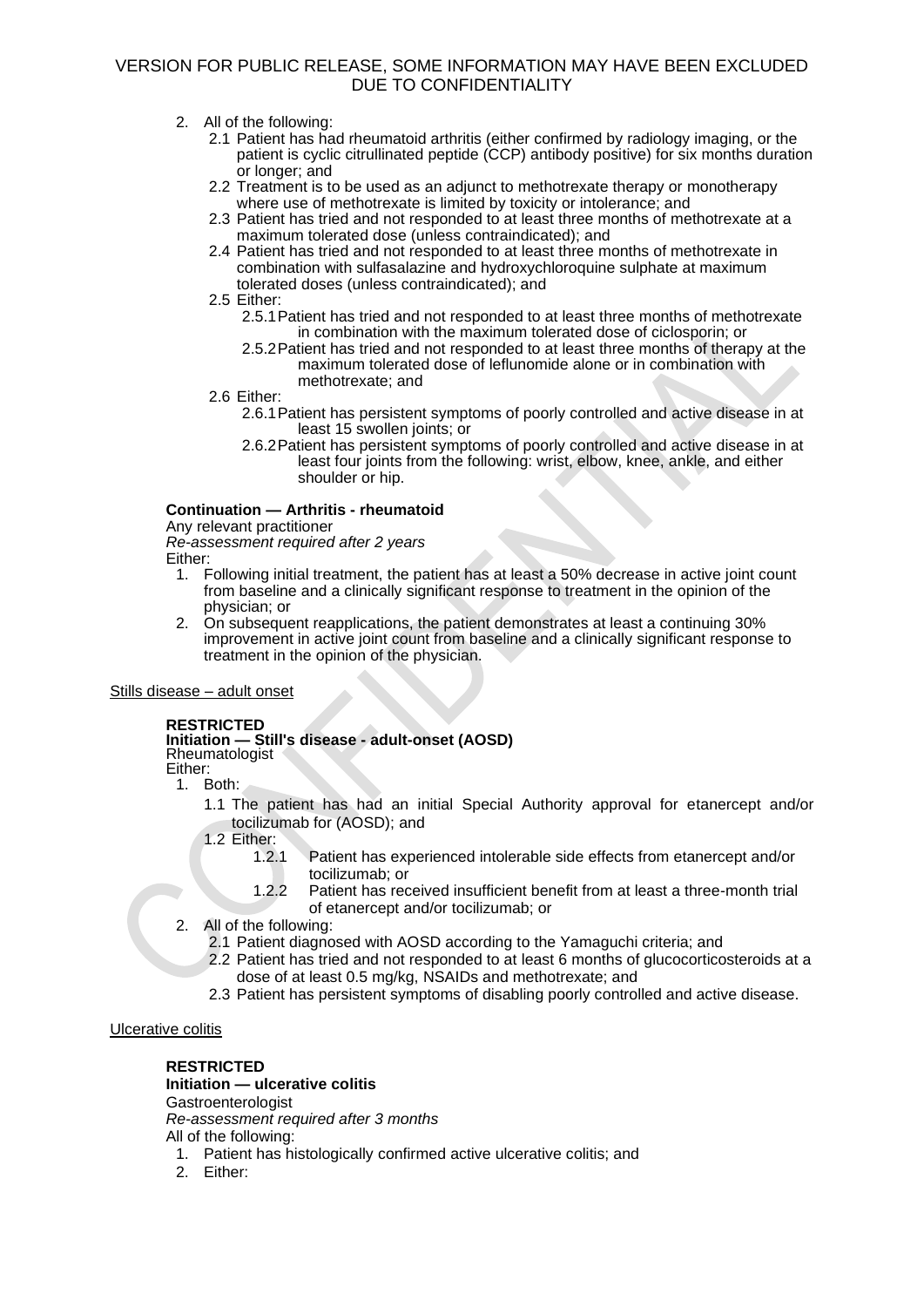- 2.1 Patient's SCCAI score is greater than or equal to 4; or
- 2.2 Patient's PUCAI score is greater than or equal to 65; and
- 3. Patient has tried but had an inadequate response to, or has experienced intolerable side effects from, prior therapy with immunomodulators and systemic corticosteroids; and
- 4. Surgery (or further surgery) is considered to be clinically inappropriate.

### **Continuation – ulcerative colitis**

Any relevant practitioner

*Re-assessment required after 2 years* 

Either:

- 1. The SCCAI score has reduced by 2 points or more from the SCCAI score since initiation on adalimumab; or
- 2. The PUCAI score has reduced by 30 points or more from the PUCAI score since initiation on adalimumab.

Undifferentiated spondyloarthritis:

### **RESTRICTED**

# **Initiation — undifferentiated spondyloarthritis**

**Rheumatologist** 

*Re-assessment required after 6 months*

All of the following:

- 1. Patient has undifferentiated peripheral spondyloarthritis\* with active peripheral joint arthritis in at least four joints from the following: wrist, elbow, knee, ankle, and either shoulder or hip; and
- 2. Patient has tried and not responded to at least three months of each of methotrexate, sulphasalazine and leflunomide, at maximum tolerated doses (unless contraindicated); and
- 3. Any of the following:
	- 3.1 Patient has a CRP level greater than 15 mg/L measured no more than one month prior to the date of this application; or
	- 3.2 Patient has an ESR greater than 25 mm per hour measured no more than one month prior to the date of this application; or
	- 3.3 ESR and CRP not measured as patient is currently receiving prednisone therapy at a dose of greater than 5 mg per day and has done so for more than three months.

Note: Indications marked with \* are unapproved indications

# **Continuation — undifferentiated spondyloarthritis**

Any relevant practitioner *Re-assessment required after 2 years*  Either:

- 1. Following initial treatment, the patient has at least a 50% decrease in active joint count from baseline and a clinically significant response to treatment in the opinion of the physician; or
- 2. The patient demonstrates at least a continuing 30% improvement in active joint count from baseline and a clinically significant response in the opinion of the treating physician.

### Inflammatory bowel arthritis – axial

### **RESTRICTED**

# **Initiation — inflammatory bowel arthritis – axial**

### Rheumatologist

*Re-assessment required after 6 months*

All of the following

- 1. Patient has a diagnosis of active ulcerative colitis or active Crohn's disease; and
- 2. Patient has axial inflammatory pain for six months or more; and
- 3. Patient is unable to take NSAIDs; and
- 4. Patient has bilateral sacroiliitis demonstrated by radiological imaging; and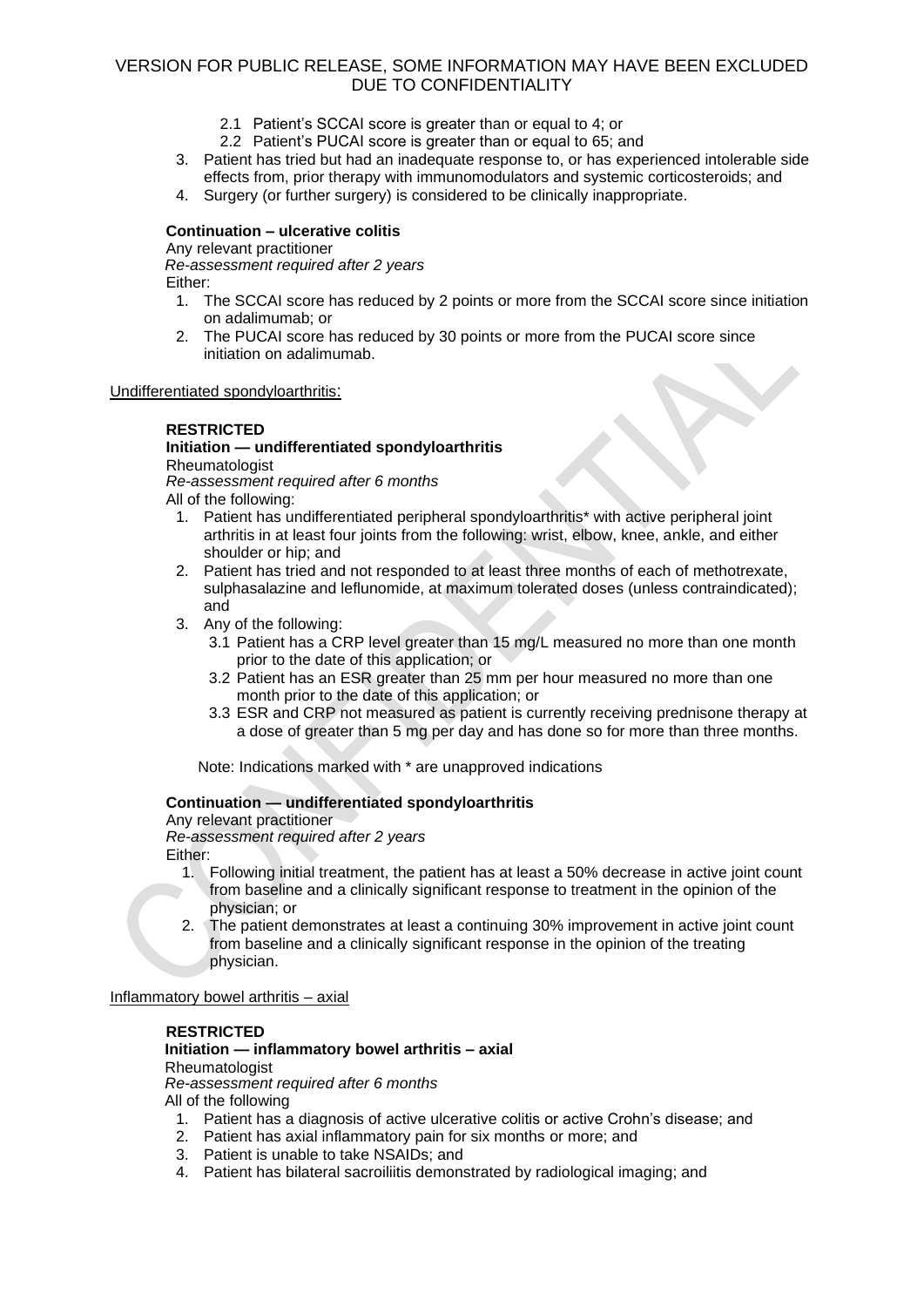- 5. Patient has not responded adequately to prior treatment consisting of at least 3 months of an exercise regime supervised by a physiotherapist; and
- 6. A BASDAI of at least 6 on a 0-10 scale completed after the 3 month exercise trial, but prior to ceasing any previous pharmacological treatment.

### **Continuation — inflammatory bowel arthritis – axial**

Any relevant practitioner

*Re-assessment required after 2 years* 

For applications where treatment has resulted in an improvement in BASDAI of 4 or more points from pre-treatment baseline on a 10 point scale, or an improvement in BASDAI of 50%, whichever is less.

### Inflammatory bowel arthritis – peripheral

### **RESTRICTED**

# **Initiation — inflammatory bowel arthritis – peripheral**

### **Rheumatologist**

### *Re-assessment required after 6 months*

All of the following:

- 1. Patient has a diagnosis of active ulcerative colitis or active Crohn's disease; and
- 2. Patient has active arthritis in at least four joints from the following: hip, knee, ankle, subtalar, tarsus, forefoot, wrist, elbow, shoulder, sternoclavicular; and
- 3. Patient has tried and not responded to at least three months of methotrexate or azathioprine at a maximum tolerated dose; and
- 4. Patient has tried and not responded to at least three months of sulphasalazine at a maximum tolerated dose; and
- 5. Any of the following:
	- 5.1Patient has a CRP level greater than 15 mg/L measured no more than one month prior to the date of this application; or
	- 5.2Patient has an ESR greater than 25 mm per hour; or
	- 5.3ESR and CRP not measured as patient is currently receiving prednisone therapy at a dose of greater than 5 mg per day and has done so for more than three months.

# **Continuation — inflammatory bowel arthritis – peripheral**

Any relevant practitioner

*Re-assessment required after 2 years* 

Either:

- 1. Following initial treatment, patient has at least a 50% decrease in active joint count from baseline and a clinically significant response to treatment in the opinion of the physician; or
- 2. Patient demonstrates at least a continuing 30% improvement in active joint count from baseline in the opinion of the treating physician.

**resolved** to amend the following subsidy restrictions for etanercept in Part II of Section H of the Pharmaceutical Schedule from 1 March 2022: (additions in bold, deletions in strikethrough):

# **RESTRICTED**

# **Initiation — rheumatoid aArthritis - rheumatoid**

Rheumatologist

*Re-assessment required after 6 months* 

Either:

1. Both:

- 1.1 The patient has had an initial Special Authority approval for adalimumab for rheumatoid arthritis; and
- 1.2 Either:
	- 1.2.1 The patient has experienced intolerable side effects from adalimumab: or
	- 1.2.2 The patient has received insufficient benefit from to meet the renewal criteria for adalimumab for rheumatoid arthritis; or
- 2 All of the following: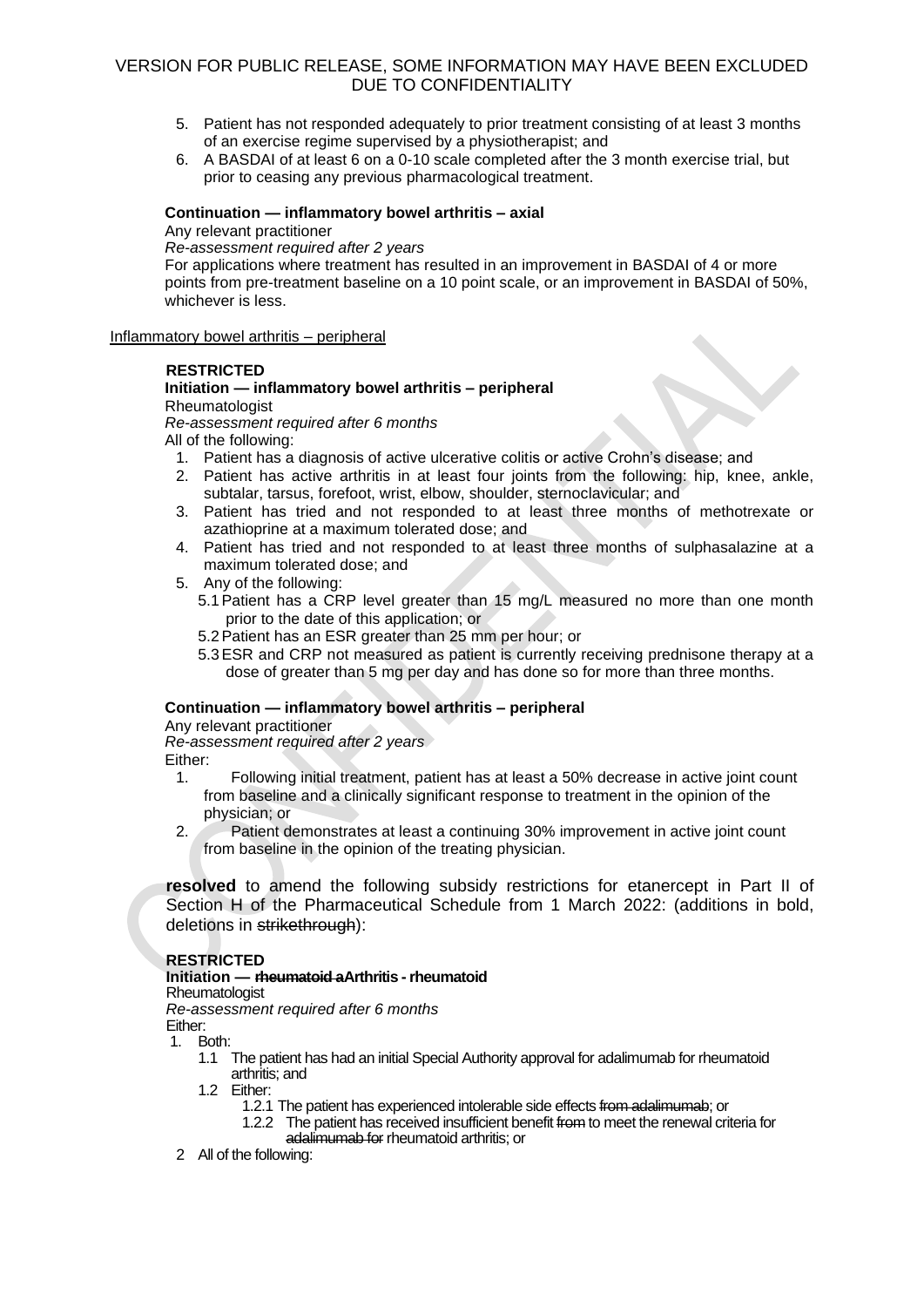- 2.1 Patient has had severe and active erosive rheumatoid arthritis (either confirmed by radiology imaging, or the patient is cyclic citrullinated peptide (CCP) antibody positive) for six months duration or longer; and
- 2.2 Treatment is to be used as an adjunct to methotrexate therapy or monotherapy where use of methotrexate is limited by toxicity or intolerance; and
- 2.3 Patient has tried and not responded to at least three months of oral or parenteral methotrexate at a dose of at least 20 mg weekly or a maximum tolerated dose **(unless contraindicated)**; and
- 2.4 Patient has tried and not responded to at least three months of oral or parenteral methotrexate in combination with sulfasalazine and hydroxychloroquine sulphate at maximum tolerated doses **(unless contraindicated)**;; and
- 2.5 Any of the following **Either**:
	- 2.5.1 Patient has tried and not responded to at least three months of eral or parenteral methotrexate in combination with the maximum tolerated dose of ciclosporin; or 2.5.2Patient has tried and not responded to at least three months of oral or parenteral
	- methotrexate in combination with intramuscular gold; or 2.5.3Patient has tried and not responded to at least three months of therapy at the
	- maximum tolerated dose of leflunomide alone or in combination with oral or parenteral methotrexate; and
- 2.6 Either:
	- 2.6.1Patient has persistent symptoms of poorly controlled and active disease in at least 20 **15** swollen, tender joints; or
	- 2.6.2Patient has persistent symptoms of poorly controlled and active disease in at least four joints from the following: wrist, elbow, knee, ankle, and either shoulder or hip. and
- 2.7 Either:
	- 2.7.1 Patient has a C-reactive protein level greater than 15 mg/L measured no more than one month prior to the date of this application; or
	- 2.7.2 C-reactive protein levels not measured as patient is currently receiving prednisone therapy at a dose of greater than 5 mg per day and has done so for more than three months.

### **Continuation — rheumatoid aArthritis - rheumatoid**

Any relevant practitioner Rheumatologist

*Re-assessment required after 2 years 6 months* All of the following:

- 1. Treatment is to be used as an adjunct to methotrexate therapy or monotherapy where use of methotrexate is limited by toxicity or intolerance; and
- 2 Either:
	- 2.1 Following 3 to 4 months' initial treatment, the patient has at least a 50% decrease in active joint count from baseline and a clinically significant response to treatment in the opinion of the physician; or
	- 2.2 On subsequent reapplications, the patient demonstrates at least a continuing 30% improvement in active joint count from baseline and a clinically significant response to treatment in the opinion of the physician; and
- 3 Etanercept to be administered at doses no greater than 50 mg every 7 days.

**resolved** to generate Special Authority approval numbers for adalimumab (Amgevita) for all patients with active Special Authority approvals for adalimumab (Humira) prior to 1 March 2022, as soon as practicable to enable ongoing renewals for existing patients

**resolved** to remove the initial Special Authority criteria that apply to adalimumab (Humira) in Section B of the Pharmaceutical Schedule from 1 March 2022

**resolved** to remove the initial indication restrictions that apply to adalimumab (Humira) in Part II of Section H of the Pharmaceutical Schedule from 1 March 2022

**resolved** to cancel all Special Authority approvals for adalimumab (Humira) for all current criteria (both initial and renewal) from 1 October 2022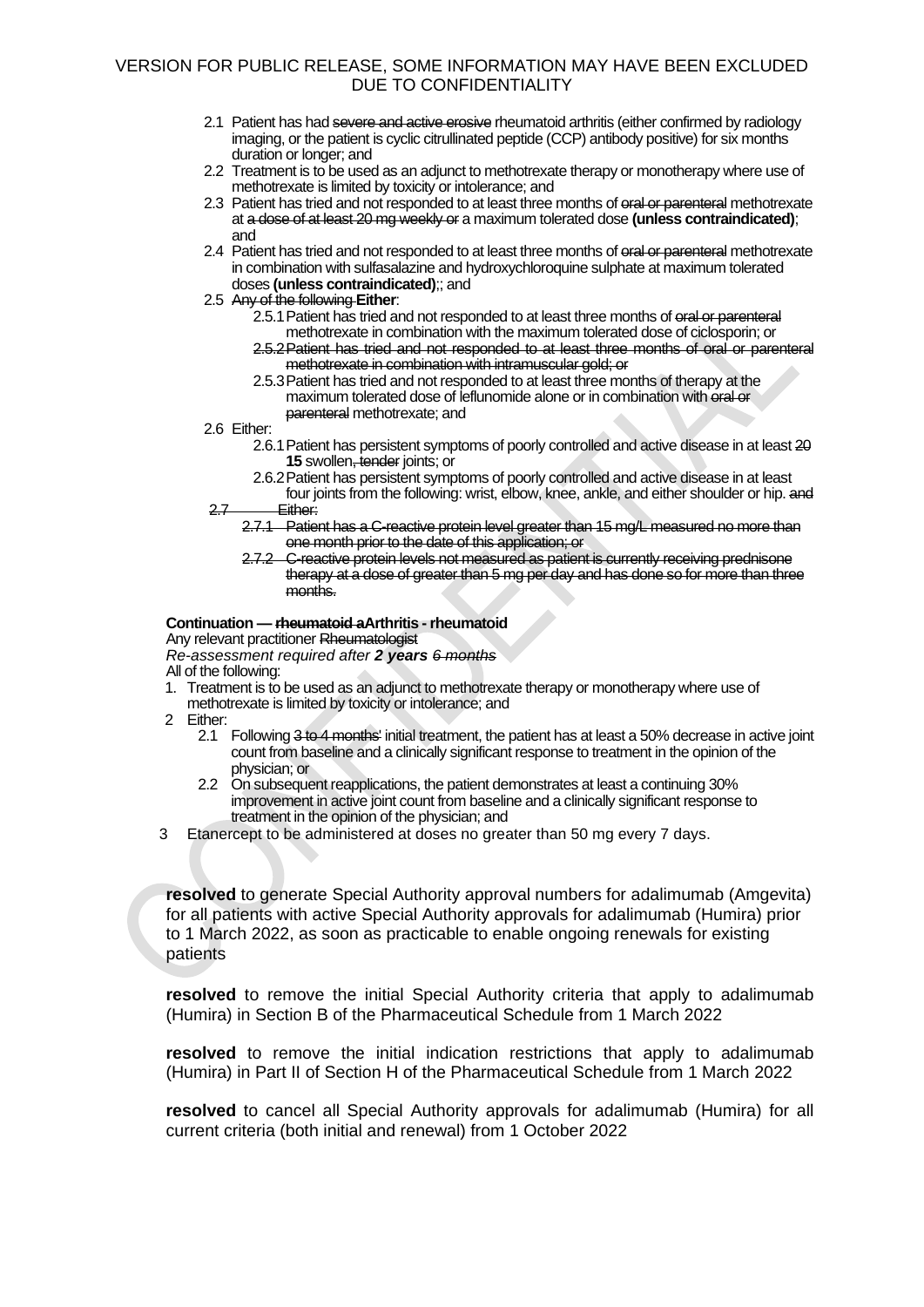**resolved** to amend the chemical name for adalimumab to adalimumab (Humira – alternative brand) in the Oncology agents and Immunosuppressants therapeutic group in Section B and Part II of Section H of the Pharmaceutical Schedule from 1 October 2022

**resolved** to remove all current Special Authority criteria and apply the below Special Authority criteria to adalimumab (Humira – alternative brand) in Section B of the Pharmaceutical Schedule from 1 October 2022 as follows:

### Behçet's disease - severe

# **ADALIMUMAB (HUMIRA)**

**Initial application – (Behcet's disease – severe)** from any relevant practitioner. Approvals valid for 6 months for applications meeting the following criteria: All of the following:

- 1. Either:
	- 1.1 The patient has experienced intolerable side effects from adalimumab (Amgevita) following a minimum of 4 weeks treatment; or
	- 1.2 Patient has developed symptoms of loss of disease control following a minimum of 4 weeks treatment with adalimumab (Amgevita) and clinician attributes this loss of disease response to a change in treatment regimen; and
- 2. Patient has received a maximum of 6 months treatment with Amgevita; and
- 3. Patient has previously had a Special Authority approval for the Humira brand of adalimumab for this indication; and
- 4. Adalimumab to be administered at doses no greater than 40 mg every 14 days.

# **ADALIMUMAB (HUMIRA)**

**Renewal – (Behcet's disease** – **severe)** from any relevant practitioner.

Approvals valid for 6 months for applications meeting the following criteria:

- 1. The patient has had a good clinical response to treatment with measurably improved quality of life; and
- 2. Adalimumab to be administered at doses no greater than 40 mg every 14 days.

### Hidradenitis suppurativa

# **ADALIMUMAB (HUMIRA)**

**Initial application – (Hidradenitis suppurativa)** only from a dermatologist or Practitioner on the recommendation of a dermatologist.

Approvals valid for 6 months for applications meeting the following criteria: All of the following:

- 1. Either:
	- 1.1 The patient has experienced intolerable side effects from adalimumab (Amgevita) following a minimum of 4 weeks treatment; or
	- 1.2Patient has developed symptoms of loss of disease control following a minimum of 4 weeks treatment with adalimumab (Amgevita) and clinician attributes this loss of disease response to a change in treatment regimen; and
- 2. Patient has received a maximum of 6 months treatment with Amgevita; and
- 3. Patient has previously had a Special Authority approval for the Humira brand of adalimumab for this indication; and
- 4. Adalimumab is to be administered at doses no greater than 40mg every 7 days. Fortnightly dosing has been considered.

# **ADALIMUMAB (HUMIRA)**

**Renewal – (Hidradenitis suppurativa)** only from a dermatologist or Practitioner on the recommendation of a dermatologist.

Approvals valid for 6 months for applications meeting the following criteria: All of the following:

- 1 The patient has a reduction in active lesions (e.g. inflammatory nodules, abscesses, draining fistulae) of 25% or more from baseline; and
- 2 The patient has a Dermatology Quality of Life Index improvement of 4 or more from baseline; and
- 3 Adalimumab is to be administered at doses no greater than 40 mg every 7 days. Fortnightly dosing has been considered.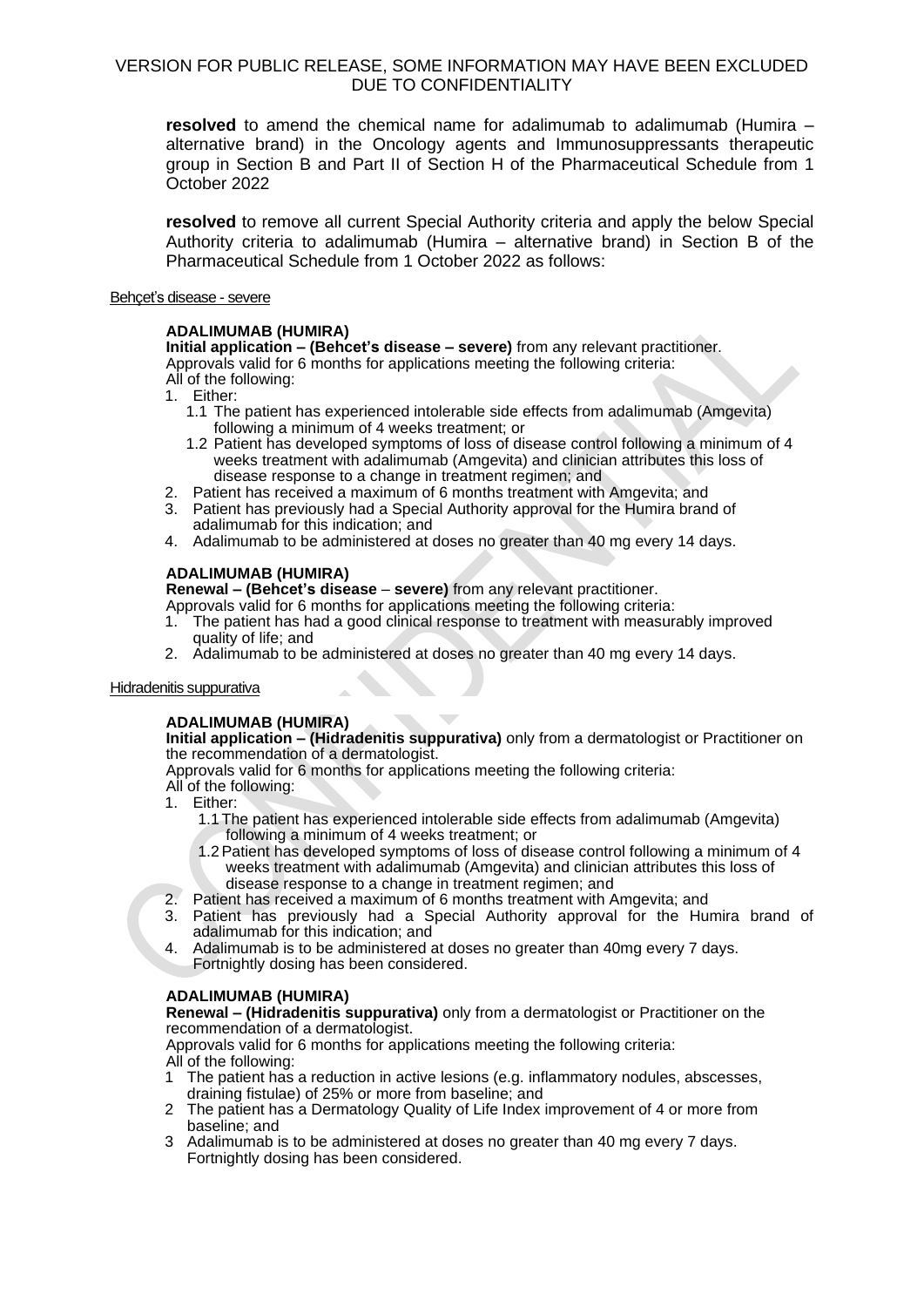### Plaque psoriasis – severe chronic

### **ADALIMUMAB (HUMIRA)**

**Initial application - (Psoriasis - severe chronic plaque)** only from a dermatologist or Practitioner on the recommendation of a dermatologist.

Approvals valid for 6 months for applications meeting the following criteria:

- All of the following:
- 1. Either:
	- 1.1 The patient has experienced intolerable side effects from adalimumab (Amgevita) following a minimum of 4 weeks treatment; or
	- 1.2Patient has developed symptoms of loss of disease control following a minimum of 4 weeks treatment with adalimumab (Amgevita) and clinician attributes this loss of disease response to a change in treatment regimen; and
- 2. Patient has received a maximum of 6 months treatment with Amgevita; and<br>3. Patient has previously had a Special Authority approval for the Hu
- Patient has previously had a Special Authority approval for the Humira brand of adalimumab for this indication; and
- 4. Adalimumab to be administered at doses no greater than 40 mg every 14 days. **ADALIMUMAB (HUMIRA)**

**Renewal - (Psoriasis - severe chronic plaque)** only from a dermatologist or Practitioner on the recommendation of a dermatologist.

Approvals valid for 6 months for applications meeting the following criteria: Both:

1. Either:

1.1 Both:

- 1.1.1 Patient had "whole body" severe chronic plaque psoriasis at the start of treatment; and
- 1.1.2 Either:
	- 1.1.2.1 Following each prior adalimumab treatment course the patient has a PASI score which is reduced by 75% or more, or is sustained at this level, when compared with the pre-adalimumab treatment baseline value; or
	- 1.1.2.2 Following each prior adalimumab treatment course the patient has a Dermatology Quality of Life Index (DLQI) improvement of 5 or more, when compared with the pre-treatment baseline value; or
- 1.2 Both:
	- 1.2.1 Patient had severe chronic plaque psoriasis of the face, or palm of a hand or sole of a foot at the start of treatment; and
	- 1.2.2 Either:
		- 1.2.2.1 Following each prior adalimumab treatment course the patient has a reduction in the PASI symptom subscores for all 3 of erythema, thickness and scaling, to slight or better, or sustained at this level, as compared to the treatment course baseline values; or
		- 1.2.2.2 Following each prior adalimumab treatment course the patient has a reduction of 75% or more in the skin area affected, or sustained at this level, as compared to the pre-adalimumab treatment baseline value; and
- 2. Adalimumab to be administered at doses no greater than 40 mg every 14 days.

# Pyoderma gangrenosum

# **ADALIMUMAB (HUMIRA)**

**Initial application – (Pyoderma gangrenosum)** only from a dermatologist.

Approvals valid for 6 months for applications meeting the following criteria:

- All of the following:
- 1. Either:
	- 1.1 The patient has experienced intolerable side effects from adalimumab (Amgevita) following a minimum of 4 weeks treatment; or
	- 1.2Patient has developed symptoms of loss of disease control following a minimum of 4 weeks treatment with adalimumab (Amgevita) and clinician attributes this loss of disease response to a change in treatment regimen; and
- 2. Patient has received a maximum of 6 months treatment with Amgevita; and
- 3. Patient has previously had a Special Authority approval for the Humira brand of adalimumab for this indication; and
- 4. A maximum of 8 doses.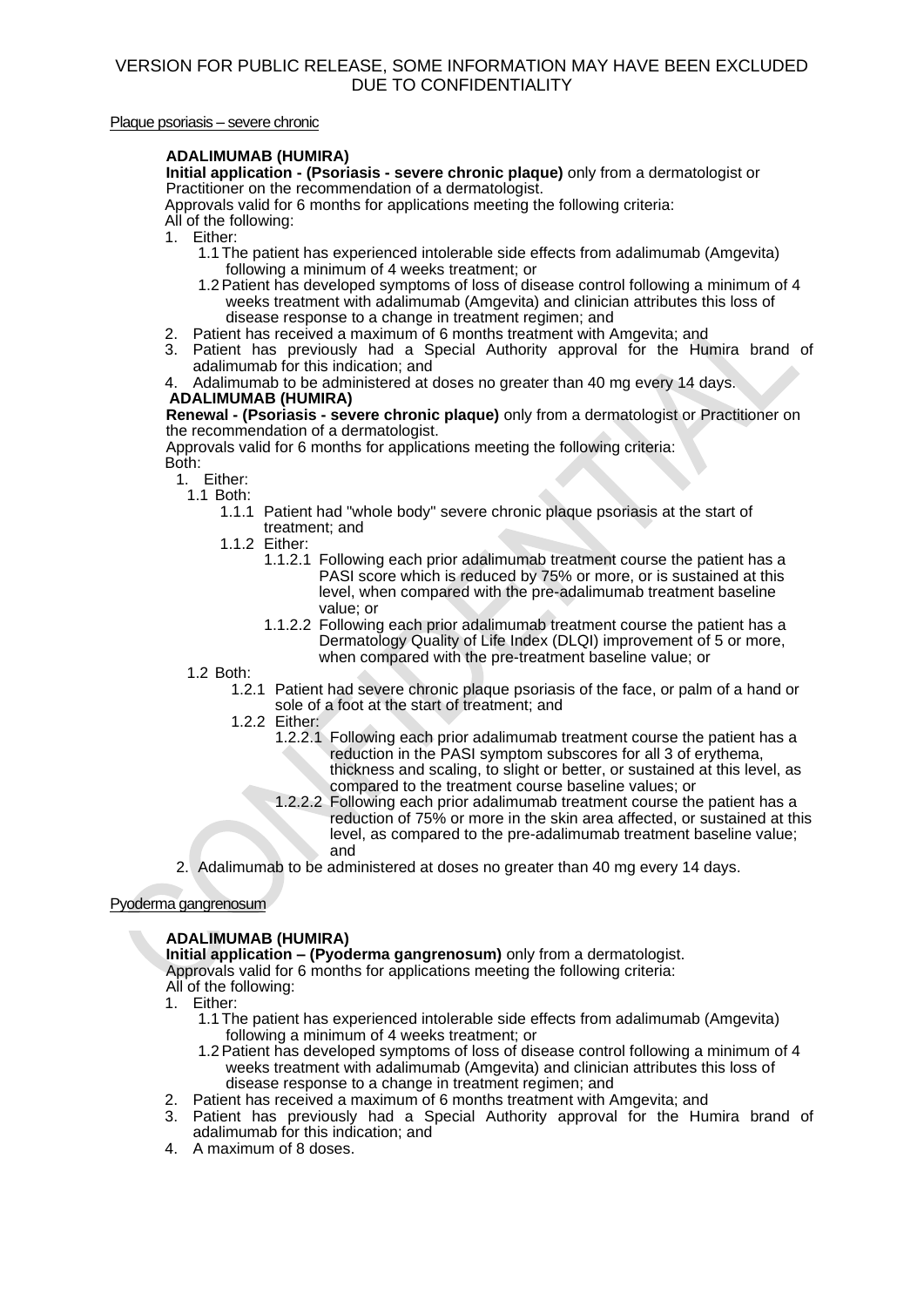### **ADALIMUMAB (HUMIRA)**

**Renewal - Pyoderma gangrenosum** only from a dermatologist

Approvals valid for 6 months for applications meeting the following criteria: Both:

- 1. The patient has demonstrated clinical improvement and continues to require treatment; and
- 2. A maximum of 8 doses.

### Crohn's disease – adult

### **ADALIMUMAB (HUMIRA)**

**Initial application – (Crohn's disease - adult)** from a gastroenterologist or Practitioner on the recommendation of a gastroenterologist.

Approvals valid for 6 months for applications meeting the following criteria: All of the following

- 1. Any of the following:
	- 1.1 The patient has experienced intolerable side effects from adalimumab (Amgevita) following a minimum of 4 weeks treatment, and a maximum of 6 months treatment with Amgevita; or
	- 1.2Patient has developed symptoms of loss of disease control following a minimum of 4 weeks treatment, and a maximum of 6 months treatment with Amgevita and clinician attributes this loss of disease response to a change in treatment regimen; or
	- 1.3Patient has Crohn's and is considered to be at risk of disease destabilisation if there were to be a change to current treatment; and
- 2. Patient has previously had a Special Authority approval for the Humira brand of adalimumab for this indication; and
- 3. Adalimumab to be administered at doses no greater than 40 mg every 14 days.

# **ADALIMUMAB (HUMIRA)**

**Renewal – (Crohn's disease - adult)** from a gastroenterologist or Practitioner on the recommendation of a gastroenterologist.

Approvals valid for 6 months for applications meeting the following criteria: Both:

- 1. Any of the following:
	- 1.1 CDAI score has reduced by 100 points from the CDAI score when the patient was initiated on adalimumab; or
	- 1.2 CDAI score is 150 or less; or
	- 1.3 The patient has demonstrated an adequate response to treatment, but CDAI score cannot be assessed; and
- 2. Adalimumab to be administered at doses no greater than 40 mg every 14 days

# Crohn's disease – children

# **ADALIMUMAB (HUMIRA)**

**Initial application – (Crohn's disease - children)** from a gastroenterologist or Practitioner on the recommendation of a gastroenterologist.

Approvals valid for 6 months for applications meeting the following criteria: All of the following

- 1. Any of the following:
	- 1.1 The patient has experienced intolerable side effects from adalimumab (Amgevita) following a minimum of 4 weeks treatment, and a maximum of 6 months treatment with Amgevita; or
	- 1.2 Patient has developed symptoms of loss of disease control following a minimum of 4 weeks treatment, and a maximum of 6 months treatment with Amgevita and clinician attributes this loss of disease response to a change in treatment regimen; or
	- 1.3 Patient has Crohn's and is considered to be at risk of disease destabilisation if there were to be a change to current treatment; and
- 2. Patient has previously had a Special Authority approval for the Humira brand of adalimumab for this indication; and
- 3. Adalimumab to be administered at doses no greater than 40 mg every 14 days.

# **ADALIMUMAB (HUMIRA)**

**Renewal – (Crohn's disease - children)** from a gastroenterologist or Practitioner on the recommendation of a gastroenterologist.

Approvals valid for 6 months for applications meeting the following criteria: Both: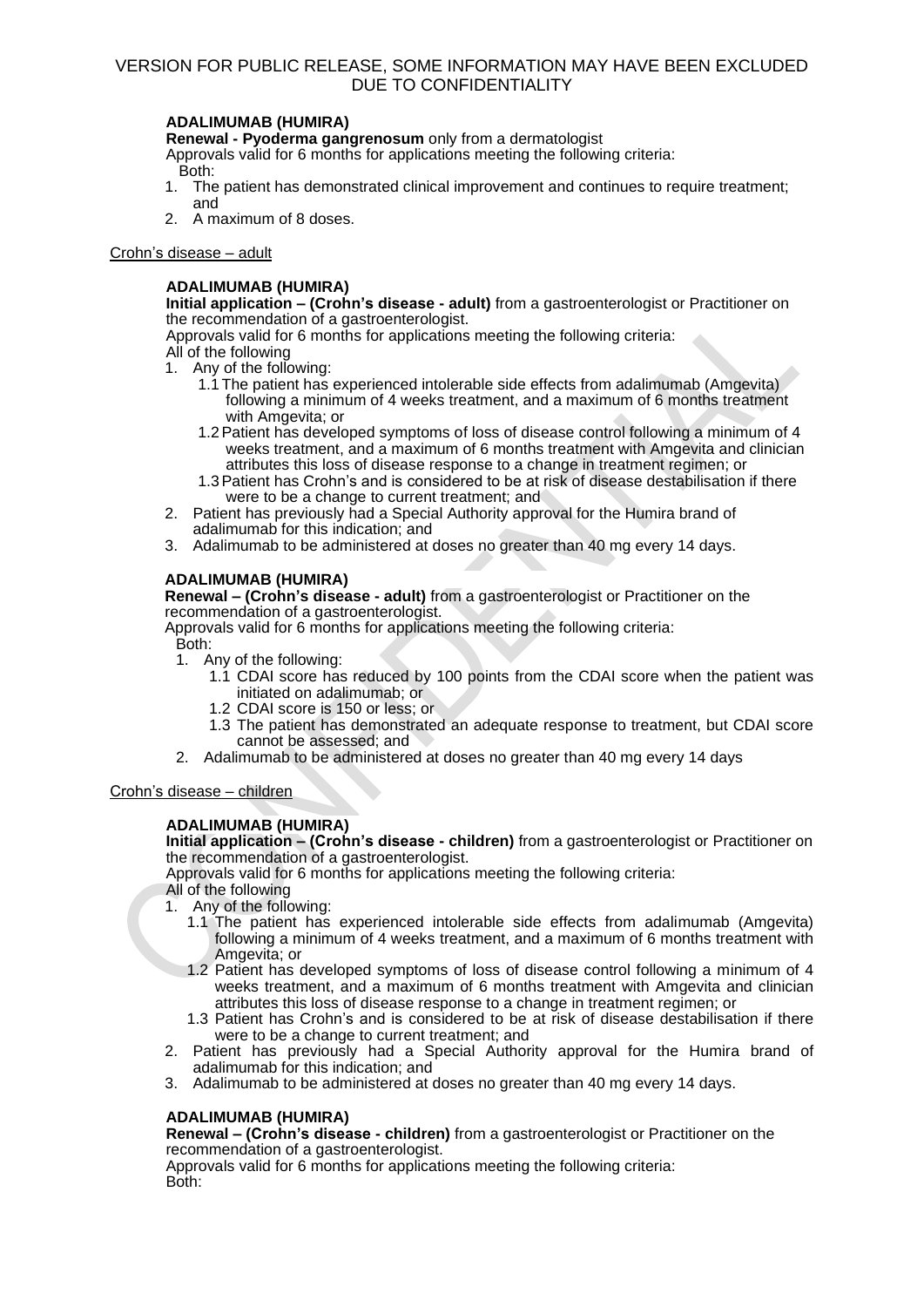- 1. Any of the following:
	- 1.1 PCDAI score has reduced by 10 points from the PCDAI score when the patient was initiated on adalimumab; or
	- 1.2 PCDAI score is 15 or less; or
	- 1.3 The patient has demonstrated an adequate response to treatment, but PCDAI score cannot be assessed; and
- 2. Adalimumab to be administered at doses no greater than 40 mg every 14 days

### Crohn's disease – fistulising

### **ADALIMUMAB (HUMIRA)**

**Initial application - (Crohn's disease - fistulising)** from a gastroenterologist or Practitioner on the recommendation of a gastroenterologist.

Approvals valid for 6 months for applications meeting the following criteria:

- All of the following<br>1. Any of the foll
- Any of the following:
	- 1.1 The patient has experienced intolerable side effects from adalimumab (Amgevita) following a minimum of 4 weeks treatment, and a maximum of 6 months treatment with Amgevita; or
	- 1.2 Patient has developed symptoms of loss of disease control following a minimum of 4 weeks treatment, and a maximum of 6 months treatment with Amgevita and clinician attributes this loss of disease response to a change in treatment regimen; or
	- 1.3 Patient has Crohn's and is considered to be at risk of disease destabilisation if there were to be a change to current treatment; and
- 2. Patient has previously had a Special Authority approval for the Humira brand of adalimumab for this indication; and
- 3. Adalimumab to be administered at doses no greater than 40 mg every 14 days.

### **ADALIMUMAB (HUMIRA)**

**Renewal – (Crohn's disease - fistulising)** from a gastroenterologist or any relevant Practitioner on the recommendation of a gastroenterologist. Approvals valid for 6 months for applications meeting the following criteria: Both:

- 1. Either:
	- 1.1 The number of open draining fistulae have decreased from baseline by at least 50%; or
	- 1.2 There has been a marked reduction in drainage of all fistula(e) from baseline as demonstrated by a reduction in the Fistula Assessment score, together with less induration and patient-reported pain; and
- 2. Adalimumab is to be administered at doses no greater than 40 mg every 14 days.

Ocular inflammation – chronic

### **ADALIMUMAB (HUMIRA)**

**Initial application - (Ocular inflammation – chronic)** from any relevant practitioner. Approvals valid for 12 months for applications meeting the following criteria:

- All of the following:
- 1. Any of the following:
	- 1.1 The patient has experienced intolerable side effects from adalimumab (Amgevita) following a minimum of 4 weeks treatment, and a maximum of 6 months treatment with Amgevita; or
	- 1.2 Patient has developed symptoms of loss of disease control following a minimum of 4 weeks treatment with Amgevita, and a maximum of 6 months treatment with Amgevita and clinician attributes this loss of disease response to a change in treatment regimen; or
	- 1.3 Patient has uveitis and is considered to be at risk of vision loss if they were to change treatment; and
- 2. Patient has previously had a Special Authority approval for the Humira brand of adalimumab for this indication; and
- 3. Adalimumab to be administered at doses no greater than 40 mg every 14 days.

### **ADALIMUMAB (HUMIRA)**

**Renewal application (Ocular inflammation – chronic)** from any relevant practitioner. Approvals valid for 12 months for applications meeting the following criteria: Both:

1. Any of the following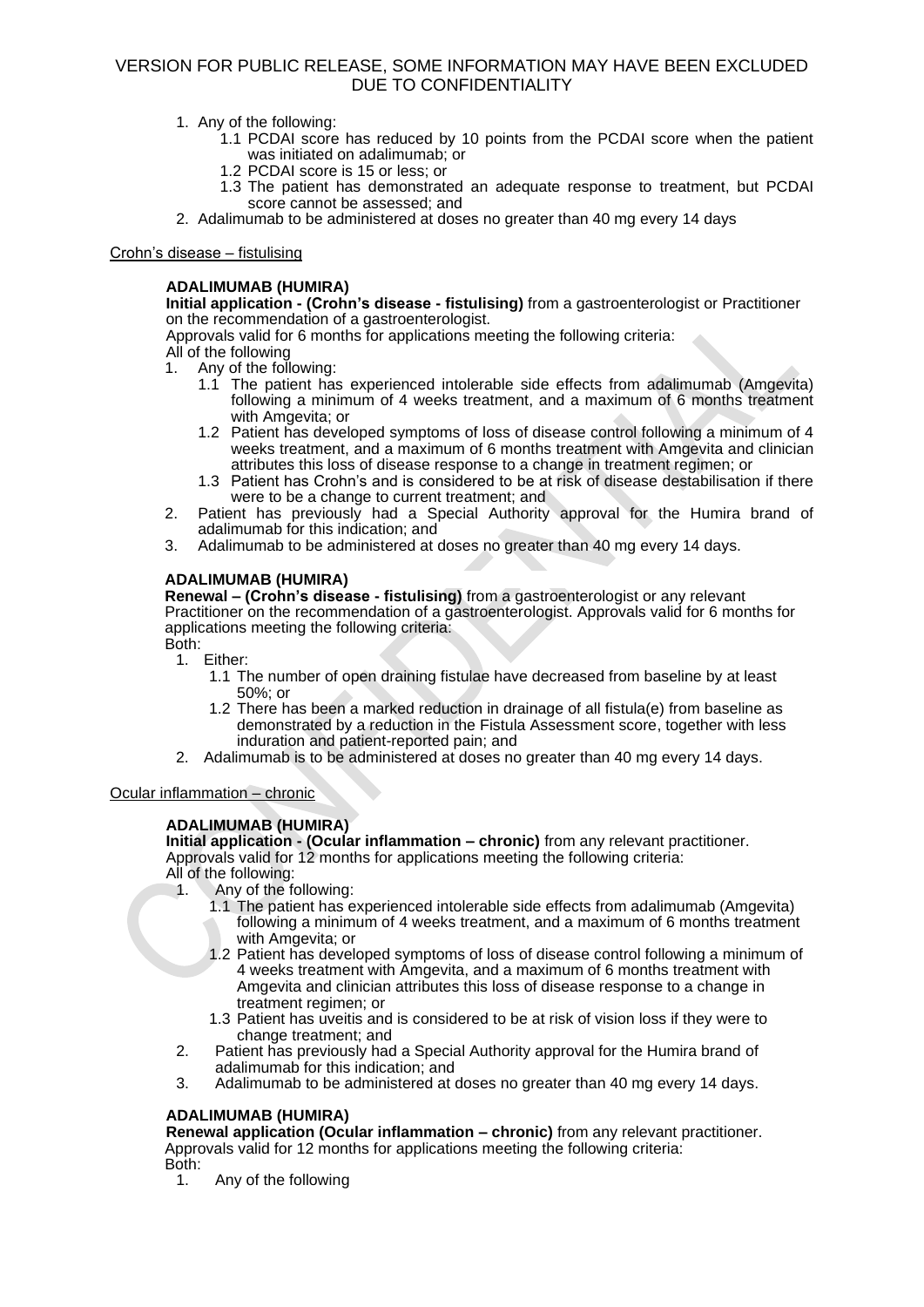- 1.1 The patient has had a good clinical response following 12 weeks initial treatment; or
- 1.2 Following each 12-month treatment period, the patient has had a sustained reduction in inflammation (Standardisation of Uveitis Nomenclature (SUN) criteria < ½+ anterior chamber or vitreous cells, absence of active vitreous or retinal lesions, or resolution of uveitic cystoid macular oedema); or
- 1.3 Following each 12-month treatment period, the patient has a sustained steroid sparing effect, allowing reduction in prednisone to < 10mg daily, or steroid drops less than twice daily if under 18 years old; and
- 2. Adalimumab is to be administered at doses no greater than 40 mg every 14 days.

### Ocular inflammation – severe

### **ADALIMUMAB (HUMIRA)**

**Initial application (Ocular inflammation – severe)** from any relevant practitioner. Approvals valid for 12 months for applications meeting the following criteria: All of the following:

- Any of the following:
	- 1.1 The patient has experienced intolerable side effects from adalimumab (Amgevita) following a minimum of 4 weeks treatment, and a maximum of 6 months treatment with Amgevita; or
	- 1.2 Patient has developed symptoms of loss of disease control following a minimum of 4 weeks treatment with Amgevita, and a maximum of 6 months treatment with Amgevita and clinician attributes this loss of disease response to a change in treatment regimen; or
	- 1.3 Patient has uveitis and is considered to be at risk of vision loss if they were to change treatment; and
- 2. Patient has previously had a Special Authority approval for the Humira brand of adalimumab for this indication; and
- 3. Adalimumab to be administered at doses no greater than 40 mg every 14 days.

### **ADALIMUMAB (HUMIRA)**

**Renewal application – (Ocular inflammation – severe)** from any relevant Practitioner.

- Approvals valid for 12 months for applications meeting the following criteria:
- Any of the following
	- 1.1 The patient has had a good clinical response following 3 initial doses; or
	- 1.2 Following each 12-month treatment period, the patient has had a sustained reduction in inflammation (Standardisation of Uveitis Nomenclature (SUN) criteria < ½+ anterior chamber or vitreous cells, absence of active vitreous or retinal lesions, or resolution of uveitic cystoid macular oedema); or
	- 1.3 Following each 12-month treatment period, the patient has a sustained steroid sparing effect, allowing reduction in prednisone to < 10mg daily, or steroid drops less than twice daily if under 18 years old; and
- 2. Adalimumab is to be administered at doses no greater than 40 mg every 14 days.

### Ankylosing spondylitis

# **ADALIMUMAB (HUMIRA)**

**Initial application – (ankylosing spondylitis)** only from a rheumatologist or Practitioner on the recommendation of a rheumatologist.

Approvals valid for 6 months for applications meeting the following criteria: All of the following:

- 1. Either:
- - 1.1 The patient has experienced intolerable side effects from adalimumab (Amgevita) following a minimum of 4 weeks treatment; or
	- 1.2 Patient has developed symptoms of loss of disease control following a minimum of 4 weeks treatment with adalimumab (Amgevita); and
- 2. Patient has received a maximum of 6 months treatment with Amgevita; and
- 3. Patient has previously had a Special Authority approval for the Humira brand of adalimumab for this indication; and
- 4. Adalimumab to be administered at doses no greater than 40 mg every 14 days.

# **ADALIMUMAB (HUMIRA)**

**Renewal – (ankylosing spondylitis)** only from a rheumatologist or Practitioner on the recommendation of a rheumatologist.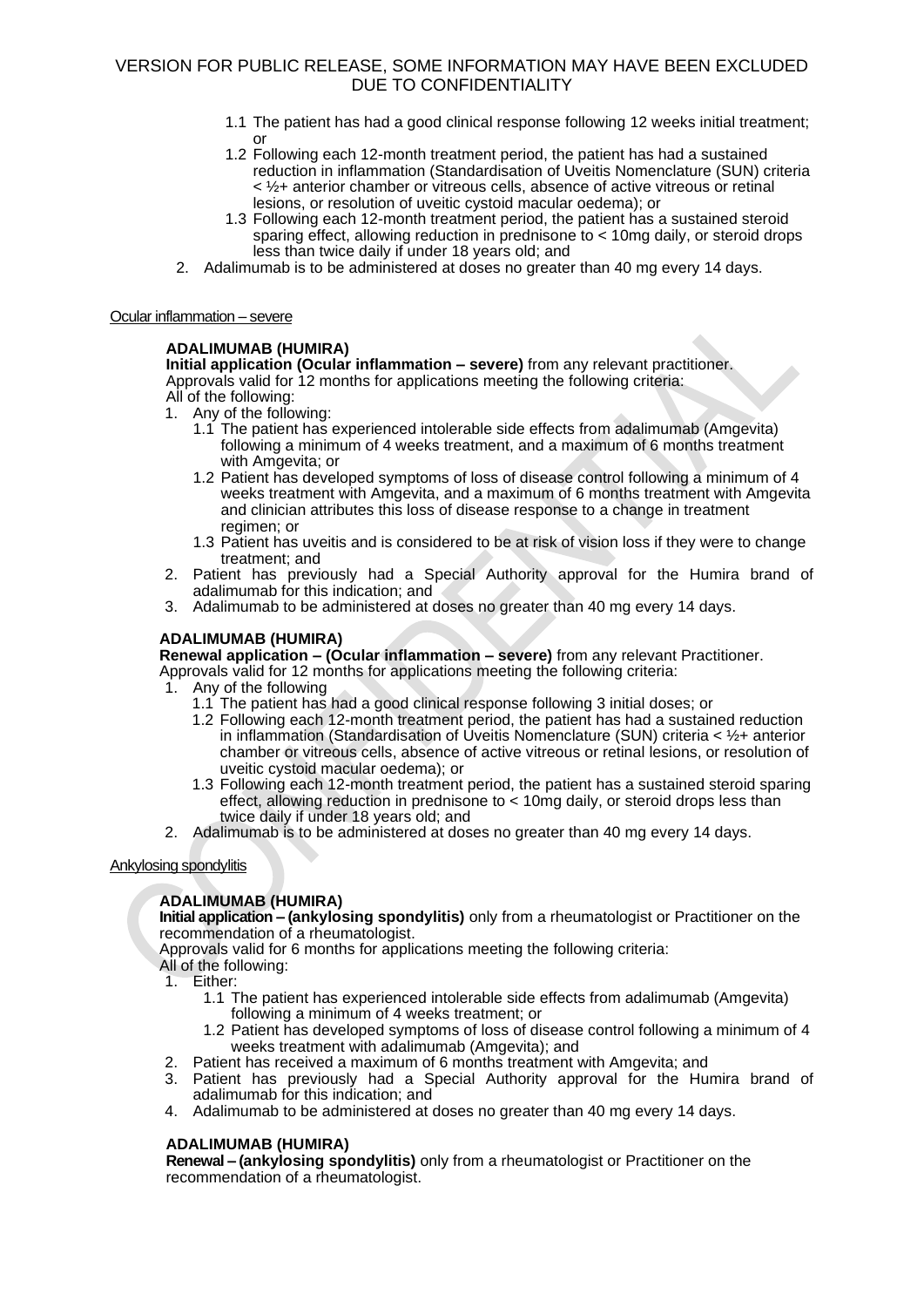Approvals valid for 6 months for applications meeting the following criteria: Both:

- 1. Treatment has resulted in an improvement in BASDAI of 4 or more points from pretreatment baseline on a 10 point scale, or an improvement in BASDAI of 50%, whichever is less; and
- 2. Adalimumab is to be administered at doses no greater than 40 mg every 14 days.

### Arthritis – oligoarticular course juvenile idiopathic

### **ADALIMUMAB (HUMIRA)**

**Initial application (Arthritis** – **oligoarticular course juvenile idiopathic)** only from a named specialist, rheumatologist, or Practitioner on the recommendation of a named specialist or rheumatologist. Approvals valid for 6 months for applications meeting the following criteria: All of the following:

1. Either:

- 1.1 The patient has experienced intolerable side effects from adalimumab (Amgevita) following a minimum of 4 weeks treatment; or
- 1.2 Patient has developed symptoms of loss of disease control following a minimum of 4 weeks treatment with adalimumab (Amgevita) and clinician attributes this loss of disease response to a change in treatment regimen; and
- 2. Patient has received a maximum of 6 months treatment with Amgevita; and
- 3. Patient has previously had a Special Authority approval for the Humira brand of adalimumab for this indication.

### **ADALIMUMAB (HUMIRA)**

**Renewal application (Arthritis** – **oligoarticular course juvenile idiopathic)** only from a named specialist, rheumatologist, or Practitioner on the recommendation of a named specialist or rheumatologist. Approvals valid for 6 months where the patient demonstrates at least a continuing 30% improvement in active joint count and continued improvement in physician's global assessment from baseline.

#### Arthritis – polyarticular course juvenile idiopathic

### **ADALIMUMAB (HUMIRA)**

**Initial application (Arthritis** - **polyarticular course juvenile idiopathic)** only from a named specialist, rheumatologist, or Practitioner on the recommendation of a named specialist or rheumatologist. Approvals valid for 6 months for applications meeting the following criteria: All of the following:

- 1. Either:
	- 1.1 The patient has experienced intolerable side effects from adalimumab (Amgevita) following a minimum of 4 weeks treatment; or
	- 1.2 Patient has developed symptoms of loss of disease control following a minimum of 4 weeks treatment with adalimumab (Amgevita) and clinician attributes this loss of disease response to a change in treatment regimen; and
- 2. Patient has received a maximum of 6 months treatment with Amgevita; and
- 3. Patient has previously had a Special Authority approval for the Humira brand of adalimumab for this indication.

### **ADALIMUMAB (HUMIRA)**

**Renewal application (Arthritis** - **polyarticular course juvenile idiopathic)** only from a named specialist, rheumatologist, or Practitioner on the recommendation of a named specialist or rheumatologist. Approvals valid for 6 months where the patient demonstrates at least a continuing 30% improvement in active joint count and continued improvement in physician's global assessment from baseline.

### Arthritis – psoriatic

### **ADALIMUMAB (HUMIRA)**

**Initial application – (Arthritis** - **psoriatic)** only from a named specialist, rheumatologist, or Practitioner on the recommendation of a named specialist or rheumatologist. Approvals valid for 6 months for applications meeting the following criteria: All of the following:

1. Either:

1.1 The patient has experienced intolerable side effects from adalimumab (Amgevita) following a minimum of 4 weeks treatment; or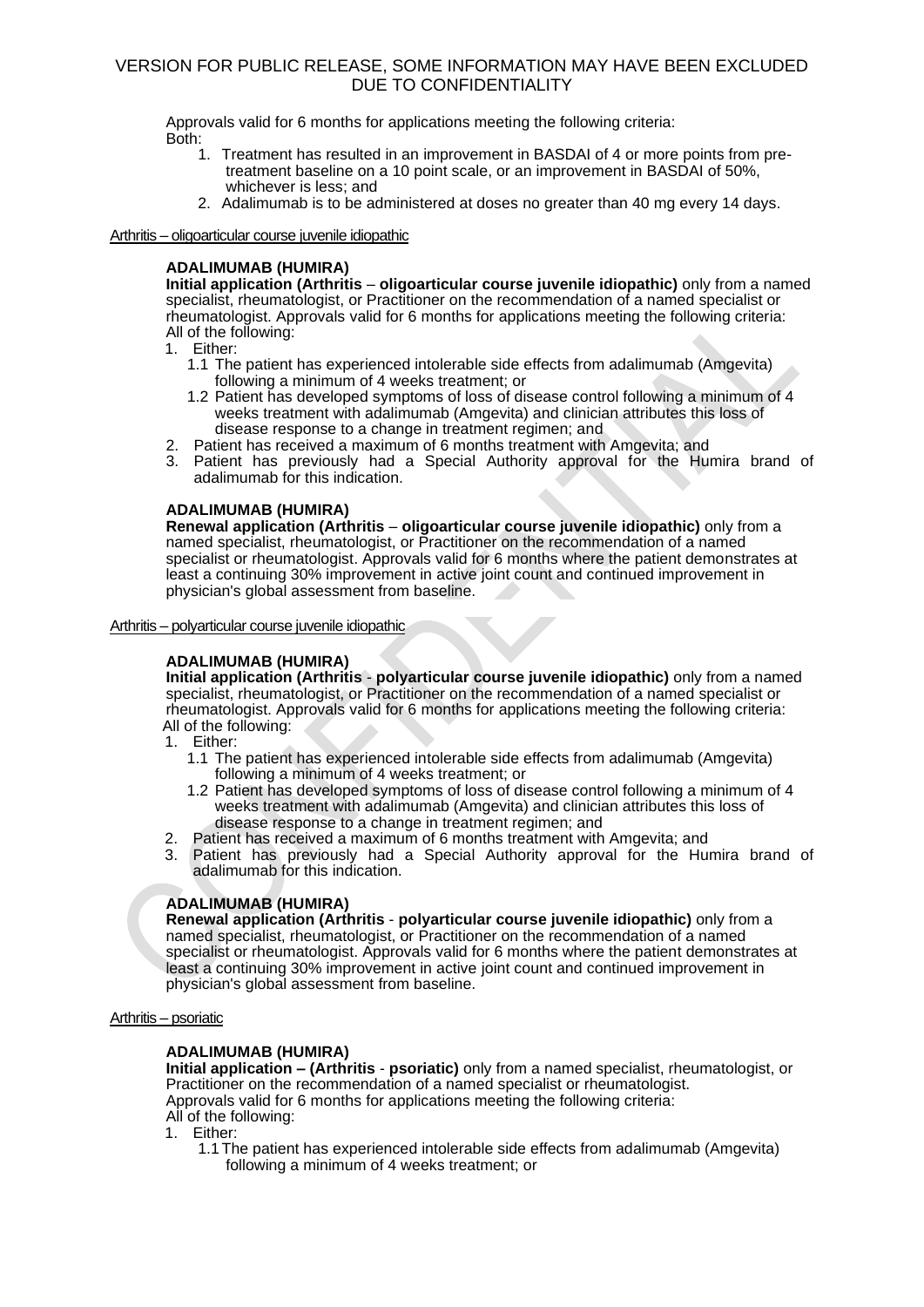- 1.2Patient has developed symptoms of loss of disease control following a minimum of 4 weeks treatment with adalimumab (Amgevita) and clinician attributes this loss of disease response to a change in treatment regimen; and
- 2. Patient has received a maximum of 6 months treatment with Amgevita; and
- 3. Patient has previously had a Special Authority approval for the Humira brand of adalimumab for this indication; and
- 4. Adalimumab to be administered at doses no greater than 40 mg every 14 days.

### **ADALIMUMAB (HUMIRA)**

**Renewal application - (Arthritis** – **psoriatic)** only from a named specialist, rheumatologist, or Practitioner on the recommendation of a named specialist or rheumatologist. Approvals valid for 6 months for applications meeting the following criteria: Both:

- 1. The patient demonstrates at least a continuing 30% improvement in active joint count from baseline and a clinically significant response to prior adalimumab treatment in the opinion of the treating physician; and
- 2. Adalimumab to be administered at doses no greater than 40 mg every 14 days.

### Arthritis – rheumatoid

### **ADALIMUMAB (HUMIRA)**

**Initial application – (Arthritis – rheumatoid)** only from a rheumatologist, or Practitioner on the recommendation of a rheumatologist.

Approvals valid for 6 months for applications meeting the following criteria: All of the following:

- 1. Either:
	- 1.1 The patient has experienced intolerable side effects from adalimumab (Amgevita) following a minimum of 4 weeks treatment; or
	- 1.2 Patient has developed symptoms of loss of disease control following a minimum of 4 weeks treatment with adalimumab (Amgevita) and clinician attributes this loss of disease response to a change in treatment regimen; and
- 2. Patient has received a maximum of 6 months treatment with Amgevita; and
- 3. Patient has previously had a Special Authority approval for the Humira brand of adalimumab for this indication; and
- 4. Either:
	- 4.1 Adalimumab to be administered at doses no greater than 40 mg every 14 days; or 4.2 Patient cannot take concomitant methotrexate and requires doses of adalimumab
		- higher than 40 mg every 14 days to maintain an adequate response.

### **ADALIMUMAB (HUMIRA)**

**Renewal application – (Arthritis – rheumatoid)** only from a rheumatologist, or Practitioner on the recommendation of a rheumatologist.

Approvals valid for 6 months for applications meeting the following criteria: All of the following:

- 1. The patient demonstrates at least a continuing 30% improvement in active joint count from baseline and a clinically significant response to prior adalimumab treatment in the opinion of the treating physician; and
- 2. Either:
	- 2.1 Adalimumab to be administered at doses no greater than 40 mg every 14 days; or
	- 2.2 Patient cannot take concomitant methotrexate and requires doses of adalimumab higher than 40 mg every 14 days to maintain an adequate response.

### Stills disease – adult onset

### **ADALIMUMAB (HUMIRA)**

**Initial application – (Still's disease – adult-onset (AOSD))** only from a rheumatologist or Practitioner on the recommendation of a rheumatologist.

Approvals valid for 6 months for applications meeting the following criteria:

- All of the following:
- 1. Both:
	- 1.1 The patient has experienced intolerable side effects from adalimumab (Amgevita) following a minimum of 4 weeks treatment; or
	- 1.2 Patient has developed symptoms of loss of disease control following a minimum of 4 weeks treatment with adalimumab (Amgevita) and clinician attributes this loss of disease response to a change in treatment regimen; and
- 2. Patient has received a maximum of 6 months treatment with Amgevita; and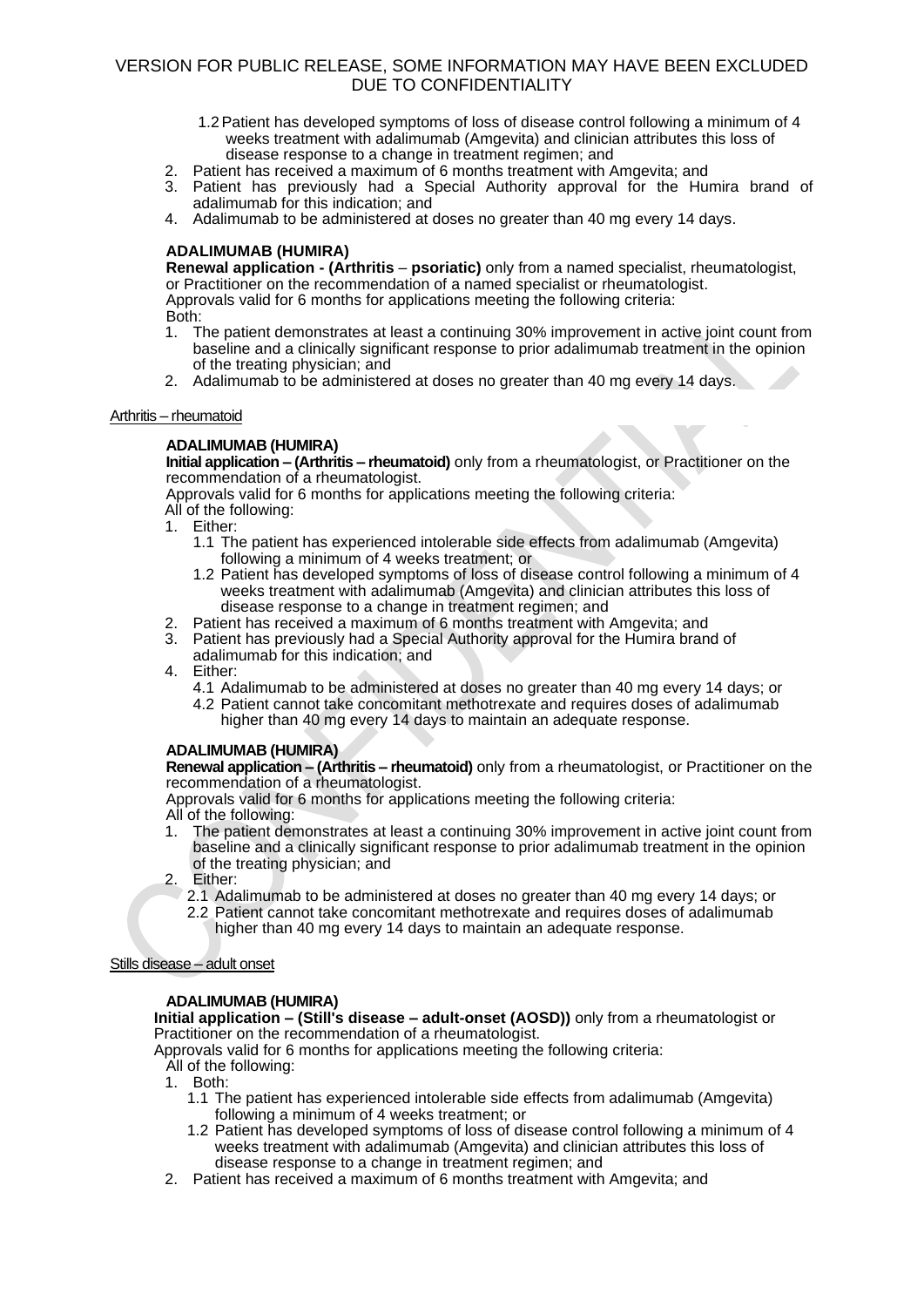3. Patient has previously had a Special Authority approval for the Humira brand of adalimumab for this indication.

### **ADALIMUMAB (HUMIRA)**

**Renewal application - Still's disease – Adult onset** only from a rheumatologist or Practitioner on the recommendation of a rheumatologist. Approvals valid for 6 months where the patient has demonstrated a sustained improvement in inflammatory markers and functional status.

**resolved** to removal all current Hospital Restriction criteria for adalimumab (Humira) (initiation and continuation) from 1 October 2022;

**resolved** to apply the below Hospital Restriction criteria to adalimumab (Humira – alternative brand) in Part II of Section H of the Pharmaceutical Schedule from 1 October 2022 as follows:

Behcet's disease - severe

# **ADALIMUMAB (HUMIRA)**

**Initiation - Behcet's disease - severe** 

Any relevant Practitioner *Re-assessment required after 6 months*

All of the following:

1. Either:

- 1.1 The patient has experienced intolerable side effects from adalimumab (Amgevita) following a minimum of 4 weeks treatment; or
- 1.2Patient has developed symptoms of loss of disease control following a minimum of 4 weeks treatment with adalimumab (Amgevita) and clinician attributes this loss of disease response to a change in treatment regimen; and
- 2. Patient has received a maximum of 6 months treatment with Amgevita; and
- 3. Patient has previously had a Special Authority approval for the Humira brand of adalimumab for this indication; and
- 4. Adalimumab to be administered at doses no greater than 40 mg every 14 days.

# **ADALIMUMAB (HUMIRA)**

### **Continuation - Behcet's disease - severe**

Any relevant practitioner

*Re-assessment required after 6 months*

Both:

- 1. The patient has had a good clinical response to treatment with measurably improved quality of life; and
- 2. Adalimumab to be administered at doses no greater than 40 mg every 14 days.

Hidradenitis suppurativa

# **ADALIMUMAB (HUMIRA)**

### **Initiation - Hidradenitis suppurativa**

Dermatologist or Practitioner on the recommendation of a dermatologist *Re-assessment required after 6 months* All of the following:

1. Either:

- 1.1 The patient has experienced intolerable side effects from adalimumab (Amgevita) following a minimum of 4 weeks treatment; or
- 1.2 Patient has developed symptoms of loss of disease control following a minimum of 4 weeks treatment with adalimumab (Amgevita) and clinician attributes this loss of disease response to a change in treatment regimen; and
- 2. Patient has received a maximum of 6 months treatment with Amgevita; and
- 3. Patient has previously had a Special Authority approval for the Humira brand of adalimumab for this indication; and
- 4. Adalimumab is to be administered at doses no greater than 40mg every 7 days. Fortnightly dosing has been considered.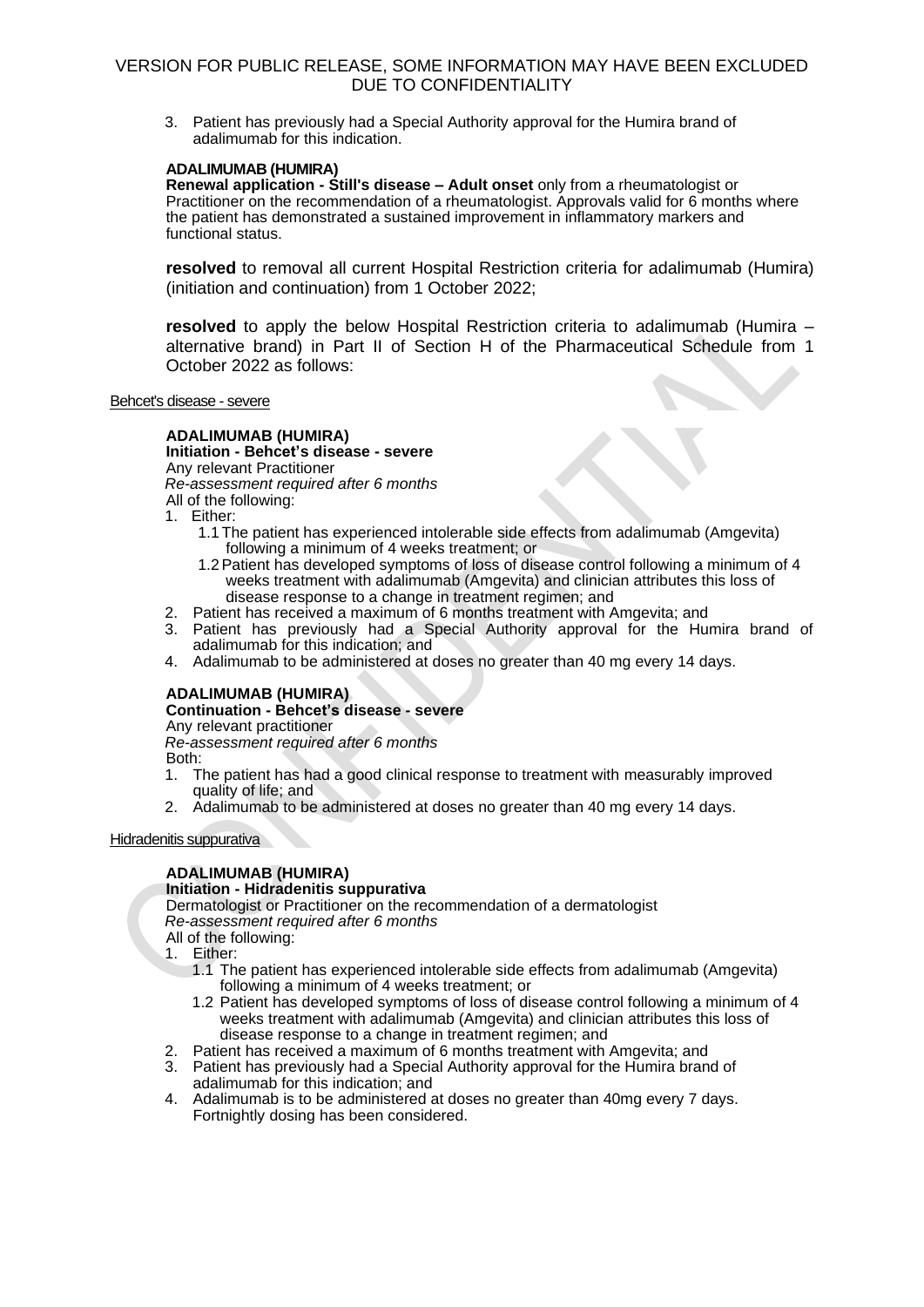# **ADALIMUMAB (HUMIRA)**

### **Continuation - Hidradenitis suppurativa**

Dermatologist or Practitioner on the recommendation of a dermatologist *Re-assessment required after 6 months*

All of the following:

- 1. The patient has a reduction in active lesions (e.g. inflammatory nodules, abscesses, draining fistulae) of 25% or more from baseline; and
- 2. The patient has a Dermatology Quality of Life Index improvement of 4 or more from baseline; and
- 3. Adalimumab is to be administered at doses no greater than 40 mg every 7 days. Fortnightly dosing has been considered.

Plaque psoriasis – severe chronic

### **ADALIMUMAB (HUMIRA)**

### **Initiation - Psoriasis - severe chronic plaque**

Dermatologist or Practitioner on the recommendation of a dermatologist *Re-assessment required after 6 months*

All of the following:

- 1. Either:
	- 1.1 The patient has experienced intolerable side effects from adalimumab (Amgevita) following a minimum of 4 weeks treatment; or
	- 1.2 Patient has developed symptoms of loss of disease control following a minimum of 4 weeks treatment with adalimumab (Amgevita) and clinician attributes this loss of disease response to a change in treatment regimen; and
- 2. Patient has received a maximum of 6 months treatment with Amgevita; and
- 3. Patient has previously had a Special Authority approval for the Humira brand of adalimumab for this indication; and
- 4. Adalimumab to be administered at doses no greater than 40 mg every 14 days.

### **ADALIMUMAB (HUMIRA)**

### **Continuation - Psoriasis - severe chronic plaque**

Dermatologist or Practitioner on the recommendation of a dermatologist *Re-assessment required after 6 months* Both:

1. Either:

1.1 Both:

1.1.1Patient had "whole body" severe chronic plaque psoriasis at the start of treatment; and

1.1.2Either:

- 1.1.2.1Following each prior adalimumab treatment course the patient has a PASI score which is reduced by 75% or more, or is sustained at this level, when compared with the pre-adalimumab treatment baseline value; or
- 1.1.2.2Following each prior adalimumab treatment course the patient has a Dermatology Quality of Life Index (DLQI) improvement of 5 or more, when compared with the pre-treatment baseline value; or

### 1.2 Both:

- 1.2.1Patient had severe chronic plaque psoriasis of the face, or palm of a hand or sole of a foot at the start of treatment; and
- 1.2.2Either:
	- 1.2.2.1 Following each prior adalimumab treatment course the patient has a reduction in the PASI symptom subscores for all 3 of erythema, thickness and scaling, to slight or better, or sustained at this level, as compared to the treatment course baseline values; or
	- 1.2.2.2 Following each prior adalimumab treatment course the patient has a reduction of 75% or more in the skin area affected, or sustained at this level, as compared to the pre-adalimumab treatment baseline value; and
- 2. Adalimumab to be administered at doses no greater than 40 mg every 14 days.

Pyoderma gangrenosum

# **ADALIMUMAB (HUMIRA)**

**Initiation - Pyoderma gangrenosum** Dermatologist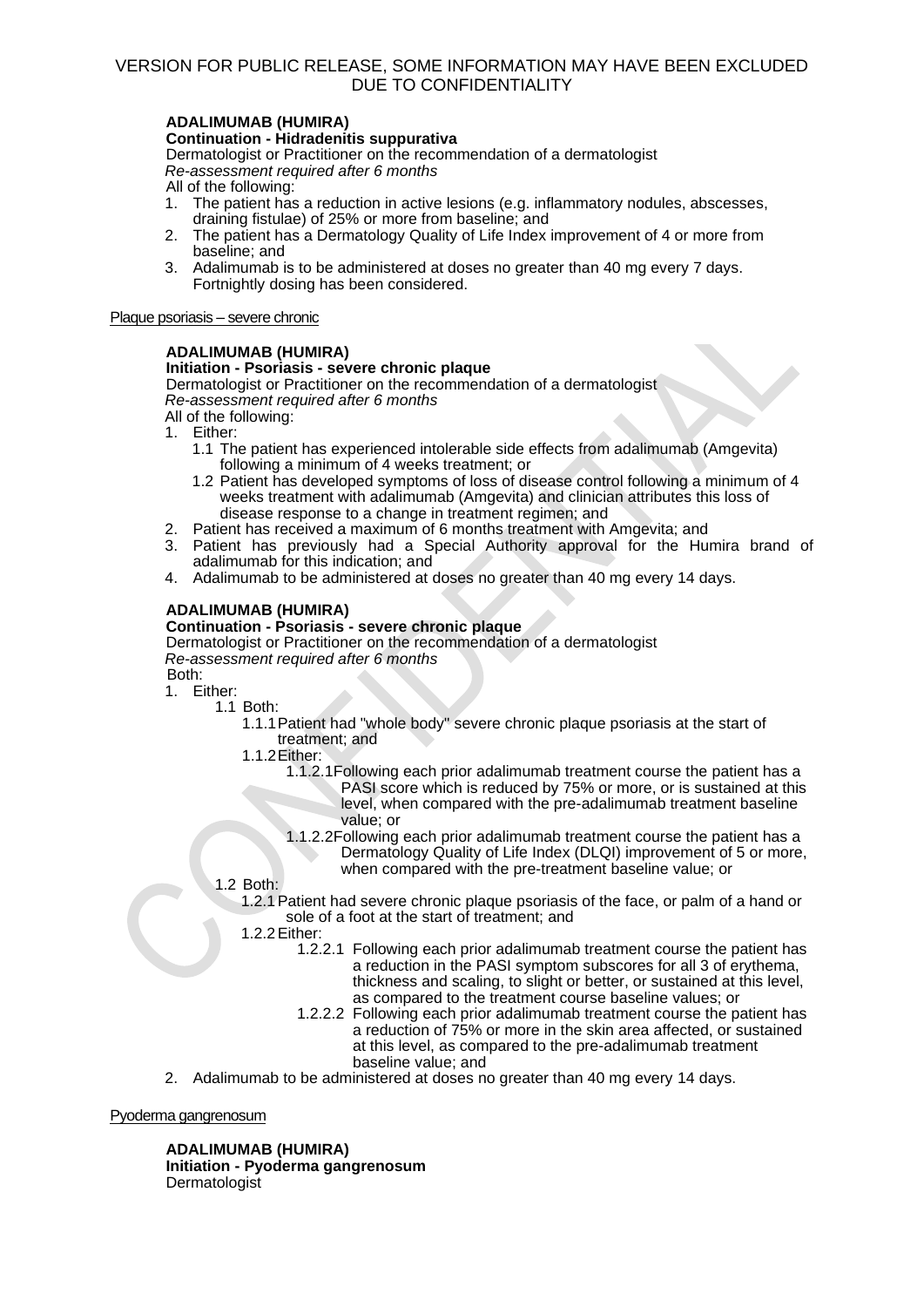*Re-assessment required after 6 months*

All of the following:

- 1. Either:
	- 1.1 The patient has experienced intolerable side effects from adalimumab (Amgevita) following a minimum of 4 weeks treatment; or
	- 1.2 Patient has developed symptoms of loss of disease control following a minimum of 4 weeks treatment with adalimumab (Amgevita) and clinician attributes this loss of disease response to a change in treatment regimen; and
- 2. Patient has received a maximum of 6 months treatment with Amgevita; and
- 3. Patient has previously had a Special Authority approval for the Humira brand of adalimumab for this indication; and

#### 4. A maximum of 8 doses. **ADALIMUMAB (HUMIRA)**

# **Continuation - Pyoderma gangrenosum**

Dermatologist

*Re-assessment required after 6 months*

Both:<br>1.

- The patient has demonstrated clinical improvement and continues to require treatment; and<br>2 A maximi
- 2. A maximum of 8 doses

### Crohn's disease – adult

# **ADALIMUMAB (HUMIRA)**

# **Initiation - Crohn's disease - adult**

Gastroenterologist or Practitioner on the recommendation of a gastroenterologist *Re-assessment required after 6 months*

All of the following: 1. Any of the following:

- 1.1 The patient has experienced intolerable side effects from adalimumab (Amgevita) following a minimum of 4 weeks treatment, and a maximum of 6 months treatment with Amgevita; or
- 1.2 Patient has developed symptoms of loss of disease control following a minimum of 4 weeks treatment, and a maximum of 6 months treatment with Amgevita and clinician attributes this loss of disease response to a change in treatment regimen; or
- 1.3 Patient has Crohn's and is considered to be at risk of disease destabilisation if there were to be a change to current treatment; and
- 2. Patient has previously had a Special Authority approval for the Humira brand of adalimumab for this indication; and
- 3. Adalimumab to be administered at doses no greater than 40 mg every 14 days.

# **ADALIMUMAB (HUMIRA)**

# **Continuation - Crohn's disease - adult**

Gastroenterologist or Practitioner on the recommendation of a gastroenterologist *Re-assessment required after 6 months*

Both:

- 1. Any of the following:
	- 1.1 CDAI score has reduced by 100 points from the CDAI score when the patient was initiated on adalimumab; or
		- 1.2 CDAI score is 150 or less; or
	- 1.3 The patient has demonstrated an adequate response to treatment, but CDAI score cannot be assessed; and
- 2. Adalimumab to be administered at doses no greater than 40 mg every 14 days

Crohn's disease – children

# **ADALIMUMAB (HUMIRA)**

# **Initiation – Crohn's disease - children**

Gastroenterologist or Practitioner on the recommendation of a gastroenterologist *Re-assessment required after 6 months*

All of the following

- 1. Any of the following:
	- 1.1 The patient has experienced intolerable side effects from adalimumab (Amgevita) following a minimum of 4 weeks treatment, and a maximum of 6 months treatment with Amgevita; or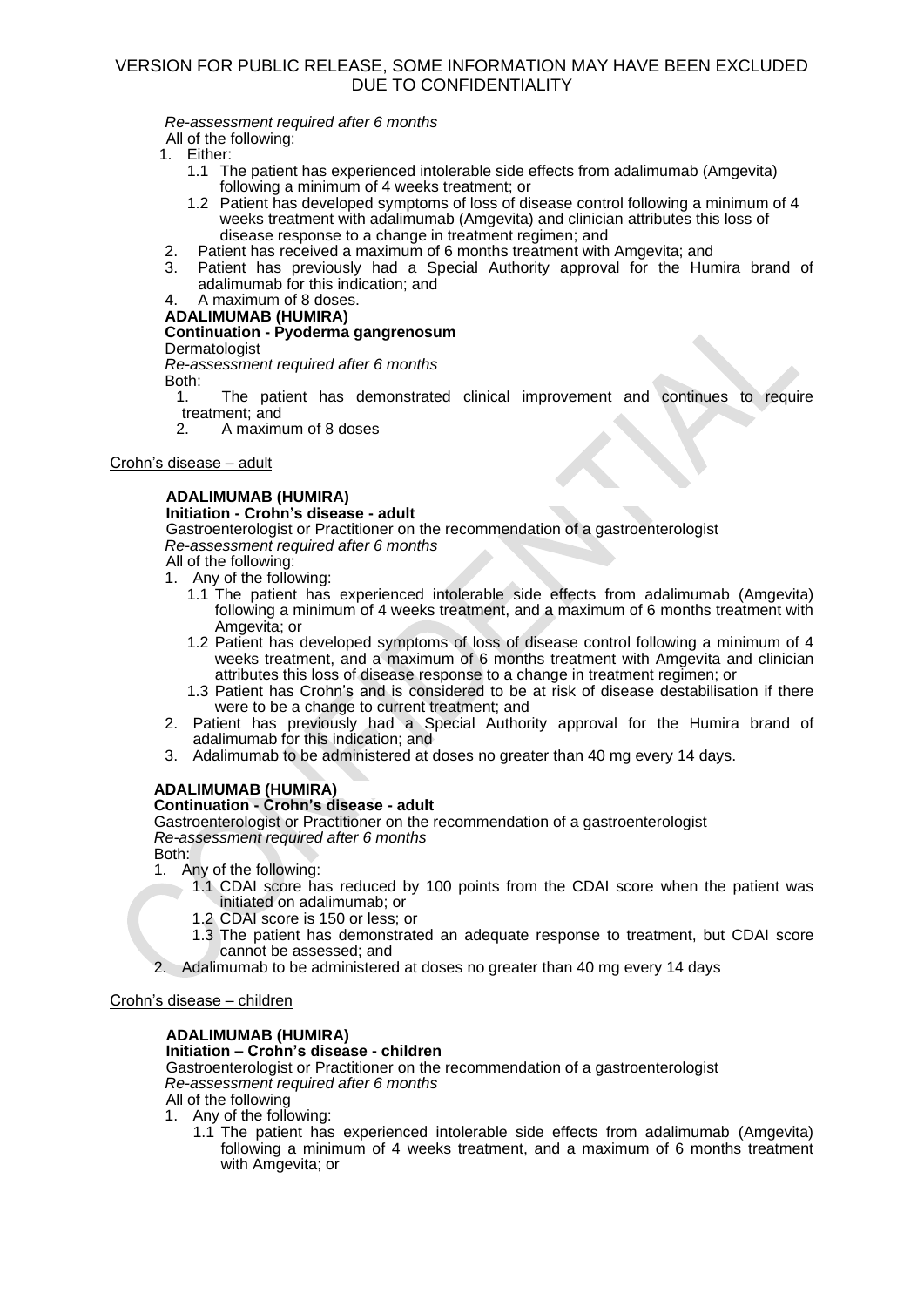- 1.2 Patient has developed symptoms of loss of disease control following a minimum of 4 weeks treatment, and a maximum of 6 months treatment with Amgevita and clinician attributes this loss of disease response to a change in treatment regimen; or
- 1.3 Patient has Crohn's and is considered to be at risk of disease destabilisation if there were to be a change to current treatment; and
- 2. Patient has previously had a Special Authority approval for the Humira brand of adalimumab for this indication; and
- 3. Adalimumab to be administered at doses no greater than 40 mg every 14 days.

### **ADALIMUMAB (HUMIRA)**

# **Continuation – Crohn's disease - children**

Gastroenterologist or Practitioner on the recommendation of a gastroenterologist *Re-assessment required after 6 months*

- Both:
- 1. Any of the following:
	- 1.1 PCDAI score has reduced by 10 points from the PCDAI score when the patient was initiated on adalimumab; or
	- 1.2 PCDAI score is 15 or less; or
	- 1.3 The patient has demonstrated an adequate response to treatment, but PCDAI score cannot be assessed; and

 $\triangle$ 

2. Adalimumab to be administered at doses no greater than 40 mg every 14 days

### Crohn's disease – fistulising

# **ADALIMUMAB (HUMIRA)**

### **Initiation - Crohn's disease - adult**

Gastroenterologist or Practitioner on the recommendation of a gastroenterologist *Re-assessment required after 6 months*

All of the following

- 1. Any of the following:
	- 1.1 The patient has experienced intolerable side effects from adalimumab (Amgevita) following a minimum of 4 weeks treatment, and a maximum of 6 months treatment with Amgevita; or
	- 1.2 Patient has developed symptoms of loss of disease control following a minimum of 4 weeks treatment, and a maximum of 6 months treatment with Amgevita and clinician attributes this loss of disease response to a change in treatment regimen; or
	- 1.3 Patient has Crohn's and is considered to be at risk of disease destabilisation if there were to be a change to current treatment; and
- 2. Patient has previously had a Special Authority approval for the Humira brand of adalimumab for this indication; and
- 3. Adalimumab to be administered at doses no greater than 40 mg every 14 days.

# **ADALIMUMAB (HUMIRA)**

### **Continuation – Crohn's disease - fistulising**

Gastroenterologist or Practitioner on the recommendation of a gastroenterologist *Re-assessment required after 6 months*

Both: 1. Either:

- 1.1 The number of open draining fistulae have decreased from baseline by at least 50%; or
- 1.2 There has been a marked reduction in drainage of all fistula(e) from baseline as demonstrated by a reduction in the Fistula Assessment score, together with less induration and patient-reported pain; and
- 2. Adalimumab is to be administered at doses no greater than 40 mg every 14 days.

Ocular inflammation – chronic

### **ADALIMUMAB (HUMIRA)**

**Initiation - Ocular inflammation – chronic**  Any relevant practitioner *Re-assessment required after 12 months* All of the following:

1. Any of the following:

1.1 The patient has experienced intolerable side effects from adalimumab (Amgevita) following a minimum of 4 weeks treatment, and a maximum of 6 months treatment with Amgevita; or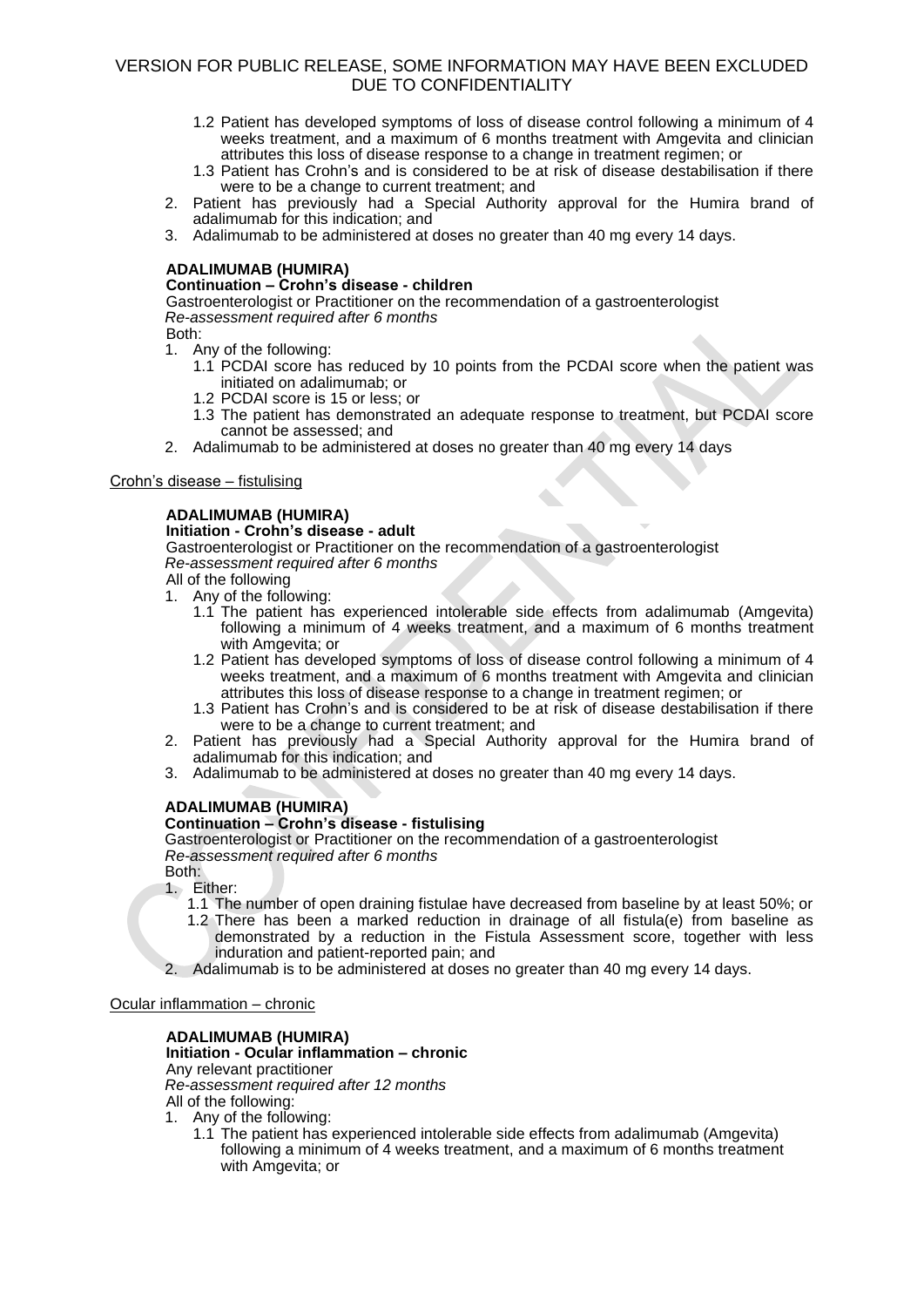- 1.2 Patient has developed symptoms of loss of disease control following a minimum of 4 weeks treatment with Amgevita, and a maximum of 6 months treatment with Amgevita and clinician attributes this loss of disease response to a change in treatment regimen; or
- 1.3 Patient has uveitis and is considered to be at risk of vision loss if they were to change treatment; and
- 2. Patient has previously had a Special Authority approval for the Humira brand of adalimumab for this indication; and
- 3. Adalimumab to be administered at doses no greater than 40 mg every 14 days.

# **ADALIMUMAB (HUMIRA)**

# **Continuation - Ocular inflammation – chronic**

Any relevant practitioner

*Re-assessment required after 12 months*

- 1. Any of the following
	- 1.1 The patient has had a good clinical response following 12 weeks initial treatment; or
	- 1.2 Following each 12-month treatment period, the patient has had a sustained reduction in inflammation (Standardisation of Uveitis Nomenclature (SUN) criteria  $\lt 1/2+$  anterior chamber or vitreous cells, absence of active vitreous or retinal lesions, or resolution of uveitic cystoid macular oedema); or
	- 1.3 Following each 12-month treatment period, the patient has a sustained steroid sparing effect, allowing reduction in prednisone to < 10mg daily, or steroid drops less than twice daily if under 18 years old; and
- 2. Adalimumab is to be administered at doses no greater than 40 mg every 14 days.

Ocular inflammation – severe

# **ADALIMUMAB (HUMIRA)**

# **Initiation - Ocular inflammation – severe**

Any relevant practitioner

*Re-assessment required after 12 months* All of the following:

- 1. Any of the following:
	- 1.1 The patient has experienced intolerable side effects from adalimumab (Amgevita) following a minimum of 4 weeks treatment, and a maximum of 6 months treatment with Amgevita; or
	- 1.2 Patient has developed symptoms of loss of disease control following a minimum of 4 weeks treatment with Amgevita, and a maximum of 6 months treatment with Amgevita and clinician attributes this loss of disease response to a change in treatment regimen; or
	- 1.3 Patient has uveitis and is considered to be at risk of vision loss if they were to change treatment; and
- 2. Patient has previously had a Special Authority approval for the Humira brand of adalimumab for this indication; and
- 3. Adalimumab to be administered at doses no greater than 40 mg every 14 days.

# **ADALIMUMAB (HUMIRA)**

# **Continuation – Ocular inflammation – severe**

Any relevant practitioner

*Re-assessment required after 12 months*

Both:

- 1. All of the following:
	- 1.1 The patient has had a good clinical response following 3 initial doses; or
	- 1.2 Following each 12-month treatment period, the patient has had a sustained reduction in inflammation (Standardisation of Uveitis Nomenclature (SUN) criteria < ½+ anterior chamber or vitreous cells, absence of active vitreous or retinal lesions, or resolution of uveitic cystoid macular oedema); or
	- 1.3 Following each 12-month treatment period, the patient has a sustained steroid sparing effect, allowing reduction in prednisone to < 10mg daily, or steroid drops less than twice daily if under 18 years old; and
- 2. Adalimumab is to be administered at doses no greater than 40 mg every 14 days.

Ankylosing spondylitis

**ADALIMUMAB (HUMIRA) Initiation - Ankylosing spondylitis**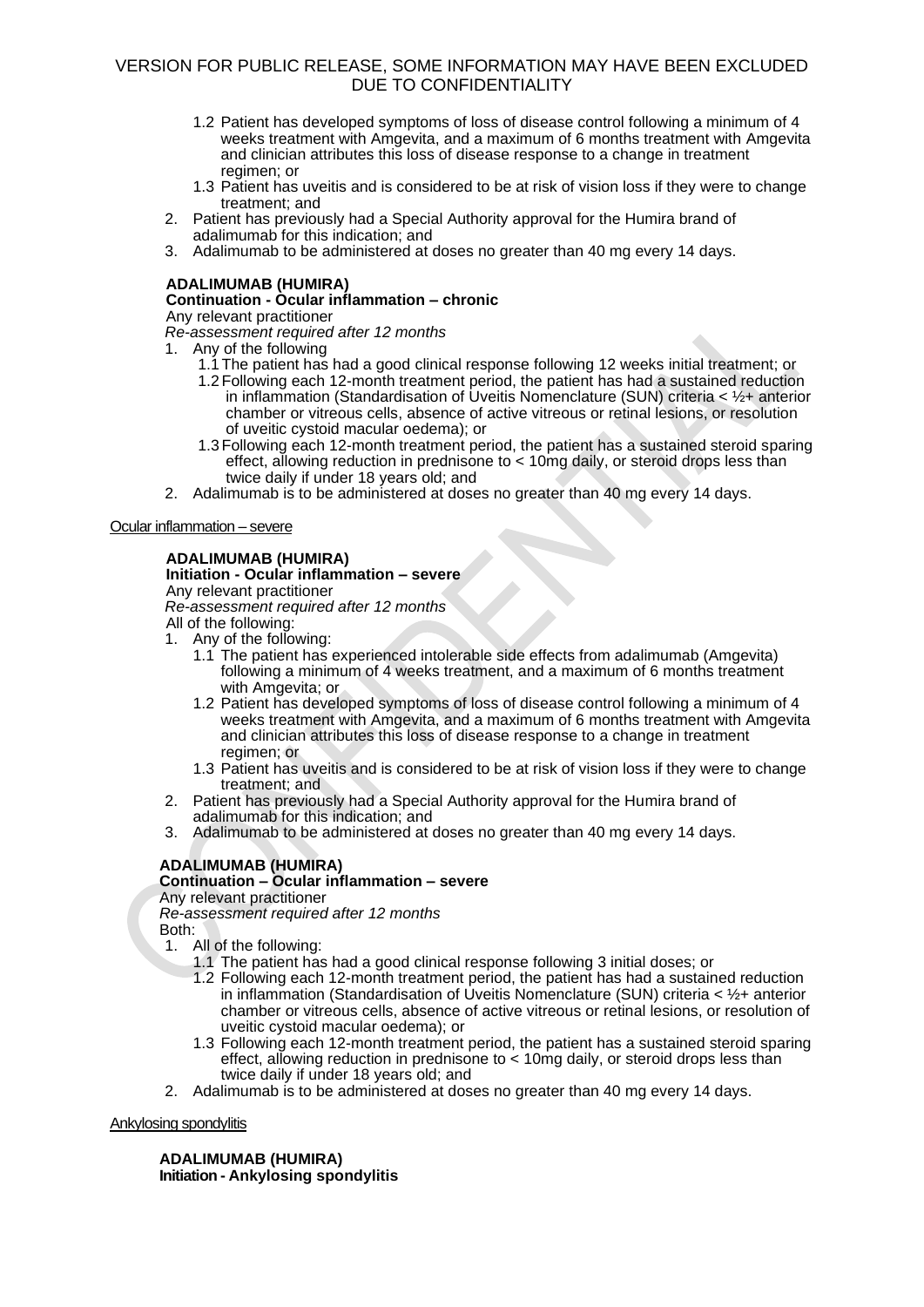Rheumatologist or Practitioner on the recommendation of a rheumatologist *Re-assessment required after 6 months* 

All of the following:

- 1. Either:
	- 1.1 The patient has experienced intolerable side effects from adalimumab (Amgevita) following a minimum of 4 weeks treatment; or
	- 1.2 Patient has developed symptoms of loss of disease control following a minimum of 4 weeks treatment with adalimumab (Amgevita); and
- 2. Patient has received a maximum of 6 months treatment with Amgevita; and
- 3. Patient has previously had a Special Authority approval for the Humira brand of adalimumab for this indication; and
- 4. Adalimumab to be administered at doses no greater than 40 mg every 14 days.

# **ADALIMUMAB (HUMIRA)**

### **Continuation - Ankylosing spondylitis**

Rheumatologist or Practitioner on the recommendation of a rheumatologist *Re-assessment required after 6 months*

Both:

1. Treatment has resulted in an improvement in BASDAI of 4 or more points from pretreatment baseline on a 10 point scale, or an improvement in BASDAI of 50%, whichever is less; and

 $\bullet$ 

2. Adalimumab is to be administered at doses no greater than 40 mg every 14 days.

### Arthritis – oligoarticular course juvenile idiopathic

### **ADALIMUMAB (HUMIRA)**

# **Initiation - Arthritis** – **oligoarticular course juvenile idiopathic**

Rheumatologist or named specialist

*Re-assessment required after 6 months*

- All of the following:
- 1. Either:
	- 1.1 The patient has experienced intolerable side effects from adalimumab (Amgevita) following a minimum of 4 weeks treatment; or
	- 1.2 Patient has developed symptoms of loss of disease control following a minimum of 4 weeks treatment with adalimumab (Amgevita) and clinician attributes this loss of disease response to a change in treatment regimen; and
- 
- 2. Patient has received a maximum of 6 months treatment with Amgevita; and 3. Patient has previously had a Special Authority approval for the Humira brang 3. Patient has previously had a Special Authority approval for the Humira brand of adalimumab for this indication.

### **ADALIMUMAB (HUMIRA)**

# **Continuation - Arthritis** – **oligoarticular course juvenile idiopathic**

Rheumatologist or named specialist

*Re-assessment required after 6 months*

For patients that demonstrate at least a continuing 30% improvement in active joint count and continued improvement in physician's global assessment from baseline.

### Arthritis – polyarticular course juvenile idiopathic

# **ADALIMUMAB (HUMIRA)**

**Initiation - Arthritis** - **polyarticular course juvenile idiopathic** Rheumatologist or named specialist

*Re-assessment required after 6 months*

All of the following:

- 1. Either:
	- 1.1 The patient has experienced intolerable side effects from adalimumab (Amgevita) following a minimum of 4 weeks treatment; or
	- 1.2 Patient has developed symptoms of loss of disease control following a minimum of 4 weeks treatment with adalimumab (Amgevita) and clinician attributes this loss of disease response to a change in treatment regimen; and
- 2. Patient has received a maximum of 6 months treatment with Amgevita; and
- 3. Patient has previously had a Special Authority approval for the Humira brand of adalimumab for this indication.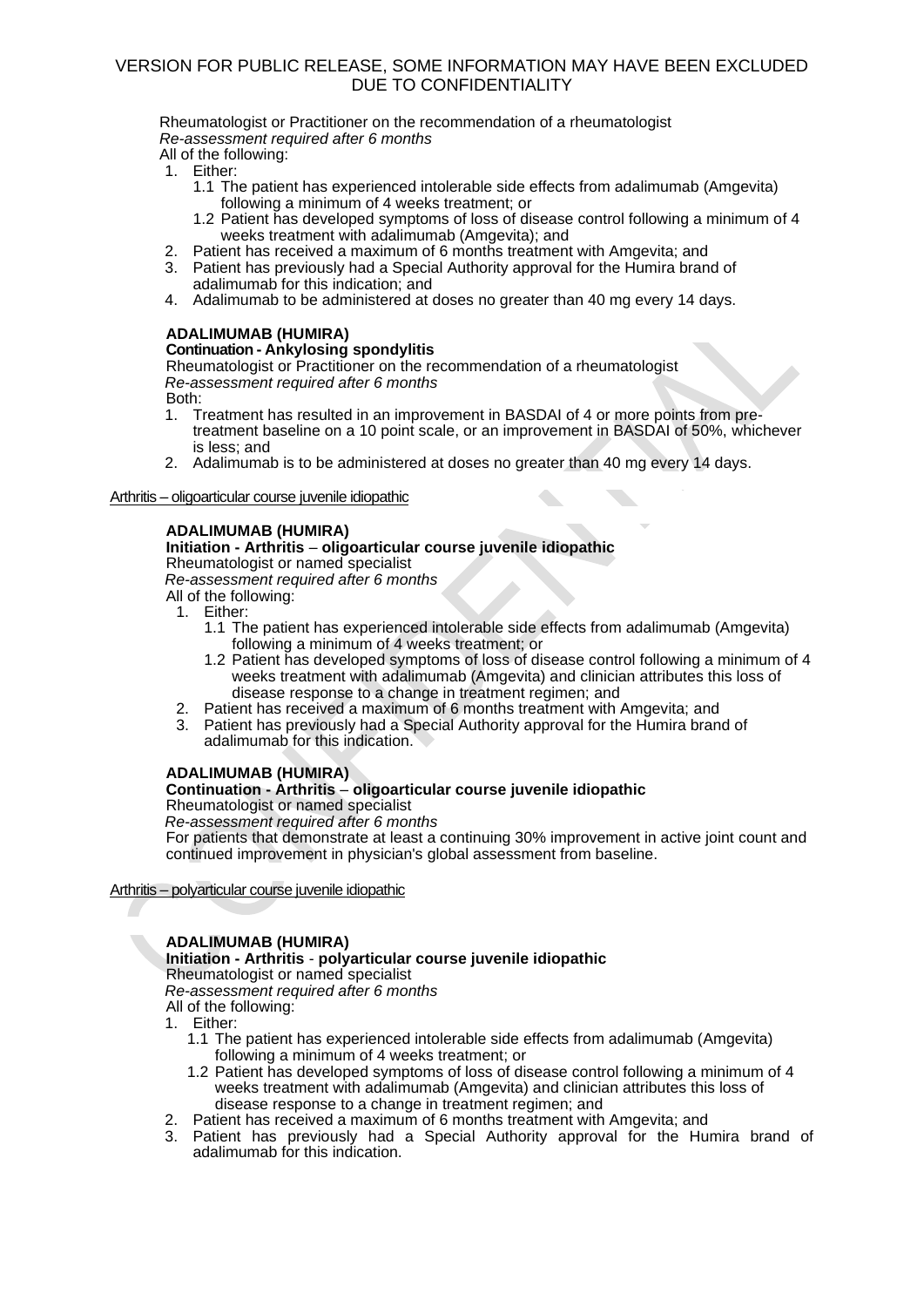### **ADALIMUMAB (HUMIRA)**

### **Continuation - Arthritis** - **polyarticular course juvenile idiopathic**

Rheumatologist or named specialist *Re-assessment required after 6 months*

For patients that demonstrate at least a continuing 30% improvement in active joint count and continued improvement in physician's global assessment from baseline.

### Arthritis – psoriatic

# **ADALIMUMAB (HUMIRA)**

**Initiation – Arthritis** – **psoriatic**

Rheumatologist or named specialist *Re-assessment required after 6 months*

All of the following:

- 1. Either
	- 1.1 The patient has experienced intolerable side effects from adalimumab (Amgevita) following a minimum of 4 weeks treatment; or
	- 1.2 Patient has developed symptoms of loss of disease control following a minimum of 4 weeks treatment with adalimumab (Amgevita) and clinician attributes this loss of disease response to a change in treatment regimen; and
- 2. Patient has received a maximum of 6 months treatment with Amgevita; and
- 3. Patient has previously had a Special Authority approval for the Humira brand of adalimumab for this indication; and
- 4. Adalimumab to be administered at doses no greater than 40 mg every 14 days.

### **ADALIMUMAB (HUMIRA)**

# **Continuation - Arthritis** - **psoriatic**

Rheumatologist or named specialist

*Re-assessment required after 6 months*

- Both:
- 1. The patient demonstrates at least a continuing 30% improvement in active joint count from baseline and a clinically significant response to prior adalimumab treatment in the opinion of the treating physician; and
- 2. Adalimumab to be administered at doses no greater than 40 mg every 14 days.

### Arthritis – rheumatoid

# **ADALIMUMAB (HUMIRA)**

# **Initiation – Arthritis – rheumatoid**

Rheumatologist or Practitioner on the recommendation of a rheumatologist *Re-assessment required after 6 months*

All of the following:

- 1. Either:
	- 1.1 The patient has experienced intolerable side effects from adalimumab (Amgevita) following a minimum of 4 weeks treatment; or
	- 1.2 Patient has developed symptoms of loss of disease control following a minimum of 4 weeks treatment with adalimumab (Amgevita) and clinician attributes this loss of disease response to a change in treatment regimen; and
- 2. Patient has received a maximum of 6 months treatment with Amgevita; and
- 3. Patient has previously had a Special Authority approval for the Humira brand of adalimumab for this indication; and
- 4. Either:
	- 4.1Adalimumab to be administered at doses no greater than 40 mg every 14 days; or 4.2Patient cannot take concomitant methotrexate and requires doses of adalimumab higher than 40 mg every 14 days to maintain an adequate response.

# **ADALIMUMAB (HUMIRA)**

**Continuation – Arthritis – rheumatoid**

Rheumatologist, or Practitioner on the recommendation of a rheumatologist *Re-assessment required after 6 months*

All of the following:

- 1. The patient demonstrates at least a continuing 30% improvement in active joint count from baseline and a clinically significant response to prior adalimumab treatment in the opinion of the treating physician; and
- 2. Either:
	- 1.1 Adalimumab to be administered at doses no greater than 40 mg every 14 days; or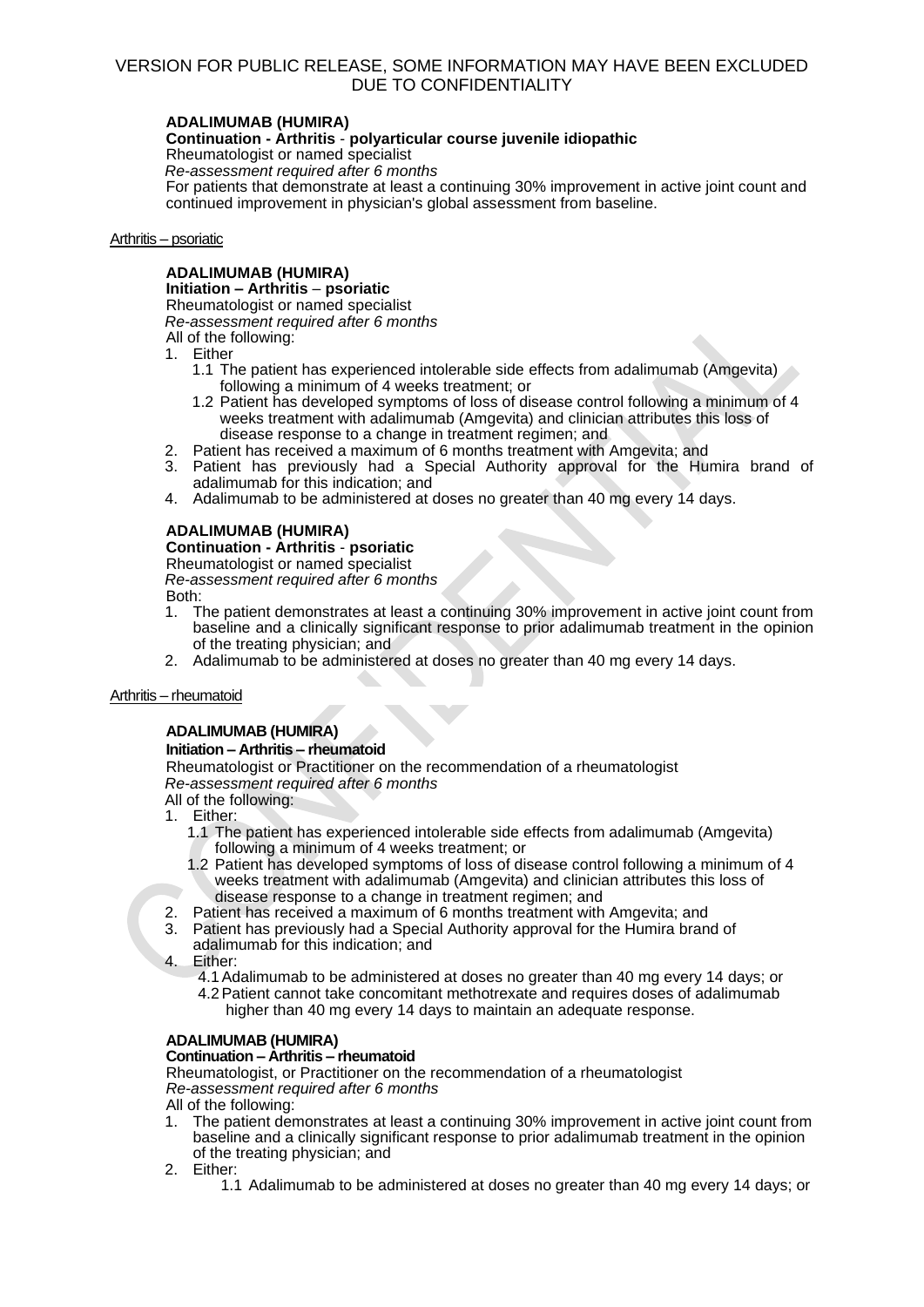1.2 Patient cannot take concomitant methotrexate and requires doses of adalimumab higher than 40 mg every 14 days to maintain an adequate response.

### Stills disease – adult onset

### **ADALIMUMAB (HUMIRA)**

### **Initiation - Still's disease – adult-onset (AOSD)**

Rheumatologist or Practitioner on the recommendation of a rheumatologist *Re-assessment required after 6 months*

All of the following:

1 Either:

- 1.1 The patient has experienced intolerable side effects from adalimumab (Amgevita) following a minimum of 4 weeks treatment; or
- 1.2 Patient has developed symptoms of loss of disease control following a minimum of 4 weeks treatment with adalimumab (Amgevita) and clinician attributes this loss of disease response to a change in treatment regimen; and
- 2 Patient has received a maximum of 6 months treatment with Amgevita; and
- 3 Patient has previously had a Special Authority approval for the Humira brand of adalimumab for this indication.

### **ADALIMUMAB (HUMIRA)**

### **Continuation - Still's disease – adult-onset (AOSD)**

Rheumatologist or Practitioner on the recommendation of a rheumatologist *Re-assessment required after 6 months* The patient has demonstrated a sustained improvement in inflammatory markers and functional status.

**noted** that all renewal Special Authority criteria and continuation Hospital restrictions that apply to adalimumab (Humira) for all indications are to remain available during the transition period to 30 September 2022

**noted** Pharmac staff would work with Ministry of Health staff to manage the transition of Special Authority approvals

**noted** that an alternative brand allowance of 5% will apply for the duration of Principal Supply.

Ross Lawrenson and Claudia Wyss **(carried)**

### **9.3 Prioritisation Report**

This report described prioritisation activity since the last report was presented to the Board at its July 2021 meeting. It also updated the Board on the progress of selected items from the top 10 proposals on the Options for Investment list, proposals with a high PTAC priority on the Options for Investment or Under Assessment lists, and proposals with a high PTAC priority on the Under-Assessment list. The Board:

**noted** the prioritisation activity undertaken by Pharmac staff since July 2021 and the progress of selected items from Pharmac's prioritisation list

### **9.4 Medical Devices and Transaction Investment Report**

This paper provided the Board with a monthly update on progress with medical devices national contracting activity. The Board:

**noted** the update on progress with medical devices national contracting activity and work towards the Statement of Performance Expectations target.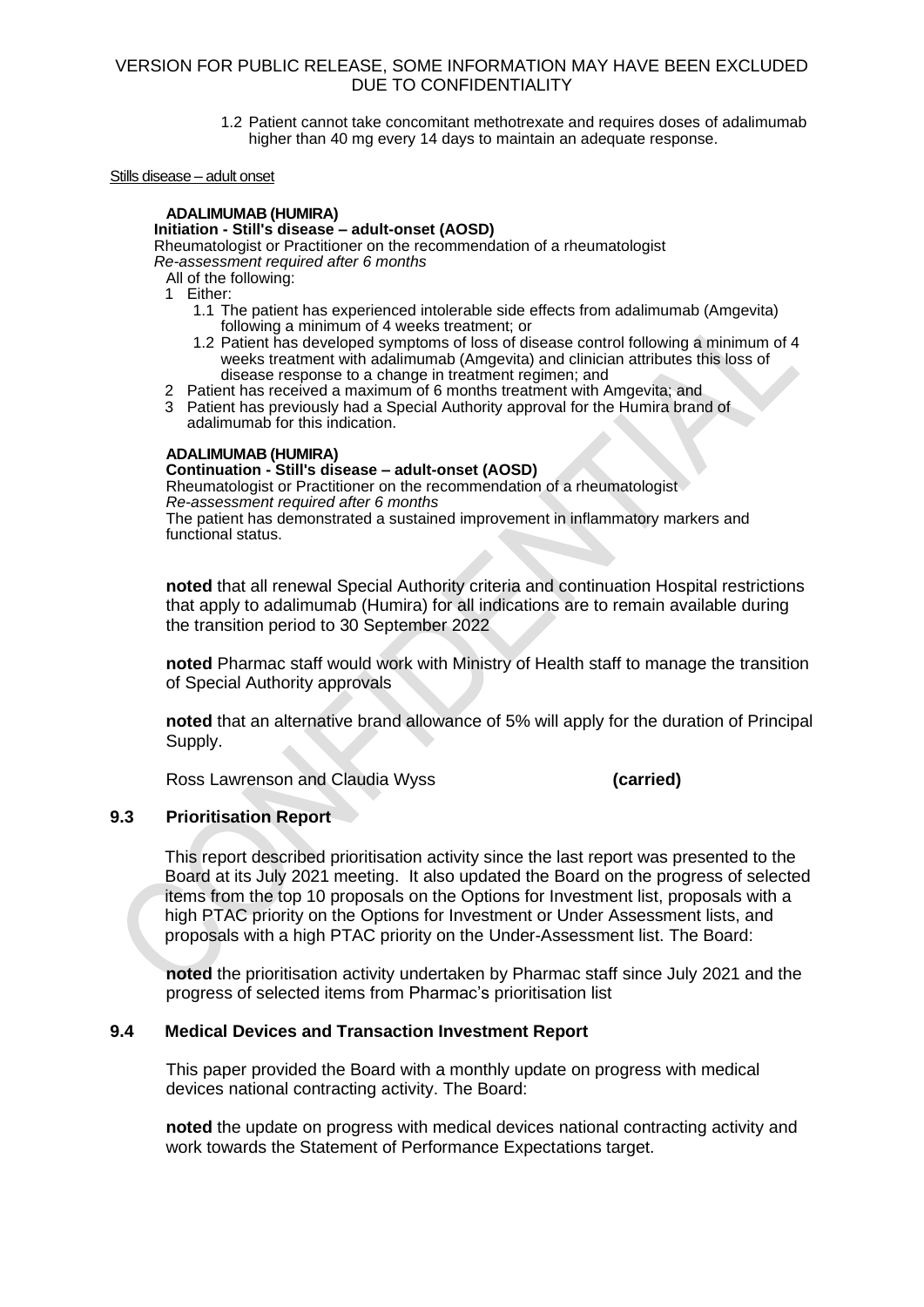# **9.5 Summary of decisions made under delegated Authority – September 2021**

This report contained a summary of all decisions made by Pharmac staff under delegated authority since the last Board meeting. The Board:

**noted** the summary of decisions made under Delegated Authority during September 2021 by the Chief Executive, Director of Operations, Manager Pharmaceutical Funding, Senior Advisor/Team Leader and Senior Therapeutic Group Managers/Team Leaders.

# **10. Strategic Planning and Policy**

# **10.1 Pharmac 2021/22 Quarter One Performance Report**

This paper provided the Board with Pharmac's 2021/22 Quarter One Performance Report and information about Pharmac's progress towards our strategic priorities including insights, highlights, challenges and good news stories. The Board:

**noted** Pharmac's 2021/22 Quarter One Performance Report

**noted** the following key insights from the Quarter One Performance Report in a new summary format

- 1. Pharmac staff have made good progress towards delivering the initiatives set out in the first quarter of 2021/22, year two of our new strategic direction
- 2. Overall, five strategic priority areas have been rated Green (Enhance Key Functions, Medical Devices, Data and Analytics, Public Understanding Trust and Confidence and Relationship and Partnerships) with Equitable Access and Use being rated Amber. Of the two supporting priorities Te Whaioranga is rated Amber, and People and Capability is rated Green
- 3. Resourcing issues, including recruitment challenges and delays, have continued to affect our capacity to deliver as well as wider health sector capacity issues due principally to COVID-19
- 4. The quarterly performance measures are on track with one minor exception.

# **10.2 Progress Update on Enhancing Key Functions Strategic Priority Programme**

This paper provided the Board with an update on the Enhancing Key Functions Programme and the programme's focus over the next 12 months. The Board:

**noted** the progress, and achievements to date, for the Enhancing Key Functions strategic programme

**noted** that Pharmac's Senior Leadership Team agreed to pause some of the initiatives in the programme due to the inability for our sector partners to engage because of the health sector reforms and COVID-19. These are initiatives which staff have identified as good opportunities to co-design and progress in partnership. Pharmac staff advised that they are progressing with initiatives most within Pharmac's control and prioritising work which will best deliver against expectations of government or respond to future trends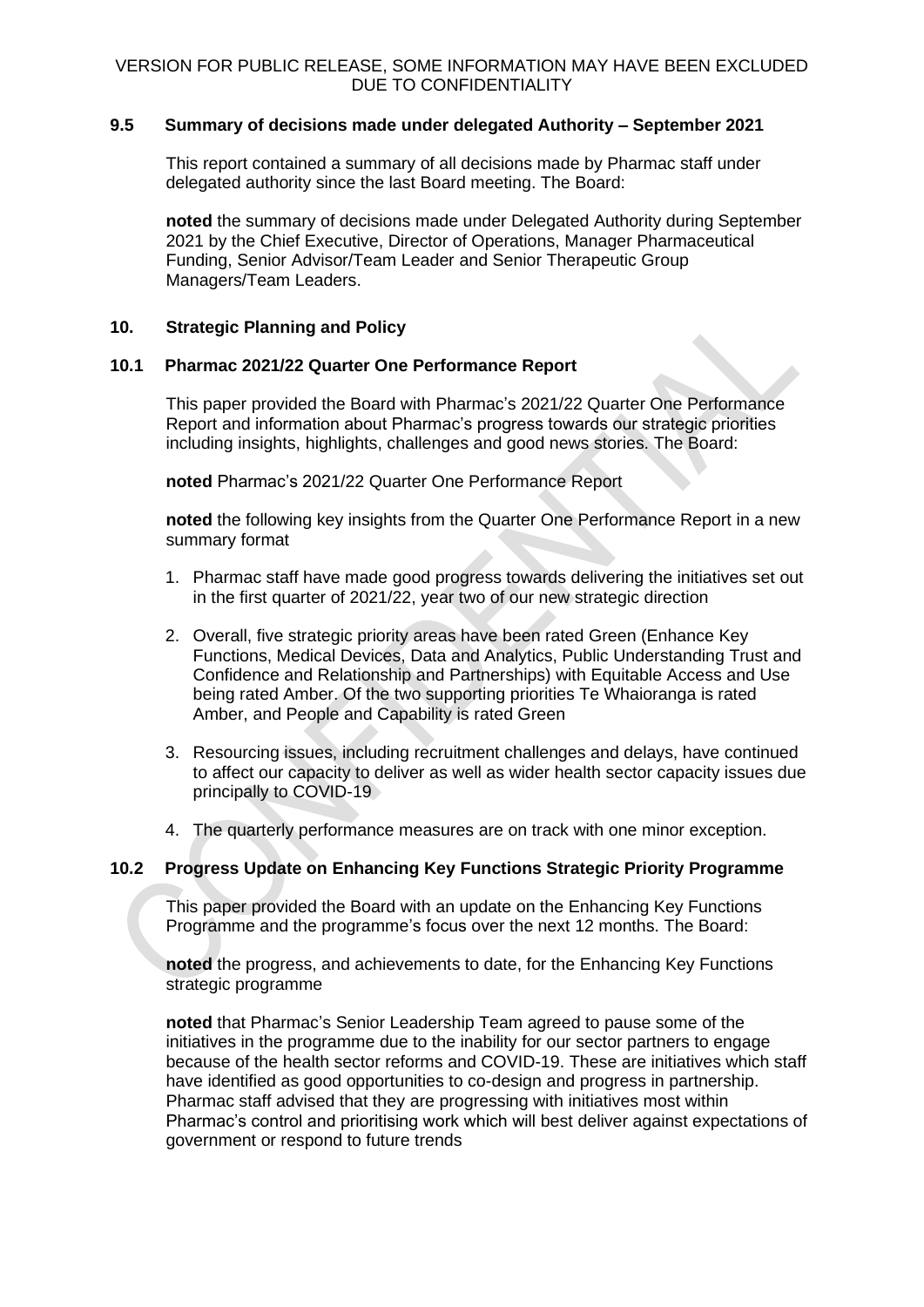**noted** that staff issued an RFI for the public preferences work to gather more information on the cost to run the survey and complete the work and that so far, they have had some great interest from Māori suppliers

**noted** that staff are completing a project on a new category planning process for our management of the Schedule with an aim to be more proactive in seeking applications for specific clinical need. This piece of work is contributing to one of the programme's goals to "ensure that our commercial results are optimal for us and for consumers, both now and into the future"

**noted** that staff have delivered on the project to modify our approach to competitive procurement, introducing Principal Supply Status to tenders and RFPs. This change provides Pharmac with greater flexibility to respond to the needs of people who experience, or are at heightened risk of experiencing, an adverse clinical outcome from a brand change. Staff advised that they are now looking at the life cycle of a product and what commercial tools Pharmac uses at each stage of the life cycle.

**discussed** the progress staff have made in this work programme and questioned if we are moving fast enough. Staff advised that this work is a change improvement programme which requires the need to collaborate with people to do the change well and that while we have identified the need to progress this work over the last few years, this programme is part of our refreshed strategy which is in year one of its delivery. Staff noted that our collaboration approach takes time and COVID-19 and other environment impacts have also affected progress. Staff noted that the end-toend project will help to identify how Pharmac can do things differently across all our work, then clear policies, processes and systems will be developed to support and allow people to work differently, including working faster.

**noted** the need to maintain delivery of this work programme and to continue to allocate funds to ensure the progress and good momentum of this work.

# **10.3 Schedule Management Systems – status and next steps**

This paper updated the Board on our current work to develop a vison, strategy, and business case for the potential redevelopment of the Schedule systems.

# **11. Regular Reports and Noting Papers**

# **11.1 Risk Report – Quarter One 2021/22**

The full risk register was considered by the Audit and Risk Committee in September 2021 and provided to the Board as an information item. The register lists risks that exceed the Board's identified risk tolerance. This exceptions report also updates the Board on the items on the risk register that have materially changed since it was considered at the Audit and Risk Committee. The Board:

**noted** that the Audit and Risk Committee reviewed the risk register at its 24 September 2021 meeting

**noted** that the attached quarter one risk register has been updated following discussion at that Audit and Risk Committee as well as through regular updating by staff as described in this paper

**noted** that the attached quarter one risk register will be included in the quarter one report to the Minister of Health